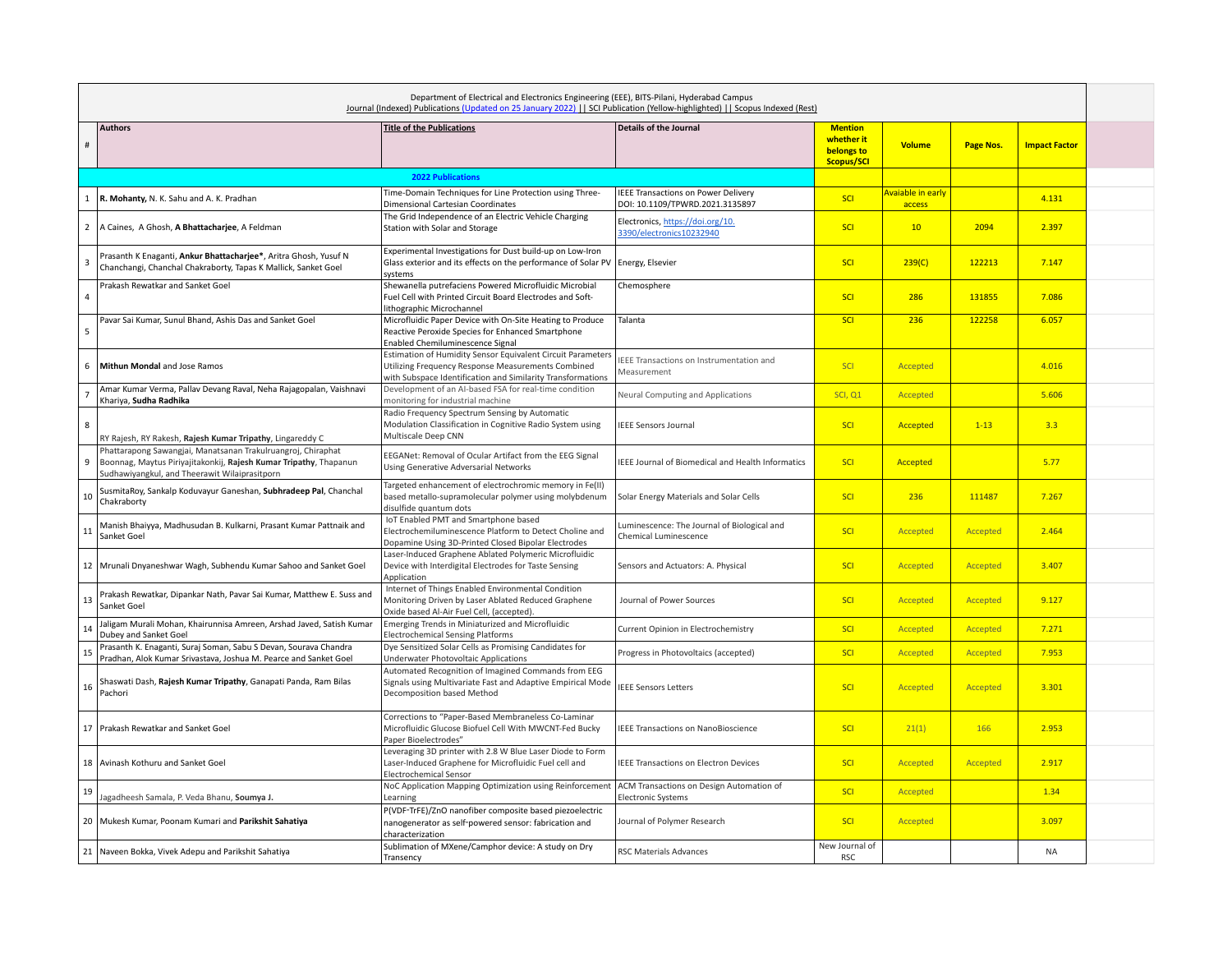| 22             | Mary Salve, Khairunnisa Amreen, Prasant Kumar Pattnaik and Sanket<br>Goel                                                                        | Carbon Cloth based Electrochemical Device for Specific and<br>Sensitive Detection of Ascorbic Acid and Tryptophan                                                                                   | <b>IEEE Sensors Journal</b>                                                                                               | SCI     | Accepted                                                  | Accepted                                                  | 3.301 |  |
|----------------|--------------------------------------------------------------------------------------------------------------------------------------------------|-----------------------------------------------------------------------------------------------------------------------------------------------------------------------------------------------------|---------------------------------------------------------------------------------------------------------------------------|---------|-----------------------------------------------------------|-----------------------------------------------------------|-------|--|
| 23             | Shreeya Rane, Avinash Kothuru, Arun Jana, Koijam Monika Devi, Sanket<br>Goel, Shriganesh Prabhu, Dibakar Roy Chowdhury                           | Broadband Terahertz characterization of Graphene Oxide<br>films fabricated on flexible substrates                                                                                                   | <b>Optical Materials</b>                                                                                                  | SCI     | Accepted                                                  | Accepted                                                  | 3.08  |  |
|                | 24 Manish Bhaiyya, Prasant Kumar Pattnaik and Sanket Goel                                                                                        | Multiplexed and Simultaneous Biosensing in a 3D-Printed<br>Portable Six-Well Smartphone Operated<br>Electrochemiluminescence Standalone Point-of-Care<br>Platform                                   | Microchimica Acta                                                                                                         | SCI     | Accepted                                                  | Accepted                                                  | 5.833 |  |
|                | Naveen Bokka, Vivek Adepu, Aditya Tiwari, Sayan Kanungo and Parikshit<br>25 Sahatiya                                                             | A Detailed Comparative Performance Analysis of the<br>Transition Metal Di-chalcogenides (TMDs) based Strain<br>Sensors through Experimental Realisations and First<br><b>Principle Calculations</b> | FlatChem                                                                                                                  | SCI     | Accepted                                                  | Accepted                                                  | 5.22  |  |
|                |                                                                                                                                                  | <b>2021 Publications</b>                                                                                                                                                                            |                                                                                                                           |         |                                                           |                                                           |       |  |
|                |                                                                                                                                                  |                                                                                                                                                                                                     |                                                                                                                           |         |                                                           |                                                           |       |  |
|                | 1   R. Mohanty, P. Chen and Le A. Tuan                                                                                                           | Protection of Converter Dominated MV Microgrid using<br>Changes in Current's Phase Angle                                                                                                            | IET Generation, Transmission & Distribution<br>https://ietresearch.onlinelibrary.wiley.<br>om/doi/epdf/10.1049/gtd2.12317 |         | Accepted<br>(Online)                                      | $1 - 13$                                                  | 2.995 |  |
| $\overline{2}$ | Wankhede Pankaj, Sriram Kodeya, Kurra Suresha, Sudha Radhika                                                                                     | A low cost surface strain measurement system using image<br>processing for sheet metal forming applications                                                                                         | Measurements, Elsevier (Accepted)                                                                                         | SCI, Q1 |                                                           |                                                           | 3.927 |  |
|                | 3 S. Jena, R. Mohanty, and A. K. Pradhan                                                                                                         | A Traveling Wave Based Method for Protection of Shunt<br>Capacitor Bank                                                                                                                             | <b>IEEE Transactions on Power Delivery</b><br>https://ieeexplore.ieee.org/document/9537689                                |         | <b>Available in</b><br><b>Early Access,</b><br>Sept. 2021 | <b>Available in</b><br><b>Early Access,</b><br>Sept. 2021 | 4.131 |  |
| $\overline{4}$ | Hiranmay Samanta, Abhijit Das, Indrajit Bose, Joydip Jana, Ankur<br>Bhattacharjee*, Konika Das Bhattacharya, Samarjit Sengupta, Hiranmay<br>Saha | Field Validated Communication Systems for Smart Microgrid<br>Energy Management in a Rural Microgrid Cluster                                                                                         | Energies, Accepted (in press)                                                                                             | SCI     | Will be updated<br>once it comes<br>online                |                                                           | 3.004 |  |
| 5              | Tejas Radhakrishnan, Jay Karhade, SK Ghosh, PR Mudali, RK Tripathy*,<br>UR Acharya                                                               | AFCNNet: Automated detection of AF using Chirplet<br>transform and Deep Convolutional Bidirectional Long Short                                                                                      | Computers in Biology and Medicine, Elsevier<br>(Accepted)                                                                 |         | <b>Just Accepted</b>                                      | <b>Just Accepted</b>                                      | 4.58  |  |
|                | 6 Ramakant Yadav, Surya Shankar Dan, and Simhadri Hariprasad                                                                                     | Low and High Vt GOTFET Devices Outperform Standard<br>CMOS Technology in Ternary Logic Applications                                                                                                 | IETE Technical Review (https://doi.org/10.<br>1080/02564602.2021.1960903)                                                 |         |                                                           |                                                           | 2.2   |  |
|                | Amar Kumar Verma, Inturi Vamsi, Prerna Saurabh, Radhika Sudha,<br>Sabareesh G.R., Rajkumar S                                                     | Wavelet and deep learning-based detection of SARS-nCoV<br>from thoracic X-ray images for rapid and efficient testing                                                                                | Expert Systems with Applications, Vol 185, 2021,<br>https://doi.org/10.1016/j.eswa.2021.115650                            |         | 185                                                       | <b>Early Access</b>                                       | 6.954 |  |
| 8              | Amar Kumar Verma, Sudha Radhika                                                                                                                  | Multi-Level Stator Winding Failure Analysis on the Insulation<br>Material for Industrial Induction Motor                                                                                            | Experimental Techniques, Springer Nature, https:<br>/doi.org/10.1007/s40799-021-00490-0                                   |         | <b>Early Access</b>                                       | <b>Early Access</b>                                       | 1.167 |  |
| $\overline{9}$ | Ankur Bhattacharjee*, Hiranmay Samanta, Aritra Ghosh, Tapas K Mallick,<br>Samarjit Sengupta, Hiranmay Saha                                       | Optimized integration of Hybrid Renewable Sources with<br>long life Battery Energy Storage in Microgrids for peak<br>power shaving and demand side management under<br>different Tariff scenario    | Energy Technology, Wiley, 2021 https://doi.<br>org/10.1002/ente.202100199                                                 | SCI     | <b>Early Access</b>                                       | <b>Early Access</b>                                       | 3.631 |  |
| 10             | Abhay S Vidhyadharan, Sanjay Vidhyadharanan                                                                                                      | Memristor-CMOS hybrid ultra-low-power high-speed<br>multivibrators                                                                                                                                  | Analog Integrated Circuits and Signal Processing,<br>2021, DOI: 10.1007/s10470-021-01856-5.                               |         |                                                           |                                                           |       |  |
| 11             | Abhay S Vidhyadharan, Sanjay Vidhyadharanan                                                                                                      | Mux Based Ultra-Low-Power Ternary Adders and Multiplier<br>implemented with CNFET and 45 nm MOSFETs                                                                                                 | International Journal of Electronics, 2021, doi =<br>10.1080/00207217.2021.1908616,                                       |         |                                                           |                                                           |       |  |
| $12\,$         | Abhay S Vidhyadharan, Sanjay Vidhyadharanan                                                                                                      | A novel ultra-low-power CNTFET and 45 nm CMOS based<br>ternary SRAM,                                                                                                                                | Microelectronics Journal, Volume 111, 2021                                                                                |         |                                                           |                                                           |       |  |
| 13             | Abhay S Vidhyadharan, Sanjay Vidhyadharanan                                                                                                      | Improved hetero-junction TFET-based Schmitt trigger<br>designs for ultra-low-voltage VLSI applications                                                                                              | World Journal of Engineering. https://doi.org/10.<br>1108/WJE-08-2020-0367                                                |         |                                                           |                                                           |       |  |
|                | Simhadri Hariprasad, Surya Shankar Dan, Ramakant Yadav and<br>14 Ashutosh Mishra                                                                 | Double-Gate Line-Tunneling FET (DGLTFET) Devices for<br><b>Superior Analog Performance</b>                                                                                                          | Wiley International Journal on Circuits Theory and<br>Applications, Mar 2021 (https://doi.org/10.<br>1002/cta.3002)       |         |                                                           |                                                           |       |  |
| 15             | Sanjay Vidhyadharan and Surya Shankar Dan                                                                                                        | An Efficient Ultra-Low Power and Superior Performance<br>Design of Ternary Half Adder Using CNFET and Gate-Overlap<br><b>TFET Devices</b>                                                           | IEEE Transactions on Nanotechnology, Feb 2021<br>(https://doi.org/10.1109/TNANO.2020.3049087)                             |         |                                                           |                                                           |       |  |
| 16             | Abhay S Vidhyadharan, Sanjay Vidhyadharanan                                                                                                      | An ultra-low-power CNFET based dual VDD ternary dynamic<br>Half Adder,                                                                                                                              | Microelectronics Journal, Volume 107, 2021,<br>104961, ISSN 0026-2692,                                                    |         |                                                           |                                                           |       |  |
| 17             | Abhay S Vidhyadharan, K Bha, Sanjay Vidhyadharanan                                                                                               | CNFET-Based Ultra-Low-Power Dual-VDD Ternary Half Adder                                                                                                                                             | Springer Circuits, Systems, and Signal Processing.<br>https://link.springer.com/article/10.1007/s00034-<br>021-01664-2    |         |                                                           |                                                           |       |  |
| $18\,$         | Abhay S Vidhyadharan, Sanjay Vidhyadharanan                                                                                                      | An Ultra-Low-Power CNFET based Improved Schmitt Trigger<br>Design for VLSI Sensor Applications                                                                                                      | International Journal of Numerical Modelling:<br>Electronic Networks, Devices and Fields.                                 |         |                                                           |                                                           |       |  |
| 19             | Venkatarao Selamneni, Harini R, Arnab Hazra and Parikshit Sahatiya                                                                               | MoS2/paper Decorated with Metal Nanoparticles (Au, Pt<br>and Pd) Based Plasmonic-Enhanced Broadband (Visible-NIR)<br><b>Flexible Photodetectors</b>                                                 | Advanced Materials Interfaces (Accepted)                                                                                  |         | $\overline{8}$                                            | 2001988                                                   | 6.147 |  |
| 20             | P. Veda Bhanu and Soumya J                                                                                                                       | Fault-Tolerant Application Mapping on Mesh-of-Tree based<br>Network-on-Chip                                                                                                                         | Journal of Systems Architecture (Accepted); Dol:<br>https://doi.org/10.1016/j.sysarc.2021.102026                          |         | 116                                                       | 102026                                                    | 3.77  |  |
| 21             | Sushmitha V, Parikshit Sahatiya and Sushmee Badhulika                                                                                            | Papertronics: Hand written MoS2 on paper based highly<br>sensitive and recoverable pressure and strain sensors                                                                                      | IEEE Sensors Journals (Accepted)                                                                                          |         | 21                                                        | 8943-8949                                                 | 3.331 |  |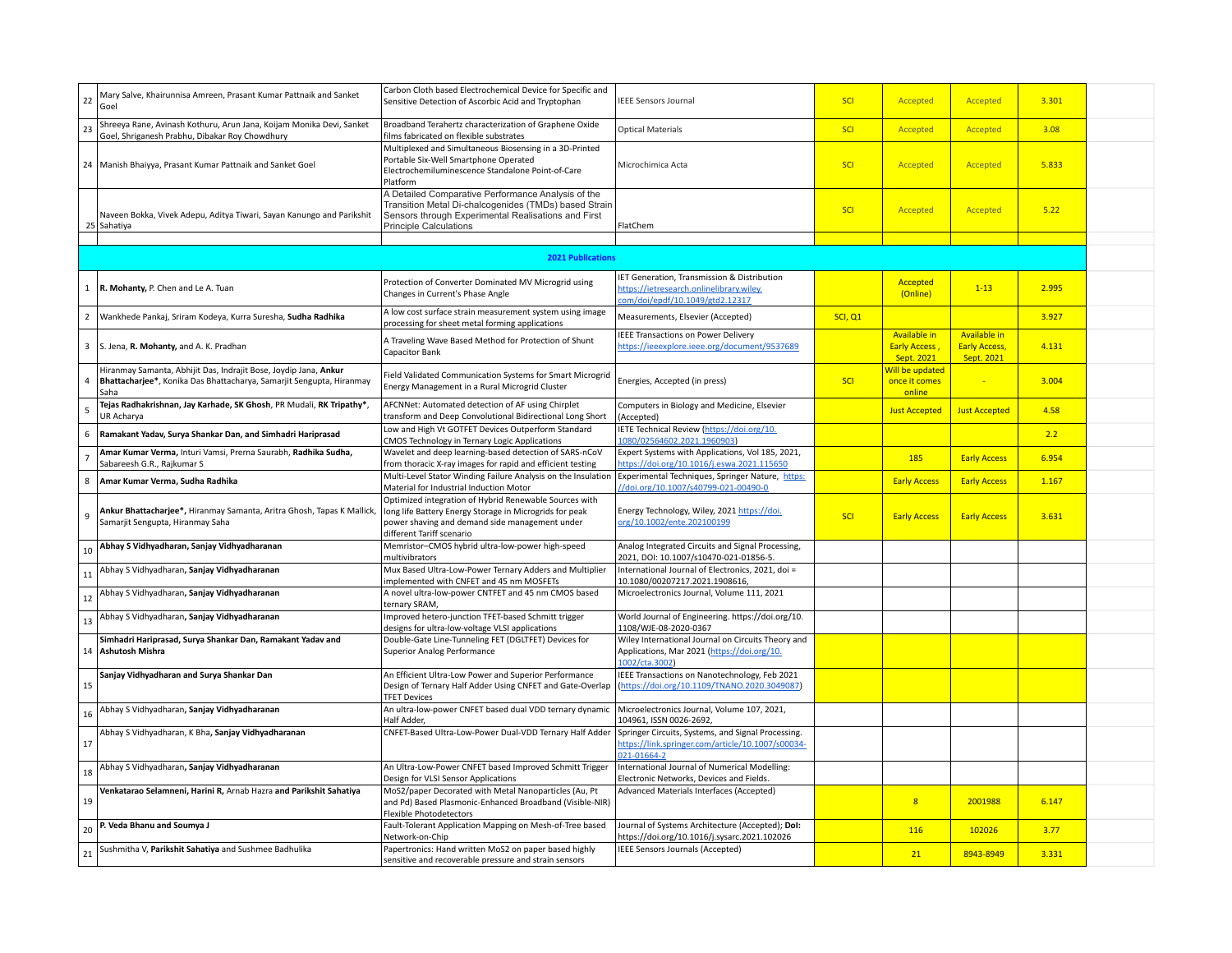| 22 | Subhradeep Pal, Abhishek Kumar, Sumanta Gupta                                                                                    | PAM-4 Generation Using an Electrostatic Doping Aided<br>Single Silicon Microring Modulator Driven by Two Binary<br><b>Electrical Signals</b>                                                          | Optik, Volume 231, April 2021, 166373, DOI:<br>10.1016/j.ijleo.2021.166373                 | 231             | 166373      | 2.443 |  |
|----|----------------------------------------------------------------------------------------------------------------------------------|-------------------------------------------------------------------------------------------------------------------------------------------------------------------------------------------------------|--------------------------------------------------------------------------------------------|-----------------|-------------|-------|--|
|    | Naveen Bokka, Vivek Adepu, Venkatarao Selamneni and Parikshit<br>23 Sahatiya                                                     | Non-contact, Controlled and Moisture Triggered Black<br>Phosphorus Quantum Dots/PVA Film for Transient<br><b>Electronics Applications</b>                                                             | Materials Letters (Accepted)                                                               | 290             | 129477      | 3.019 |  |
| 24 | Dipankar Nath, Sarala Kallepalli, Lanka Tata Rao, Satish K Dubey, Arshad<br>Javed and Sanket Goel                                | Microfluidic Paper Microbial Fuel Cell Powered by<br>Shewanella putrefaciens in IoT Cloud Framework                                                                                                   | International Journal of Hydrogen Energy                                                   | 46              | 3230-3239   | 5.816 |  |
| 25 | Jayapiriya U S, Prakash Rewatkar and Sanket Goel                                                                                 | Miniaturized Polymeric Enzymatic Biofuel Cell with<br>Integrated Microfluidic Device and Enhanced Laser Ablated<br>Bioelectrodes                                                                      | International Journal of Hydrogen Energy                                                   | 46              | 3183-3192   | 5.816 |  |
| 26 | Lanka Tata Rao, Arshad Javed, Satish Kumar Dubey and Sanket Goel                                                                 | Parametric Performance Investigation on Membraneless<br>Microfluidic Paper Fuel Cell with Graphite Composed Pencil<br><b>Stoke Electrodes</b>                                                         | International Journal of Precision Engineering and<br>Manufacturing                        | 22              | 177-187     | 2.216 |  |
| 27 | Neha Dabholkar, Srividya Gorantla, Tejashree Waghule, Vamshi Krishna<br>Rapalli, Avinash Kothuru, Sanket Goel and Gauram Singhvi | Biodegradable Microneedles using Natural Polymers:<br>Revolutionary Approach for Transdermal Drug Delivery                                                                                            | International Journal of Biological Macromolecules                                         | 170             | 602-621     | 6.953 |  |
| 28 | Khairunnisa Amreen, Mary Salve and Sanket Goel                                                                                   | Crude black pepper phytochemical 3D Printed Cell based<br>Miniaturized Hydrazine Electrochemical Sensing Platform                                                                                     | Journal of Electroanalytical Chemistry                                                     | 880             | 114761      | 4.464 |  |
| 29 | Jaligam Murali Mohan, Khairunnisa Amreen, Arshad Javed, Satish Kumar<br>Dubey and Sanket Goel                                    | Miniaturized PMMA Electrochemical Platform With Carbon<br>Fiber for Multiplexed and Noninterfering Biosensing of Real<br>Samples                                                                      | <b>IEEE Transactions on Electron Devices</b>                                               | 68              | $769 - 774$ | 2.917 |  |
| 30 | Puneeth SB, Hithesh HL and Sanket Goel                                                                                           | ElectroMicrofluidic Viscometer with Integrated<br>Microcontroller and Pumping-System for Point-of-Care<br><b>Biosensing Applications</b>                                                              | IEEE Instrumentation and Measurement Magazine                                              | 24              | $23 - 28$   | 1.505 |  |
| 31 | Lanka Tata Rao, Satish Kumar Dubey, Arshad Javed, and Sanket Goel                                                                | Metal-free Al-Air Microfluidic Paper Fuel Cell to Power<br>Portable Electronic Devices                                                                                                                | International Journal of Energy Research                                                   | 45              | 7070-7081   | 5.164 |  |
| 32 | Khairunnisa Amreen and Sanket Goel                                                                                               | Review-Miniaturized and Microfluidic Devices for<br>Automated Nanoparticle Synthesis                                                                                                                  | ECS Journal of Solid State Science and Technology,<br>vol. 10(1), 01002, 2021.             | 10 <sup>°</sup> | 10002       | 2.07  |  |
| 33 | Prasanth K. Enaganti, Prabhat K. Dwivedi, Alok K. Srivastava, and Sanke                                                          | <b>Jnderwater Analysis of Solar Photovoltaic Cells with Filtered</b><br>olar Spectrum                                                                                                                 | 2020 47th IEEE Photovoltaic Specialists Conference<br>PVSC), Calgary, pp. 2219-2223, 2020. |                 |             |       |  |
| 34 | Akhil Raj Baranwal, Sohan Dudala, Prakash Rewatkar, Jaligam Murali<br>Mohan, Mary Salve and Sanket Goel                          | Development of Completely Automated Poly Potential<br>Portable Potentiostat                                                                                                                           | ECS Journal of Solid State Science and Technology,<br>vol. 10(2), 027001, 2021.            | 10              | 27001       | 2.07  |  |
|    | Madhusudan B Kulkarni, Prasanth K Enaganti, Khairunnisa Amreen and<br>35 Sanket Goel                                             | Integrated Temperature Controlling Platform to Synthesize<br>ZnO Nanoparticles and its Deposition on Al-Foil for<br>Biosensing                                                                        | <b>IEEE Sensors Journal</b>                                                                | 21              | 9538 - 9545 | 3.331 |  |
| 36 | <b>Prakash Rewatkar and Sanket Goel</b>                                                                                          | Catalyst-mitigated Arrayed Aluminum-Air Origami Fuel Cell<br>with Ink-jet Printed Custom-Porosity Cathode                                                                                             | Energy (Elsevier)                                                                          | 224             | 120017      | 7.147 |  |
| 37 | <b>Puneeth S B and Sanket Goel</b>                                                                                               | Handheld and 'Turnkey' 3D Printed Paper-Microfluidic<br>Viscometer with on-board Microcontroller for Smartphone<br>based Biosensing Applications                                                      | Analytica Chimica Acta                                                                     | 115             | 338303      | 6.558 |  |
| 38 | Venkatarao Selamneni, Sayan Kanungo and Parikshit Sahatiya                                                                       | Large area growth of SnS2/Graphene on cellulose paper as a<br>flexible broadband photodetector and investigating the<br>band structure through First Principle Calculations                           | RSC Materials Advances (Accepted)                                                          | 2 <sup>1</sup>  | 2373-2381   |       |  |
| 39 | Naveen Bokka, Sanakalp KG and Parikshit Sahatiya                                                                                 | Large Area Deposition of Janus MoS2xSe2(x-1) on Paper as a<br>Multifunctional Electromechanical Sensor for Versatile<br>Physiological Signal Monitoring                                               | IOP Flexible and Printed Electronics (Accepted)                                            | 6 <sup>1</sup>  | 15011       |       |  |
| 40 | Vivek Adepu, Naveen Bokka, Venkat Mattela and Parikshit Sahatiya                                                                 | "Highly Electropositive ReS2 Based Ultra-Sensitive Flexible<br>Humidity Sensor for Multifunctional Applications                                                                                       | RSC New Journal of Chemistry (Accepted)                                                    | 45              | 5855-5862   | 3.288 |  |
| 41 | Sravan K. Vittapu and Sumit K. Chatterjee                                                                                        | Complexity reduction for HEVC encoder using one-<br>dimensional filtering based constrained one-bit transform                                                                                         | Microsystem Technologies, Sept 2020                                                        | 23              | 345-361     | 2.56  |  |
| 42 | Arnab Mukhopadhyay, Sayan Kanungo, Hafizur Rahaman                                                                               | Effect of Stacking Arrangement on Device Behavior of<br><b>Bilayer MoS2 FETs</b>                                                                                                                      | Journal of Computational Electronics                                                       | 20 <sup>°</sup> | 161-168     | 1.807 |  |
| 43 | Sumit K. Chatterjee, Sravan K. Vittapu and Souvik Kundu                                                                          | Prediction-biased diamond search algorithm: a new<br>approach to reduce motion estimation complexity                                                                                                  | Microsystem Technologies, Sept 2020, Jan 21                                                | 24              | 45-56       | 2.33  |  |
| 44 | Sarda Sharma;Sankalp Koduvayur Ganeshan;Souvik Kundu;Karumbaiah<br>N. Chappanda                                                  | Effect of doping on TiO2 nanotubes based electrochemical<br>sensors: Glucose sensing as a case study                                                                                                  | IEEE Transactions on Nanotechnology, 2021                                                  | 20              | 185-193     | 2.57  |  |
| 45 | Japa A, Majumder MK, Sahoo SK, Vaddi R                                                                                           | Low area overhead DPA countermeasure exploiting tunnel<br>transistor-based random number generator. IET Circuits,<br>Devices & Systems. 2020 Mar 3;14(5):640-7                                        |                                                                                            |                 |             |       |  |
| 46 | Japa, Aitya., Majumder, M.K., Sahoo, S.K. and Vaddi, R.                                                                          | Hardware Security exploiting post-CMOS Devices:<br>Fundamental device characteristics, State-of-the-Art<br>Countermeasures, Challenges and Roadmap", IEEE Circuits<br>and systems Magazine.(Accepted) |                                                                                            |                 |             |       |  |
| 47 | Sandeep Kumar, and Runa Kumari                                                                                                   | Composite Right/Left-Handed Ultra-Wideband<br>Metamaterial Antenna with Improved Gain                                                                                                                 | Microwave and Optical Technology Letters, vol.63,<br>issue no.1, pp.188-195, Jan. 2021     | 63              | 188-195     | 1.392 |  |
| 48 | P. Veda Bhanu, Rahul Govindan, Plava Kattamuri, Soumya J, and Linga                                                              | Flexible Spare Core Placement in Torus Topology based                                                                                                                                                 | Accepted for publication with IEEE Access                                                  | 9               |             | 3.367 |  |
|    | Reddy Cenkeramaddi                                                                                                               | NoCs and its validation on an FPGA                                                                                                                                                                    |                                                                                            |                 | 45935-45954 |       |  |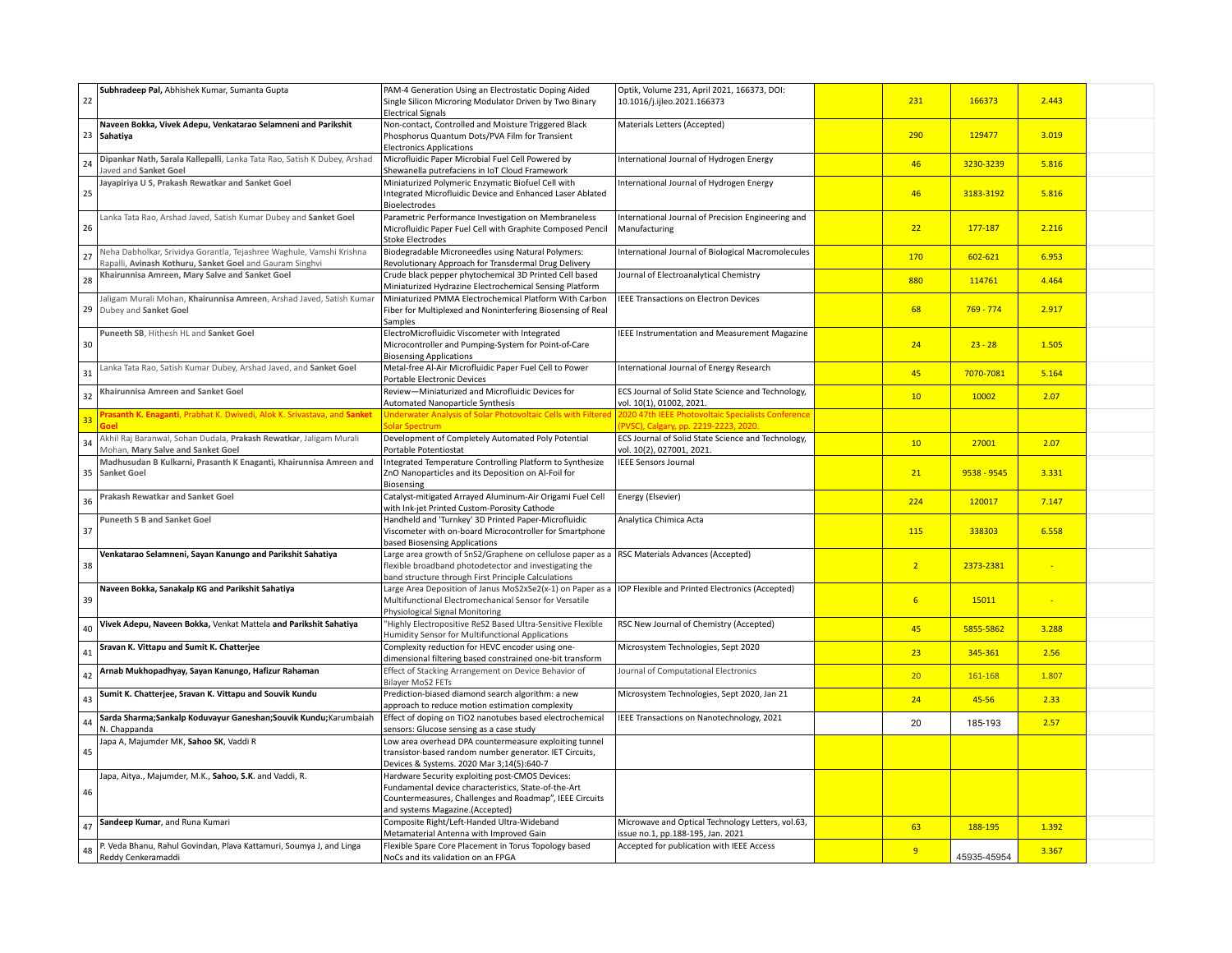|    | Chao Duan, Pratyush Chakraborty, Takashi Nishikawa, and Adilson E.                                                                             | Hierarchical Power Flow Control in Smart Grids: Enhancing                                                                                                                       | IEEE Transactions on Control of Network Systems                                           |            |                     |                     |       |  |
|----|------------------------------------------------------------------------------------------------------------------------------------------------|---------------------------------------------------------------------------------------------------------------------------------------------------------------------------------|-------------------------------------------------------------------------------------------|------------|---------------------|---------------------|-------|--|
|    | 49 Motter                                                                                                                                      | Rotor Angle and Frequency Stability with Demand-Side<br>Flexibility                                                                                                             | (Accepted)                                                                                |            | <b>Early Access</b> | <b>Early Access</b> | 3.502 |  |
|    | 50 Abhishesh Pal, Khairunnisa Amreen, Satish Kumar Dubey and Sanket Goel                                                                       | Highly Sensitive and Interference-free Electrochemical Nitrite                                                                                                                  | IEEE Transactions on NanoBioscience                                                       |            | 20 <sup>°</sup>     | 175-182             | 2.935 |  |
| 51 | Lanka Tata Rao, Arshad Javed, Satish Kumar Dubey and Sanket Goel                                                                               | Laser Induced Graphene Electrodes Enhanced with Carbon<br>Nanotubes for Membraneless Microfluidic Fuel Cell                                                                     | Sustainable Energy Technologies and Assessments                                           |            | 45                  | 110076              | 5.353 |  |
| 52 | Manish Bhaiyya, Prasant Kumar Pattnaik, and Sanket Goel                                                                                        | Portable Electrochemiluminescence Platform with Laser-<br>Induced Graphene based U-Shaped Bipolar Electrode for<br>Selective Sensing of Various Analytes                        | <b>IEEE Transactions on Electron Devices</b>                                              |            | 68                  | 2447-2454           | 2.917 |  |
|    | Sangam Srikanth, Jaligam Murali Mohan, Sushil Raut, Satish Kumar<br>53 Dubey, Idaku Ishii, Arshad Javed and Sanket Goel                        | Droplet Based Microfluidic Device Integrated with Ink Jet<br>Printed Three Electrode System for Electrochemical<br>Detection of Ascorbic Acid                                   | Sensors and Actuators: A. Physical                                                        |            | 325                 | 112685              | 3.407 |  |
| 54 | Rakesh P, Amit K Panda and Kailash C Ray                                                                                                       | ASIC Implementation of Low PAPR Multidevice Variable-Rate   IEEE Transactions on Instrumentation and                                                                            | Measurement, vol. 70, pp. 1-10, 2021, Art no.<br>2002810                                  |            | 70                  | $1 - 10$            | 4.016 |  |
| 55 | Prashant Wali                                                                                                                                  | Generalized Performance Analysis and Optimization of Enhan Journal of Communications and Networks                                                                               | (Accepted)                                                                                |            | 23                  | 180-191             | 3.24  |  |
| 56 | Suresh Nambi, U. Anil Kumar, Kavya Radhakrishnan,<br>Mythreye Venkatesan and Syed Ershad Ahmed                                                 | DeBAM: Decoder Based Approximate Multiplier for Low Powe                                                                                                                        | IEEE Embedded Systems Letters (doi: 10.1109/LES.<br>2020.3045165)                         | <b>SCI</b> | <b>Early Access</b> | <b>Early Access</b> | 2.169 |  |
|    | 57   U. Anil Kumar and Syed Ershad Ahmed                                                                                                       | Hardware-efficient approximate multiplier architectures for m Circuit World (doi.org/10.1108/CW-07-2020-0147)                                                                   |                                                                                           | <b>SCI</b> | <b>Early Access</b> | <b>Early Access</b> | 0.875 |  |
| 58 | Mithun Mondal and Jose Ramos                                                                                                                   | Impedance Parameters Estimation of an RLCM Ladder<br>Network Using Subspace and Similarity Transformation<br>Approach                                                           | IETE Journal of Research (Accepted) doi.org/10.<br>1080/03772063.2021.1905086             |            | <b>Early Acess</b>  | <b>Early Acess</b>  | 2.333 |  |
|    | 59 Sharma, SK Ganeshan, S Kundu, KN Chappanda                                                                                                  | Effect of doping on TiO2 nanotubes based electrochemical sel IEEE Transactions on Nanotechnology (accepted)                                                                     |                                                                                           |            | <b>Early Acess</b>  | <b>Early Acess</b>  | 2.57  |  |
| 60 | Venkateswaran Rajagopalan and Erik P Pioro                                                                                                     | Corticospinal tract and related grey matter morphometric<br>shape analysis in ALS phenotypes: A fractal dimension study                                                         | Brain sciences (In press)                                                                 |            | <b>Early Acess</b>  | <b>Early Acess</b>  | 3.11  |  |
| 61 | Battina Sindhu, Avinash Kothuru, Parikshit Sahatiya, Sanket Goel and<br>Sourav Nandi                                                           | Laser Induced Graphene Printed Wearable Flexible Antenna<br>based Strain Sensor for Wireless Human Motion Monitoring                                                            | <b>IEEE Transactions on Electron Devices</b>                                              |            | 68                  | 3189-3194           | 2.917 |  |
| 62 | Manish Bhaiyya, Prasant Kumar Pattnaik, and Sanket Goel                                                                                        | Electrochemiluminescence Sensing of Vitamin B12 using<br>Laser-Induced Graphene based Bipolar and Single Electrodes<br>in a 3D Printed Portable System                          | Microfluidics and Nanofluidics                                                            |            | 25                  | 41                  | 2.539 |  |
| 63 | Balasubramanian M, Poornalakshmi U, Prabhakar Rao BVVSN, Kannan<br>Ramaswamy, Prasant K Pattnaik                                               | Enhancing Functionality of Free-Space and Guided-Wave<br>Optical MEMS Devices by Integration with Photonic Circuits                                                             | International Journal for Light and Electron Optics -<br>Optik                            |            | 243                 | 166955              | 2.443 |  |
| 64 | Sravan K. Vittapu, Souvik Kundu and Sumit K. Chatterjee,                                                                                       | A New Low Complexity Bit-truncation Based Motion Estimatid IETE Journal of Research (Accepted)                                                                                  |                                                                                           |            | <b>Early Acess</b>  | <b>Early Acess</b>  | 2.333 |  |
| 65 | <b>Runa Kumari and Sandeep Kumar</b>                                                                                                           | Book Chapter: "Metasurface Antennas" in the Handbook of<br>Nano-Metamaterials, 1st edition, Springer. 2021 (Accepted)<br><b>Scopus Indexed)</b>                                 | Springer Nature Singapore Pte Ltd. 2021                                                   |            |                     |                     |       |  |
| 66 | STP Srinivas and K Shanti Swarup                                                                                                               | A new iterative linear programming approach to find optimal                                                                                                                     | International Transactions on Electrical Energy<br>Systems (Wiley), 1(1), January 2021    |            |                     |                     |       |  |
| 67 | Prasanth K. Enaganti and Sanket Goel                                                                                                           | Investigation of Silicon Solar Cells under Submerged<br>conditions with the influence of various parameters: A<br>Comparative Study                                             | <b>Energy Technology</b>                                                                  |            | $\overline{7}$      | 2100018             | 3.631 |  |
| 68 | Manish Bhaiyya, Prasant Kumar Pattnaik, and Sanket Goel                                                                                        | Miniaturized Electrochemiluminescence Platform with<br>Laser-Induced Graphene based Single Electrode for<br>Interference-Free Sensing of Dopamine, Xanthine and<br>Glucose      | IEEE Transactions on Instrumentation and<br>Measurement                                   |            | 70                  | 9508108             | 4.016 |  |
|    | Prasanth K Enaganti, Venkatarao Selamneni, Parikshit Sahatiya and<br>69 Sanket Goel                                                            | MoS2/Cellulose Paper Coupled with SnS2 Quantum Dots as<br>2D/0D Electrode for High Performance Flexible<br>Supercapacitor                                                       | New Journal of Chemistry (accepted)                                                       |            | 45                  | 8516-8526           | 3.288 |  |
|    | Sangam Srikanth, Sohan Dudala, Jayapiriya US, J Murali Mohan, Sushil<br>70 Raut, Satish Kumar Dubey, Idaku Ishii, Arshad Javed and Sanket Goel | Droplet-based lab-on-chip platform integrated with laser<br>ablated graphene heaters to synthesize gold nanoparticles<br>for electrochemical sensing and fuel cell applications | <b>Scientific Reports</b>                                                                 |            | 11                  | 9750                | 4.379 |  |
|    | 71 Vishnu Charan T., Alivelu Manga Parimi                                                                                                      | Finding Optimal location in Optimum Time and Cost of Interlit 13000632, April 2021                                                                                              | Accepted in Turkish Journal of Electrical<br>Engineering And Computer Sciences - ISSN NO. |            |                     |                     |       |  |
| 72 | Daksh Maheswari, SK Ghosh, RK Tripathy*, M Sharma, UR Acharya                                                                                  | Automated Accurate Emotion Recognition System using<br>Rhythm-Specific Deep Convolutional Neural Network<br>Technique with Multi-Channel EEG Signals                            | Computers in Biology and Medicine, Elsevier, 2021                                         |            | 134                 | 104428              | 4.58  |  |
|    | 73 SK Ghosh, Ashirwad Ray, RK Tripathy, RN Ponnalagu                                                                                           | A Transform domain Approach for the Compression of Fetal P IEEE Sensors Letters, 2021 (Accepted)                                                                                |                                                                                           |            | 5 <sup>2</sup>      | $1 - 4$             | 3.331 |  |
| 74 | Chao Duan, Guna Bharati, Pratyush Chakraborty, Bo Chen, Takashi<br>Nishikawa, and Adilson E. Motter                                            | Practical Challenges in Real Time Demand Response                                                                                                                               | accepted for publication in the letters section of<br>IEEE Transaction on Smart Grid      |            | early access        | early access        | 8.96  |  |
| 75 | Puneeth S B. Madhusudan Kulkarni and Sanket Goel                                                                                               | Microfluidic Viscometers for Biochemical and Biomedical App Engineering Research Express                                                                                        |                                                                                           |            | 3 <sup>1</sup>      | 22003               |       |  |
|    | 76 Jayapiriya U S, Prakash Rewatkar and Sanket Goel                                                                                            | Direct Electron Transfer based Microfluidic Glucose Biofuel<br>cell with CO2 Laser ablated Bioelectrodes and Microchannel                                                       | IEEE Transactions on NanoBioscience                                                       |            | early access        | early access        | 2.935 |  |
|    |                                                                                                                                                |                                                                                                                                                                                 |                                                                                           |            |                     |                     |       |  |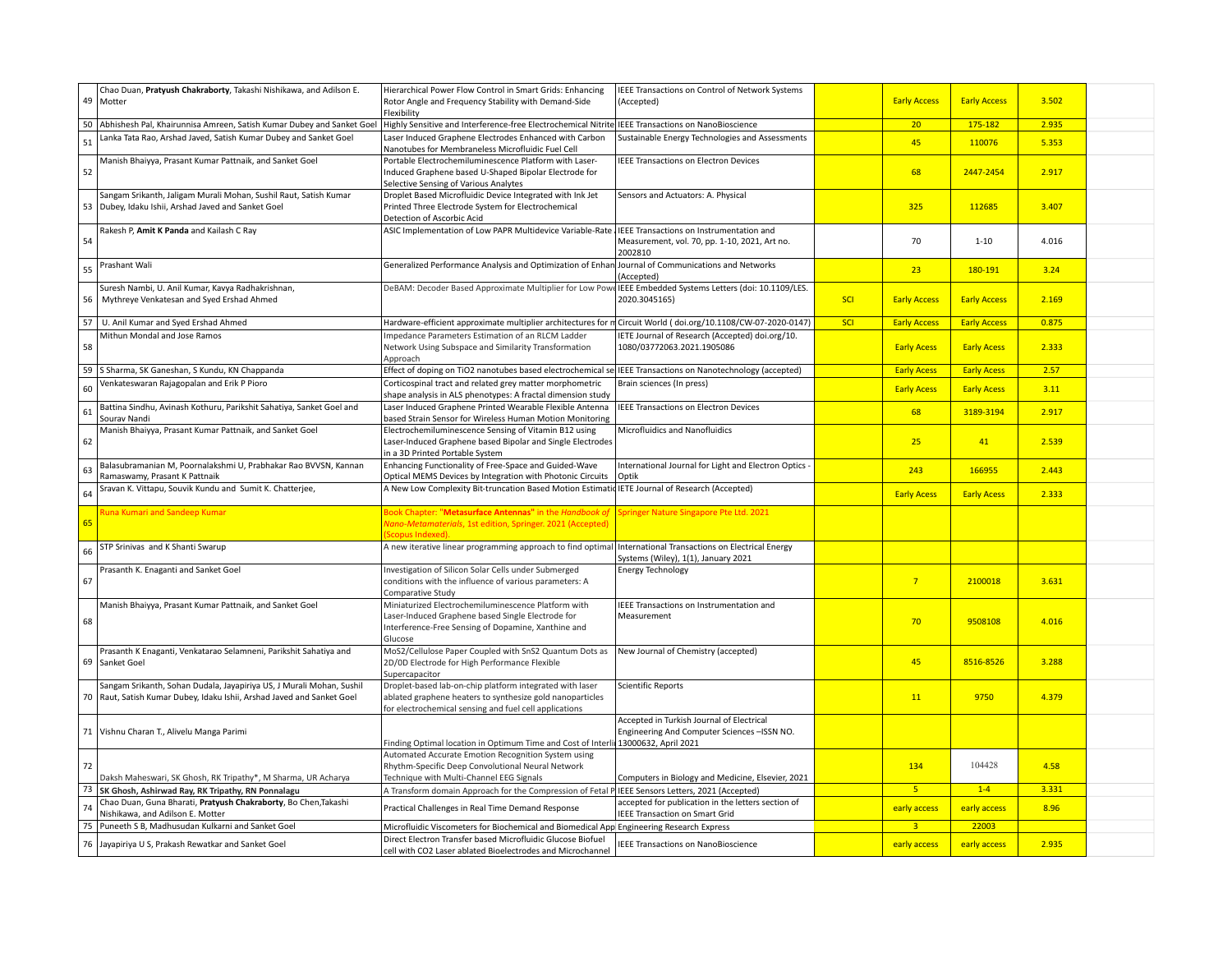| 77  | P. Veda Bhanu, Rahul Govindan, Rajat Kmar, Vishal Singh, Soumya J, and<br>inga Reddy Cenkeramaddi                             | Fault-Tolerant Application-Specific Topology based NoC and it Accepted for publication with IEEE Access                                                                                                              |                                                                                                                                                                      | 9                       | 76759-76779         | 3.367 |  |
|-----|-------------------------------------------------------------------------------------------------------------------------------|----------------------------------------------------------------------------------------------------------------------------------------------------------------------------------------------------------------------|----------------------------------------------------------------------------------------------------------------------------------------------------------------------|-------------------------|---------------------|-------|--|
|     | 78 Vivek Adepu, Venkat Mattela and Parikshit Sahatiya                                                                         | Remarkably Ultra Sensitive Large Area Matrix of MXene<br>based Multifunctional Physical Sensors (Pressure, Strain and   RSC Journal of Materials Chemistry B (accepted)<br>Temperature) for mimicking the human skin |                                                                                                                                                                      | 9                       | 4523-4534           | 6.331 |  |
|     | 79 Manish Bhaiyya, Prasant Kumar Pattnaik and Sanket Goel                                                                     | Miniaturized Laser-Induced Graphene based<br>Electrochemiluminescence Device with Closed Bipolar<br>Electrode for Simultaneous Detection of Vitamin B12 and<br>Vitamin C from Real Samples                           | Sensors and Actuators: A. Physical                                                                                                                                   | 131                     | 112831              | 3.407 |  |
|     | 80 Vivek Adepu, Krutath Kamath, Venkat Mattela and Parikshit Sahatiya                                                         | Laser Assisted Gaussian Microstructured Patterned PDMS<br>Encapsulated Ti3C2Tx (MXene) based Pressure Sensor for<br>Object and Touch Detection                                                                       | IEEE Sensors Journal (Accepted)                                                                                                                                      | 21                      | 16547-16553         | 3.331 |  |
|     | 81 Naveen Bokka, Debariya Som, Sayan Kanungo and Parikshit Sahatiya                                                           | Investigation of Transduction mechanism of Few Layer SnS2<br>for Pressure and Strain Sensing. Experimental correlation<br>with First Principle Study                                                                 | IEEE Sensors Journal (Accepted)                                                                                                                                      | 21                      | 17254-17261         | 3.331 |  |
|     | 82 Wankhede Pankaj, Tejas Radhakrishnan, Kurra Suresh, Sudha Radhika                                                          | CGA: An image processing based software for surface strain<br>analysis in sheet metal forming                                                                                                                        | The Journal of Strain Analysis for Engineering<br>Design, 2021 https://doi.org/10.<br>1177/0309324721996575                                                          | <b>Early Access</b>     | <b>Early Access</b> | 1.541 |  |
| 83  | Amar Kumar Verma, Aakruti Jain, Sudha Radhika                                                                                 | <b>Neuro-fuzzy Classifier for Identification of Stator Winding</b><br>nter-turn Fault for Industrial Machine                                                                                                         | ecture Notes in Electrical Engineering, Vol 659, I<br>B 101-E 110, Springer Book Chapter, https://link.<br>pringer.com/chapter/10.1007%2F978-981-15-<br>$1775 - 112$ | 659                     | 101-110             |       |  |
|     | 84   Amar Kumar Verma, Sudha Radhika, Naren Surampudi                                                                         | Web Based Application for Quick and Handy Health<br>Condition Monitoring System for a Reliable Wind Power<br>Generation                                                                                              | ASME, 2021, https://doi.org/10.1115/IMECE2020-<br>23713                                                                                                              | 14                      | $9 - 16$            |       |  |
| 85  | C. Santhi Durganjali, Harini Raghavan, Sudha Radhika                                                                          | Modelling and Performance Analysis of Different Types of Li-<br>Ion Battery                                                                                                                                          | ASME, 2021, https://doi.org/10.1115/IMECE2020-<br>24404                                                                                                              | $\overline{8}$          | $23 - 30$           |       |  |
|     | 86 Wankhede Pankaj, Tejas Radhakrishnan, Sudha Radhika, Kurra Suresh                                                          | Corner detection of a quadrilateral for strain analysis in<br>sheet metal forming by image processing                                                                                                                | Advances in Materials and Processing<br>Technologies, Taylor and Francis Series, https:<br>//doi.org/10.1080/2374068X.2021.1878710                                   |                         |                     |       |  |
| 87  | Madhusudan B Kulkarni, K Velmurugan, Prasanth Enaganti, Khairunnisa<br>Amreen, Jayabalan Nirmal and Sanket Goel               | Smartphone Enabled Miniaturized Temperature Controller<br>Platform to Synthesize NiO/CuO Nanoparticles for<br>Electrochemical Sensing and Nanomicelles for Ocular Drug<br><b>Delivery Applications</b>               | <b>Biomedical Microdevices</b>                                                                                                                                       | 23                      | 31                  | 2.838 |  |
| 88  | Abhishesh Pal, Madhusudan B Kulkarni, Harish Gupta, R. N. Ponnalagu,<br>Satish Kumar Dubey and Sanket Goel                    | Portable and Autonomous Device for Real-time Colorimetric<br>Detection: Validation for Phosphorous and Nitrite Detection                                                                                             | Sensors and Actuators: A. Physical                                                                                                                                   | 330                     | 112896              | 3.407 |  |
| 89  | H. Renuka, Sarda Sharma, B. Harihara Venkataraman, Kannan<br>Ramaswamy, Karumbaiah N. Chappanda, Souvik Kundu and Sanket Goel | Extensive Enhancement in Charge Collection Efficiency of<br>Ferroelectric Cr-doped BFO based Solar Cells by using TiO2<br>Nanotube Arrays                                                                            | <b>IEEE Journal of Photovoltaics</b>                                                                                                                                 | 11                      | 1278 - 1284         | 3.887 |  |
| 90  | Madhusudan B Kulkarni, US Jayapriya, Khairunnisa Amreen and Sanket<br>Goel                                                    | Portable Thermal Management Platform for Synthesis of<br>ZnO Nanoparticle in a Microfluidic Device: Validated for<br>Electrochemical Sensing and Glucose Fuel Cell Application                                       | <b>IEEE Transactions on Electron Devices</b>                                                                                                                         | 68                      | 4070 - 4076         | 2.917 |  |
| 91  | Madhusudan B Kulkarni, Srashti Goyal, Arti Dhar, D Sriram and Sanket<br>Goel                                                  | Miniaturized and IoT enabled Continuous-flow based<br>Microfluidic PCR Device for DNA Amplification                                                                                                                  | <b>IEEE Transactions on NanoBioscience</b>                                                                                                                           | <b>Early access</b>     | <b>Early access</b> | 2.935 |  |
| 92  | Sarath Sankar Vinnakota, Runa Kumari, Himanshu Meena, and Basudev<br>Majumder                                                 | Rectifier Integrated Multibeam Luneburg Lens Employing<br>Artificial Dielectric as a Wireless Power Transfer Medium at<br>mm Wave Band                                                                               | IEEE Photonics Journal, Volume 13, Number 3,<br>June 2021                                                                                                            | 13                      |                     | 2.833 |  |
| 93  | Rajasekhar Nalanagula, Naresh K. Darimireddy, Runa Kumari, Chan-Wang<br>Park and R. Ramana Reddy                              | Circularly Polarized Hybrid Dielectric Resonator Antennas: A<br>Brief Review and Perspective Analysis                                                                                                                | MDPI Sensors 2021, 21(12), 4100; https://doi.<br>org/10.3390/s21124100                                                                                               | 21                      | $1 - 18$            | 3.576 |  |
|     | 94 Vivek Adepu, Krutath Kamath, Venkat Mattela and Parikshit Sahatiya                                                         | Development of Ti3C2Tx/NiSe2 nanohybrid based Large<br>Area Pressure Sensors as a Smart Bed for Unobtrusive Sleep<br>Monitoring                                                                                      | Advanced Materials Interfaces (Accepted)                                                                                                                             | <b>Available Online</b> | 2100706             | 6.147 |  |
| 95  | Abhishek Varshney, SK Ghosh, Sibashankar Padhy, Rajesh Kumar<br>Tripathy, UR Acharya                                          | Automated Classification of Mental Arithmetic Tasks Using<br>Recurrent Neural Network and Entropy Features Obtained<br>from Multi-Channel EEG Signals                                                                | MDPI Electronics, 2021                                                                                                                                               | 10                      | 1079                | 2.39  |  |
|     | 96 Sourav Nandi, Akhilesh Mohan                                                                                               | A Compact Eighth Mode Circular SIW Cavity-Based MIMO<br>Antenna                                                                                                                                                      | IEEE Antennas and Wireless Propagation Letters<br>(Accepted)                                                                                                         |                         |                     |       |  |
|     | 97 Madhusudan B Kulkarni, Mary Salve and Sanket Goel                                                                          | Miniaturized Thermal Monitoring Module with CO2 Laser<br>Ablated Microfluidic Device for Electrochemically Validated<br><b>DNA Amplification</b>                                                                     | EEE Transactions on Instrumentation &<br>Measurement                                                                                                                 | 70                      | 4006008             | 4.016 |  |
| 98  | Manish Bhaiyya, Prasant Kumar Pattnaik, Sanket Goel                                                                           | A Brief Review on Miniaturized Electrochemiluminescence<br>Devices: from Fabrication to Applications                                                                                                                 | Current Opinion in Electrochemistry                                                                                                                                  | 30 <sub>2</sub>         | 100800              | 7.271 |  |
| 99  | H. Renuka, Prasanth K. Enaganti, B. Harihara Venkataraman, Kannan<br>Ramaswamy, Souvik Kundu, and Sanket Goel                 | Submerged Solar Energy Harvesting using Ferroelectric Ti-<br>doped BFO based Heterojunction Solar Cells                                                                                                              | nternational Journal of Energy Research                                                                                                                              | <b>Early access</b>     | <b>Early access</b> | 5.164 |  |
| 100 | Jaligam Murali Mohan, Khairunnisa Amreen, Arshad Javed, Satish Kumar<br>Dubey and Sanket Goel                                 | Electrochemical Mini-Platform with Thread based Electrodes<br>for Interference Free Arsenic Detection                                                                                                                | IEEE Transactions on NanoBioscience                                                                                                                                  | <b>Early access</b>     | <b>Early access</b> | 2.935 |  |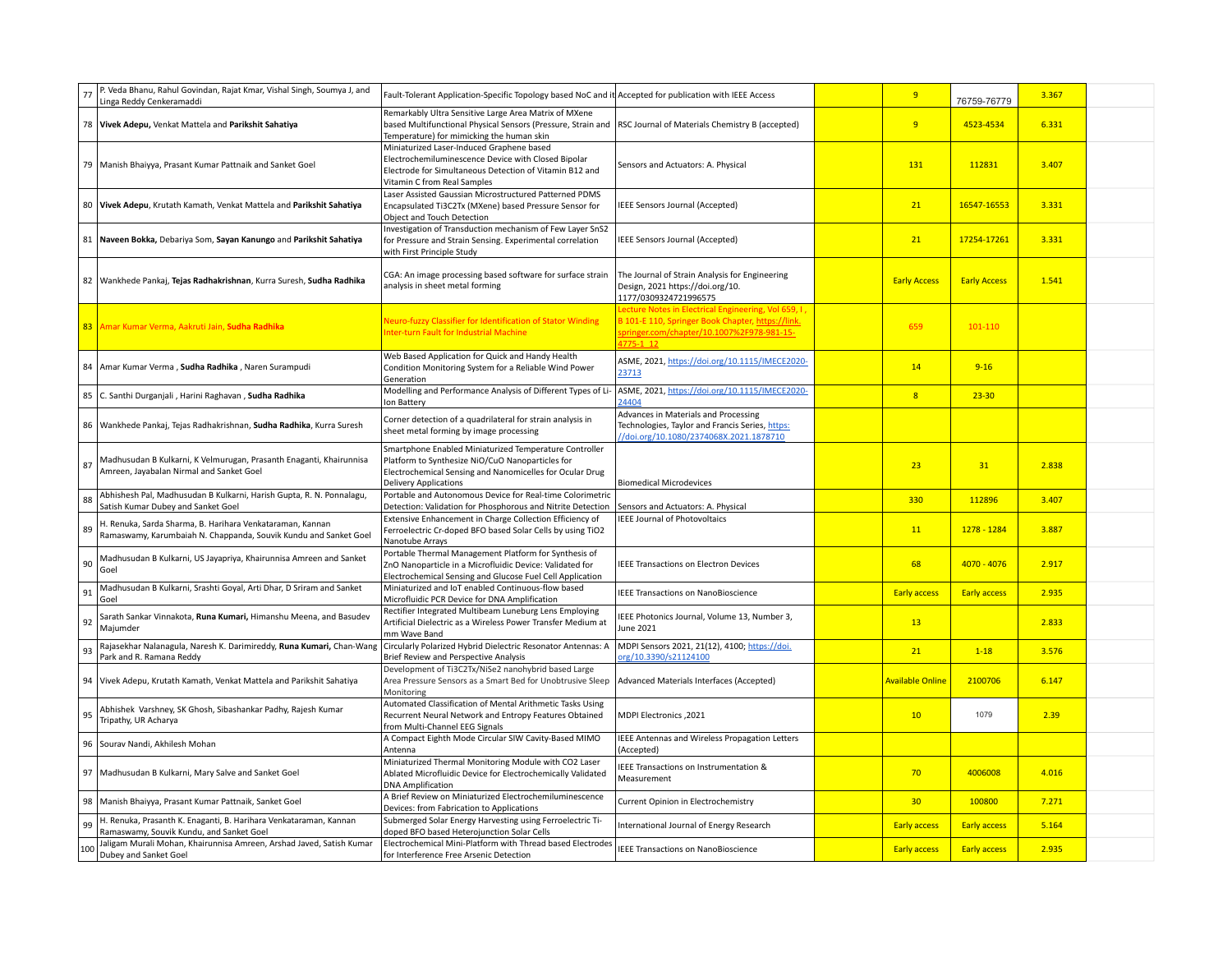|     | 101   Madhusudan B Kulkarni and Sanket Goel                                                                                                          | Miniaturized DNA Amplification Platform with Soft-<br>Lithographically Fabricated Continuous-flow PCR<br>Microfluidic Device on a Portable Temperature Controller                     | Microfluidics and Nanofluidics                                                            |                  | 25                   | 69                      | 2.539 |  |
|-----|------------------------------------------------------------------------------------------------------------------------------------------------------|---------------------------------------------------------------------------------------------------------------------------------------------------------------------------------------|-------------------------------------------------------------------------------------------|------------------|----------------------|-------------------------|-------|--|
|     | 102 Venkatarao Selamneni, T Akshaya, Vivek Adepu and Parikshit Sahatiya                                                                              | Laser Assisted Micropyramid patterned PDMS Encapsulation<br>of 1D Tellurium Nanowires on Cellulose Paper for Highly<br>Sensitive Strain Sensor and its Photodetection Studies         | IOP Nanotechnology (accepted)                                                             |                  | 32                   | 455201                  | 3.874 |  |
|     | 103 Naveen Bokka, Jay Karhade and Parikshit Sahatiya                                                                                                 | Deep Learning Enabled Classification of Real Time<br>Respiration Signals Acquired by MoSSe Quantum Dots based   Journal of Materials Chemistry B (accepted)<br><b>Flexible Sensor</b> |                                                                                           |                  | Available online     | <b>Available online</b> | 6.331 |  |
| 104 | Ramakant Yadav, Surya Shankar Dan and Simhadri Hariprasad,                                                                                           | Low and High Vt GOTFET Devices Outperform Standard CMOS Techr                                                                                                                         | <b>IETE Technical Review, Aug 2021; https://doi.</b><br>org/10.1080/02564602.2021.1960903 |                  |                      |                         |       |  |
| 105 | H. Renuka, Ashutosh Garudapalli, Akhil Raman T. S., B.<br>HariharaVenkataraman, Kannan Ramaswamy, K. C. James Raju, Sanket<br>Goel, and Souvik Kundu | Enhanced Photovoltaic Response in Ferroelectric Ti-doped<br>BFO Heterojunction through Interface Engineering for<br><b>Building Integrated Applications</b>                           | Solar Energy                                                                              |                  | 25                   | 863-874                 | 5.742 |  |
| 106 | Sachin Trankatwar and Prashant Wali                                                                                                                  | Power Control Algorithm to Improve Coverage Probability in<br><b>Heterogeneous Networks</b>                                                                                           | Wireless Personal Communications (2021)<br>(Springer)                                     |                  | <b>Not Available</b> | <b>Not Available</b>    | 1.671 |  |
|     | K. Chandra Sekhar Reddy, Venkatarao Selamneni, M.G. Syamala Rao, J.<br>107 Meza-Arroyo, R. Ramirez-Bon, Parikshit Sahatiya                           | All Solution Processed p-NiO/n-CdS Flexible Rectifying<br>Junction: Applications towards Broadband Photodetector<br>and Human Breath Monitoring                                       | Applied Surface Science (accepted)                                                        |                  | 568                  | 150944                  | 6.707 |  |
| 108 | Amogh BS, Venkatarao Selamneni, Naveen Bokka and Parikshit Sahatiya                                                                                  | Remarkably Stable Black Phosphorus Quantum Dots-<br>Polyvinyl Alcohol film as a Water Soluble Breath Sensor,                                                                          | IEEE Transactions on Electron Devices (accepted)                                          |                  | early access         | early access            | 2.913 |  |
|     | 109 Jayapiriya U S and Sanket Goel                                                                                                                   | Influence of Cellulose Separators in Coin-sized 3D Printed<br>Paper-based Microbial Fuel Cells                                                                                        | Sustainable Energy Technologies and Assessments                                           |                  | 47                   | 101535                  | 5.353 |  |
| 110 | Prakash Rewatkar, Prasanth K Enaganti, Manish Rishi, Subhas C<br>Mukhopadhyay and Sanket Goel                                                        | Single-Step Inkjet-Printed Paper-Origami Arrayed Air-<br>Breathing Microfluidic Microbial Fuel Cell and its Validation                                                                | International Journal of Hydrogen Energy                                                  |                  | early access         | early access            | 5.816 |  |
| 111 | Jaligam Murali Mohan, Khairunnisa Amreen, Madhusudan B Kulkarni,<br>Arshad Javed, Satish Kumar Dubey and Sanket Goel                                 | Optimized Ink Jetted Paper Device for Electroanalytical<br>Detection of Picric Acid                                                                                                   | Colloids and Surfaces B: Biointerfaces                                                    |                  | 208                  | 112056                  | 5.268 |  |
|     | Krutarth Kamath, Vivek Adepu, Venkat Mattela and Parikshit<br>112 Sahatiya                                                                           | Development of Ti3C2Tx/MoS2xSe2(1-x) nanohybrid<br>multilayer structures for piezoresistive mechanical<br>transduction                                                                | ACS Applied Electronic Materials (accepted)                                               |                  | <b>Just Accepted</b> | <b>Just Accepted</b>    | 3.314 |  |
|     | 113 Kumari, A., Sahoo, S.K. and Chinnaiah                                                                                                            | Fast and Efficient Visibility Restoration Technique for Single                                                                                                                        | IEEE Access, 9, pp.48131-48146.                                                           |                  | Vol9                 | 48131-48146             | 3.36  |  |
| 114 | Japa, Aditya., Majumder, M.K., Sahoo, S.K. and Vaddi, R.                                                                                             | Emerging Tunnel FET and Spintronics based Hardware Secure<br>with Ultra-low Energy Consumption                                                                                        | Accepted in Journal of Computational Electronics,<br>Springer.                            |                  | <b>Early Acess</b>   | <b>Early Acess</b>      | 1.8   |  |
| 115 | Japa, Aditya., Majumder, M.K., Sahoo, S.K. and Vaddi, R.                                                                                             | Tunnel FET based Ultra-Lightweight Reconfigurable TRNG a<br>Constrained Internet of Things                                                                                            | Accepted in International Journal of Circuit Theory<br>and Applications                   |                  | <b>Early Acess</b>   | <b>Early Acess</b>      | 2.03  |  |
| 116 | Japa, Aditya., Majumder, M.K., Sahoo, S.K. and Vaddi, R.                                                                                             | Hardware Security exploiting post-CMOS Devices: Fundamer<br>State-of-the-Art Countermeasures, Challenges and Roadmap                                                                  | IEEE Circuits and Systems Magazine, 21(3), pp.4-<br>30.                                   |                  | 21                   | $4 - 30$                | 2.67  |  |
| 117 | Jayapiriya U S and Sanket Goel                                                                                                                       | Microfluidic Non-Enzymatic Biofuel Cell Integrated with<br>Electrodeposited Metallic Catalysts on a Paper based<br>Platform                                                           | Journal of Power Sources                                                                  |                  | 510                  | 230405                  | 9.127 |  |
| 118 | Vishnu Charan T., Alivelu Manga Parimi, Chandram Karri                                                                                               | Series FACTS Controllers in Industrial Low Voltage Electrical Di                                                                                                                      | Accepted in International Journal of Power<br>Electronics and Drive Systems (IJPEDS)      |                  | 12                   | Accepted                |       |  |
| 119 | Vishnu Charan T., Alivelu Manga Parimi                                                                                                               | Finding Optimal location in Optimum Time and Cost of Interli                                                                                                                          | Accepted in Turkish Journal of Electrical<br><b>Engineering And Computer Sciences</b>     |                  | 29                   | Accepted                | 0.809 |  |
| 120 | Mrunali Wagh, Puneeth S B, Sanket Goel and Subhendu K Sahoo                                                                                          | Development of Laser-Induced Graphene-based Automated<br>Electro Microfluidic Viscometer for Biochemical Sensing<br>Applications                                                      | <b>IEEE Transactions on Electron Devices</b>                                              |                  | <b>Early Acess</b>   | <b>Early Acess</b>      | 2.917 |  |
| 121 | Jay Karhade, SK Ghosh, Pranjali Gajbhiye, RK Tripathy, UR Acharya                                                                                    | Multichannel Multiscale Two-stage Convolutional Neural<br>Network for the Detection and Localization of Myocardial<br>Infarction using Vectorcardiogram Signal                        | Applied Sciences, MDPI                                                                    |                  | 11(17)               | 7920                    | 2.67  |  |
|     | Sangam Srikanth, Sushil Raut, Satish Kumar Dubey, Idaku Ishii, Arshad<br>122 Javed and Sanket Goel                                                   | Experimental Studies on Droplet Characteristics in a<br>Microfluidic Flow Focusing Droplet Generator: Effect of<br>Continuous Phase on Droplet Encapsulation                          | The European Physical Journal E                                                           |                  | 44                   | 108                     | 1.89  |  |
|     | H. Renuka, B. Harihara Venkataraman, Kannan Ramaswamy, Souvik<br>123 Kundu and Sanket Goel                                                           | A Study on the effect of Cr doping on the Structural, Optical<br>and Photovoltaic Properties of BFO based Heterostructures                                                            | 2021 IEEE 48th Photovoltaic Specialists Conference<br>(PVSC), pp.                         |                  |                      | 1182-1186               |       |  |
| 124 | Sohan Dudala, Sangam Srikanth, Satish Kumar Dubey, Arshad Javed and<br>Sanket Goel                                                                   | Rapid Inkjet Printed Miniaturized Interdigitated Electrodes<br>for Electrochemical Sensing of Nitrite and Taste Stimuli                                                               | Micromachines                                                                             |                  | 12(9)                | 1037                    | 2.891 |  |
| 125 | Naveen Bokka, Khush Gohel and Parikshit Sahatiya                                                                                                     | A Water-Soluble Micropatterned MoS2QDs/PVA Film as a<br>Transient Contact (Pressure) and Non-Contact (Humidity) as<br>Touch and Proximity Sensor                                      | Journal of Applied Polymer Science                                                        |                  | Accepted             |                         | 3.125 |  |
|     | Venkatarao Selamneni, Pranav Anand, Aakansha Singh and Parikshit<br>126 Sahatiya                                                                     | Hybrid 0D-2D WS2-QDs (n)/SnS (p) as Distributed<br>Heterojunctions for Highly Responsive Flexible Broadband<br>Photodetector                                                          | <b>ACS Applied Electronic Materials</b>                                                   |                  | Accepted             |                         | 3.314 |  |
| 127 | Sangam Srikanth, Satish Kumar Dubey, Arshad Javed, and Sanket Goel                                                                                   | Droplet Based Microfluidics Integrated with Machine<br>Learning                                                                                                                       | Sensors and Actuators A: Physical                                                         |                  | Accepted             |                         | 3.407 |  |
| 128 |                                                                                                                                                      | A High-Speed and Power-Efficient Approximate                                                                                                                                          |                                                                                           | $\overline{SCI}$ | Accepted             |                         | 1.3   |  |
|     | U. Anil Kumar, Sahith, Sumit Chatterjee, and Syed Ershad Ahmed                                                                                       | Adder for Image Processing Applications                                                                                                                                               | Journal of Circuits, Systems and Computers                                                |                  |                      |                         |       |  |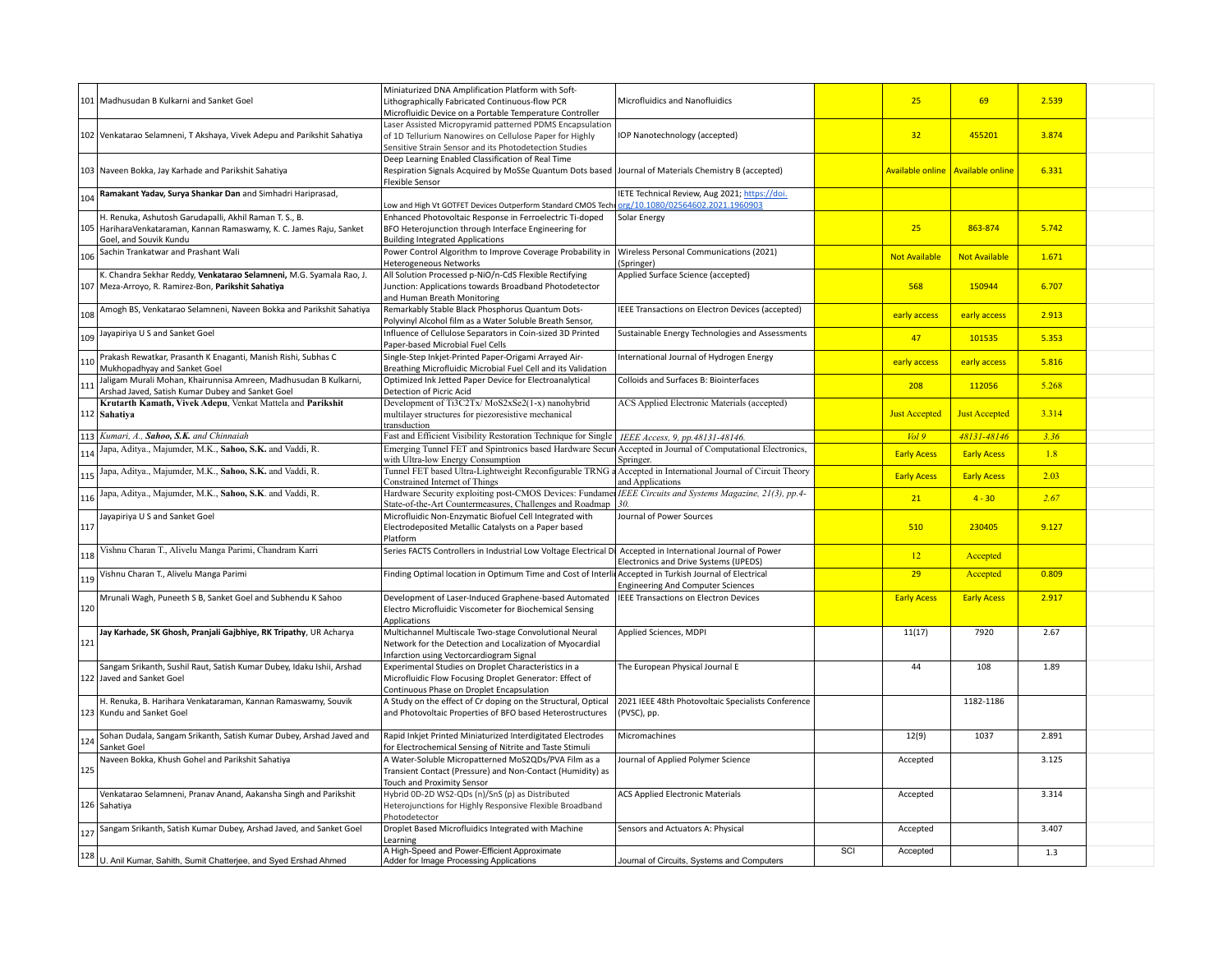| 129                     | U. Anil Kumar, Sumit Kumar and Syed Ershad Ahmed                                           | Low-Power Compressor-based Approximate<br>Multipliers with Error-Correcting Module                                 | <b>IEEE Embedded Systems Letters</b>                                                   | SCI           | Accepted                           |                                    | 2.16  |  |
|-------------------------|--------------------------------------------------------------------------------------------|--------------------------------------------------------------------------------------------------------------------|----------------------------------------------------------------------------------------|---------------|------------------------------------|------------------------------------|-------|--|
|                         |                                                                                            | Performance Analysis of the Diagonal Tunneling based                                                               |                                                                                        |               |                                    |                                    |       |  |
| 130                     | S. Jana Mukhopadhyay, B. Mazumdar, K. N. Chappanda, S. C.<br>Mukhopadhyay, and S. Kanungo* | Dielectrically Modulated Tunnel FET for Label-free Bio-<br>sensing Applications                                    | IEEE Sensors Journal, Accepted, Early Acess (2021).<br>Doi: 10.1109/JSEN.2021.3103998. | SCI           | <b>Early Access</b>                | <b>Early Access</b>                | 3.301 |  |
|                         |                                                                                            | Effects of Artificial Stacking Configurations and Biaxial Strain                                                   |                                                                                        |               |                                    |                                    |       |  |
|                         | 131 P. Joshna, A. Tiwari, S. Kundu, P. Sahatiya, and S. Kanungo*                           | on the Structural, Electronic and Transport Properties of<br>Bilayer GaSe- A First Principle Study                 | Materials Science in Semiconductor Processing<br>Doi:10.1016/j.mssp.2021.106236        | SCI           | <b>Accepted-In</b><br><b>Press</b> | <b>Accepted-In</b><br>Press        | 3.927 |  |
|                         | Jayapiriya U S, Lanka Tata Rao, Prakash Rewatkar, Haroon Khan, Satish                      | Single microfluidic fuel cell with three fuels - formic acid,                                                      | Journal of Electrochemical Science and Engineering                                     |               |                                    |                                    |       |  |
|                         | 132 Kumar Dubey, Arshad Javed, Gyu Man Kim and Sanket Goel                                 | glucose, and microbes: A comparative performance<br>investigation                                                  | (accepted)                                                                             | <b>Scopus</b> | <b>Accepted-In</b><br><b>Press</b> | <b>Accepted-In</b><br><b>Press</b> |       |  |
|                         | Lanka Tata Rao, Satish Kumar Dubey, Arshad Javed, and Sanket Goel                          | Paper based Optimized Chemical Fuel Cell with Laser-                                                               | Microfluidics and Nanofluidics (accepted)                                              |               | <b>Accepted-In</b>                 | <b>Accepted-In</b>                 |       |  |
| 133                     |                                                                                            | Scribed Graphene Electrodes for Energy Harvesting                                                                  |                                                                                        | SCI           | <b>Press</b>                       | <b>Press</b>                       | 2.529 |  |
|                         | Hanumanth Rao C, Amrendra Pratap Singh, Avinash Kothuru, B.K.S.V.L.                        | Fineline Circuits Realization with Liquid Photoresist and                                                          | Journal of Micro/Nanopatterning, Materials and                                         |               | <b>Accepted-In</b>                 |                                    |       |  |
|                         | 134 Varaprasad and Sanket Goel                                                             | DMD based Photolithographic Technique for Space                                                                    | Metrology (accepted)                                                                   | SCI           | <b>Press</b>                       | <b>Accepted-In</b><br><b>Press</b> | 1.22  |  |
|                         |                                                                                            | <b>Electronics Applications</b>                                                                                    |                                                                                        |               |                                    |                                    |       |  |
| 135                     | Mary Salve, Khairunnisa Amreen, Prasant Kumar Pattnaik and Sanket                          | Integrated Microfluidic Device with Carbon-Thread                                                                  | IEEE Transactions on NanoBioscience (accepted)                                         | <b>SCI</b>    | <b>Accepted-In</b>                 | Accepted-In                        | 2.935 |  |
|                         | Goel                                                                                       | Microelectrodes for Electrochemical DNA Elemental Analysis                                                         |                                                                                        |               | <b>Press</b>                       | <b>Press</b>                       |       |  |
|                         | Pavar Sai Kumar and Sanket Goel                                                            | First Report on Graphene Oxide Free, Ultrafast Fabrication                                                         | Diamond & Related Materials                                                            |               | <b>Accepted-In</b>                 |                                    |       |  |
| 136                     |                                                                                            | of Reduced Graphene Oxide on Paper Via Visible Light Laser                                                         |                                                                                        | SCI           | <b>Press</b>                       | <b>Accepted-In</b><br><b>Press</b> | 3.315 |  |
|                         |                                                                                            | Irradiation                                                                                                        |                                                                                        |               |                                    |                                    |       |  |
| 137                     | H. Renuka, Prasanth K. Enaganti, Souvik Kundu and Sanket Goel                              | Laser-induced Graphene Electrode based Flexible                                                                    | Microelectronic Engineering                                                            | SCI           | <b>Accepted-In</b>                 | <b>Accepted-In</b>                 |       |  |
|                         |                                                                                            | Heterojunction Photovoltaic Cells                                                                                  |                                                                                        |               | <b>Press</b>                       | <b>Press</b>                       | 2.523 |  |
|                         | Ashirwad Ray, Jaligam Murali Mohan, Khairunnisa Amreen, Satish Kumar                       | Ink-Jet printed CuO Nanoparticle Enhanced Miniaturized                                                             | Applied Nanoscience (accepted).                                                        |               | <b>Accepted-In</b>                 | <b>Accepted-In</b>                 |       |  |
|                         | 138 Dubey, Arshad Javed, Ponnalagu R N and Sanket Goel                                     | Paper-based Electrochemical Platform for Hypochlorite                                                              |                                                                                        | SCI           | <b>Press</b>                       | <b>Press</b>                       | 3.674 |  |
|                         |                                                                                            | Sensing                                                                                                            |                                                                                        |               |                                    |                                    |       |  |
| 139                     | Naveen Bokka, Venkatarao Selamneni, Vivek Adepu, Sandeep Jajjara and                       | Water Soluble Flexible and Wearable Electronic                                                                     | Flexible and Printed Electroncis                                                       | SCI           | Accepted                           | Accpted                            | 3.588 |  |
|                         | Parikshit Sahatiya                                                                         | Devices: A Review                                                                                                  |                                                                                        |               |                                    |                                    |       |  |
|                         |                                                                                            | MXene/TMD nanohybrid for the development of smart                                                                  |                                                                                        |               |                                    |                                    |       |  |
|                         | 140 Vivek Adepu, Krutarth Kamath, Sukruth S and Parikshit Sahatiya                         | electronic textiles based on physical electromechanical                                                            | <b>Advanced Materials Interfaces</b>                                                   | SCI           | Accepted                           | Accepted                           | 6.3   |  |
|                         |                                                                                            | sensors                                                                                                            |                                                                                        |               |                                    |                                    |       |  |
| 141                     | Aditya Viswakumar, Rajagopalan. V, Tathagata Ray, Pranitha Gottipati                       | Development of a Robust, Simple, and Affordable Human<br>Gait Analysis System using Bottom-up Pose Estimation with | Frontiers in Physiology (accepted Dec 9 2021)                                          | SCI           | Accepted                           | Accepted                           | 4.56  |  |
|                         | and Chandu Parimi                                                                          | a Smartphone Camera                                                                                                |                                                                                        |               |                                    |                                    |       |  |
|                         |                                                                                            |                                                                                                                    | 2021 IEEE International Flexible Electronics                                           |               |                                    |                                    |       |  |
| 142                     | Avinash Kothuru, C. Haumanth Rao and Sanket Goel                                           | Flexible Touch Pad on Paper and Cloth by Blue Diode                                                                | Technology Conference (IFETC), pp. 0050-0052,                                          | Scopus        | Published                          |                                    |       |  |
|                         |                                                                                            | Ablated Laser Innduced Graphene                                                                                    | 2021                                                                                   |               |                                    |                                    |       |  |
|                         |                                                                                            |                                                                                                                    |                                                                                        |               |                                    |                                    |       |  |
|                         |                                                                                            |                                                                                                                    |                                                                                        |               |                                    |                                    |       |  |
|                         |                                                                                            | 2020 Publications                                                                                                  |                                                                                        |               |                                    |                                    |       |  |
|                         | Abhay S Vidhyadharan, Sanjay Vidhyadharanan                                                | TiO2-x-TiO2 Memristor Applications for Programmable                                                                | <b>Springer Transactions on Electrical and Electronic</b>                              |               |                                    |                                    |       |  |
|                         |                                                                                            | Analog VLSI Circuits at 45 nm CMOS Technology Node                                                                 | <b>Materials, October 2020</b>                                                         |               |                                    |                                    |       |  |
|                         | Sanjay Vidhyadharan, Surya Shankar Dan*, Ramakant Yadav and                                | An Innovative Ultra-Low Voltage GOTFET based                                                                       | Elsevier Microelectronics Journal, vol. 104, page                                      |               |                                    |                                    |       |  |
| $\overline{2}$          | Simhadri Hariprasad                                                                        | Regenerative-Latch Schmitt Trigger                                                                                 | 104879(1-10), Aug 2020                                                                 |               |                                    |                                    |       |  |
|                         | T Siddharth, Pranjali Gajbhiye, RK Tripathy*, RB Pachori                                   | Investigation on the Effects of Substrate, Back-Gate Bias,                                                         | IEEE Sensors Journal, Vol. 20, Issue. 18, pp. 10405-                                   |               |                                    |                                    |       |  |
| $\overline{\mathbf{3}}$ |                                                                                            | Front-Gate Engineering on the Performance of DMTFET                                                                | 10414 (2020).                                                                          |               | 20                                 | 10405-10414                        | 3.331 |  |
|                         |                                                                                            | based Biosensors                                                                                                   |                                                                                        |               |                                    |                                    |       |  |
| $\overline{4}$          | Debapriya Som, Budhaditya Majumdar, Souvik Kundu, and Sayan                                | Investigation of Charge Plasma Enhanced Tunnel Field Effect                                                        | IEEE Sensors Letters, Vol. 4(6), pp. 1-4, (2020).                                      |               | $\overline{4}$                     | 15004041-                          | 3.331 |  |
|                         | Kanungo*                                                                                   | Transistor for Hydrogen Gas Sensing Application                                                                    |                                                                                        |               |                                    | 15004044                           |       |  |
|                         | Ramakant Yadav, Surya Shankar Dan*, Sanjay Vidhyadharan and                                | Suppression of Ambipolar Behavior and Simultaneous                                                                 | Springer Silicon Journal, Jul 2020, (https://doi.                                      |               |                                    |                                    |       |  |
| 5                       | Simhadri Hariprasad                                                                        | Improvement in RF Performance of Gate-Overlap Tunnel                                                               | org/10.1007/s12633-020-00506-1)                                                        |               |                                    |                                    |       |  |
|                         | Sanjay Vidhyadharan, Surya Shankar Dan*, Abhay S. V., Ramakant                             | Field Effect Transistor (GOTFET) Devices<br>Novel gate-overlap tunnel FET based innovative ultra-low-              | Elsevier Integration, the VLSI Journal, vol 73, pp                                     |               |                                    |                                    |       |  |
| 6                       | Yadav and Simhadri Hariprasad                                                              | power ternary flash ADC                                                                                            | 101-113, July 2020, (https://doi.org/10.1016/j.vlsi.                                   |               |                                    |                                    |       |  |
|                         |                                                                                            |                                                                                                                    | 2020.03.006)                                                                           |               |                                    |                                    |       |  |
|                         | Prakash Rewatkar, Avinash Kothuru and Sanket Goel                                          | PDMS Microfluidic Glucose Biofuel Cell using Customized                                                            | IEEE Transactions on Electron Devices                                                  |               |                                    |                                    |       |  |
| $\overline{7}$          |                                                                                            | Laser-induced Flexible Graphene Bioelectrodes                                                                      |                                                                                        |               | 67                                 | $1832 - 1838$                      | 2.917 |  |
| 8                       | Sohan Dudala, Satish K Dubey and Sanket Goel                                               | Microfluidic Soil Nutrient Detection System: Integrating                                                           | IEEE Sensors Journal, 2019.                                                            |               | 20                                 | 4504 - 4511                        | 3.331 |  |
|                         |                                                                                            | Nitrite, pH and Electrical Conductivity Detection                                                                  |                                                                                        |               |                                    |                                    |       |  |
|                         | Lanka Tata Rao, Satish Kumar Dubey, Arshad Javed, and Sanket Goel                          | Statistical Performance Analysis and Robust Design of Paper                                                        | ASME Journal of Electrochemical Energy                                                 |               |                                    |                                    |       |  |
| 9                       |                                                                                            | Microfluidic Membraneless Fuel Cell with Pencil Graphite                                                           | Conversion and Storage, vol. 17(3): 031015 (14                                         |               | 17                                 | 31015                              | 2.012 |  |
|                         |                                                                                            | Electrodes                                                                                                         | pages)                                                                                 |               |                                    |                                    |       |  |
| 10                      | Sohan Dudala, Lanka Tata Rao, Satish Kumar Dubey, Arshad Javed and<br><b>Sanket Goel</b>   | Experimental Characterization to Fabricate CO2 Laser                                                               | Materials Today: Proceedings                                                           |               |                                    |                                    |       |  |
|                         | Sangam Srikanth, Jaligam Murali Mohan, Sohan Dudala, Satish Kumar                          | ablated PMMA Microchannel with Homogeneous Surface,<br>Direct UV Laser Writing System to Photolithographically     | Materials Today: Proceedings                                                           |               |                                    |                                    |       |  |
| 11                      | Dubey, Arshad Javed and Sanket Goel                                                        | Fabricate Optimal Microfluidic Geometries: Experimental                                                            |                                                                                        |               |                                    |                                    |       |  |
|                         |                                                                                            |                                                                                                                    |                                                                                        |               |                                    |                                    |       |  |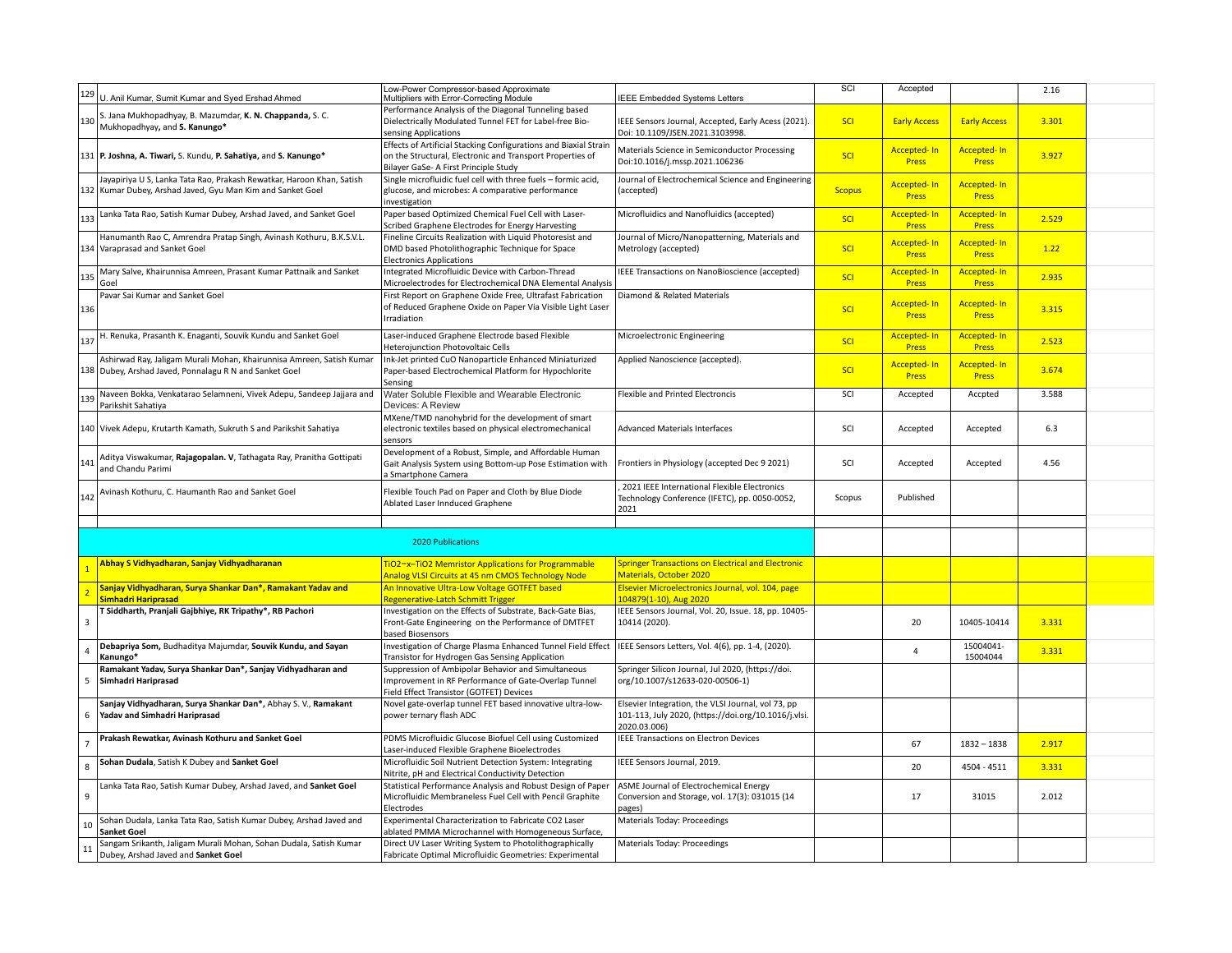| 12 | Pranjali Gajbhiye, RK Tripathy*, RB Pachori                                                                                               | Elimination of Ocular Artifacts from single channel EEG<br>Signals using FBSE-EWT based rhythms                                                                      | IEEE Sensors Journal, pp, 1-10,2020                                                                                                                                                         |       |               | 3.331         |  |
|----|-------------------------------------------------------------------------------------------------------------------------------------------|----------------------------------------------------------------------------------------------------------------------------------------------------------------------|---------------------------------------------------------------------------------------------------------------------------------------------------------------------------------------------|-------|---------------|---------------|--|
| 13 | M. Srirangan, RK Tripathy*, RB Pachori                                                                                                    | Time-Frequency Domain Deep Convolutional Neural<br>Network for the Classification of Focal and Non-Focal EEG<br>Signals                                              | IEEE Sensors Journal, pp, 1-9,2020                                                                                                                                                          |       |               | 3.331         |  |
| 14 | O F Vyatchina, D I Stom, Sanket Goel and B Xie                                                                                            | Biocathode of microbial fuel cells based on nitrate-reducing<br>strains of Pseudomonas aeruginosa                                                                    | IOP Conf. Series: Earth and Environmental Science,<br>vol. 408, 012084, 2020.                                                                                                               |       |               |               |  |
| 15 | Lanka Tata Rao, Prakash Rewatkar, Satish Kumar Dubey, Arshad Javed,<br>and Sanket Goel                                                    | Performance Optimization of Microfluidic Paper Fuel Cell<br>with Varying Cellulose Fiber Papers as Absorbent Pad                                                     | International Journal of Energy Research, 2020.                                                                                                                                             | 44    | $3893 - 3904$ | 5.164         |  |
| 16 | Prasanth K. Enaganti, Prabhat K. Dwivedi, Alok K. Srivastava and Sanket<br>Goel                                                           | Analysing Consequence of Solar Irradiance on Amorphous<br>Silicon Solar Cell in Variable Underwater Environments                                                     | International Journal of Energy Research                                                                                                                                                    | 66    | 4493 - 4504   | 5.164         |  |
| 17 | Prasanth K. Enaganti, Suresh N, Hiten K. Behera, Prabhat K. Dwivedi,<br>Souvik Kundu, Mohd. Imamuddin, Alok K. Srivastava and Sanket Goel | Performance Analysis of Submerged Polycrystalline<br>Photovoltaic Cell in Varying Water Conditions                                                                   | IEEE Journal of Photovoltaics, vol10(2), pp. 531-<br>538, 2020.                                                                                                                             |       |               | 3.887         |  |
| 18 | B.M Chaya, Prasant Kumar Pattnaik and K Narayan                                                                                           | Modelling and Analysis of Organic Ligut Emitting Diode with<br>Thin Film Anti-Reflective Coatings                                                                    | ASP Journal of Nanoelectronics and<br>Optoelectronics                                                                                                                                       |       |               |               |  |
|    | Samit Kumar Ghosh, R. N. Ponnalagu*, R K Tripathy and U Rajendra<br>19 Acharya                                                            | Automated Detection of Heart Valve Diseases using Chirplet<br>Transform and Multiclass Composite Classifier with PCG<br>Signals                                      | Computers in Biology and Medicine Journal -<br>Elsevier                                                                                                                                     | 118   |               | 3.434         |  |
| 20 | Samit Kumar Ghosh, R. N. Ponnalagu and R K Tripathy                                                                                       | Heart Sound Data Acquisition and Preprocessing                                                                                                                       | Book Chapter in "Handbook of Research on                                                                                                                                                    |       |               |               |  |
| 21 | H. Renuka, P. Joshna, W. A. Mani, B. H. Venkataraman, K. Ramaswamy,<br>and Souvik Kundu                                                   | Plasmonic gold nanorods mediated p-BFCrO/n-rGO<br>heterojunction in realizing efficient ferroelectric                                                                | Materials Sciences in Semiconductor Processing<br>(Elsevier), Vol. 109, pp. 104937, (2020).                                                                                                 |       |               | 3.927         |  |
| 22 | W. A. Wani, K. Ramaswamy, Souvik Kundu, B. H. Venkataraman                                                                                | Influence of thermal treatment on the physical properties of<br>bismuth ferrite nanoceramics for promising multifarious<br>device applications                       | AIP Proceedings (Scoups) 2269, 030013 (2020).                                                                                                                                               |       |               |               |  |
| 23 | P Michael Preetam Raj, Amlan Ranjan Kalita, and Souvik Kundu                                                                              | Memristive Computational Amplifiers and Equation Solvers                                                                                                             | (2020), Springer Lecture notes in Electrical<br>Engineering (Scopus), Vol. 659. Springer,<br>Singapore. https://doi.org/10.1007/978-981-15-<br>4775-1 9                                     |       |               |               |  |
| 24 | Ramakant Yadav, Surya Shankar Dan*, Sanjay Vidhyadharan and<br>Simhadri Hariprasad                                                        | Innovative multi-threshold gate-overlap tunnel FET<br>(GOTFET) devices for superior ultra-low power digital,<br>ternary and analog circuits at 45 nm technology node | Springer Journal of Computational Electronics, 26<br>Mar 2020                                                                                                                               |       |               |               |  |
| 25 | Prasanth K. Enaganti, Prabhat K. Dwivedi, Alok K. Srivastava, and Sanket                                                                  | Study of Solar Irradiance and Performance Analysis of<br>بامتا اممم ممثالمهمسمو ممالية                                                                               | Progress in Photovoltaics: Research and                                                                                                                                                     | 28    | 725-735       | 7.953         |  |
| 26 | Sandeep Kumar, and Runa Kumari                                                                                                            | Metamaterial Resonator Antennas . (Chapter 8)                                                                                                                        | Book Chapter in "Multiscale Modelling of<br>Advanced Materials" by Materials Horizons: From                                                                                                 |       |               |               |  |
| 27 | R Venkata Sravya, and Runa Kumari                                                                                                         | Electromagnetic Bandgap Structures (Chapter 10)                                                                                                                      | Book Chapter in "Multiscale Modelling of<br>Advanced Materials" by Materials Horizons: From                                                                                                 |       |               |               |  |
| 28 | Runa Kumari, and Balamati Choudhury                                                                                                       | Book Title: Multiscale Modelling of Advanced Materials                                                                                                               | Book Title "Multiscale Modelling of Advanced<br>Materials" by Materials Horizons: From Nature                                                                                               |       |               |               |  |
| 29 | Praveen Kumar Gandla, Vamsi Inturi, Suresh Kurra, Radhika Sudha                                                                           | Evaluation of Surface Roughness in Incremental Forming<br>Using Image Processing Based Methods                                                                       | Measurement, Elsevier, 2020, Science Citation<br>Index Expanded, Published online, 3rd June 2020,<br>https://doi.org/10.1016/i.measurement.<br>2020.108055                                  | 164   | 108055        | 3.927         |  |
| 30 | Amar Kumar Verma, Shivika Nagpal, Aditya Desai, Sudha Radhika                                                                             | An efficient neural-network model for real-time fault<br>detection in industrial machine                                                                             | Neural Computing and Applications, 2020, Springer<br>(Science Citation Index Expanded, SCImago<br>Indexed), Published online, 5th June 2020, https:<br>//doi.org/10.1007/s00521-020-05033-z | 33    | 1297-1310     | 5.606         |  |
| 31 | Amar Kumar Verma, Pragnya Akkulu, S V Padmanabhan, Sudha Radhika                                                                          | Automatic condition monitoring of industrial machines using <b>IEEE Sensor Journal, 2020, Accepted</b><br>FSA-based hall-effect transducer                           |                                                                                                                                                                                             | 21    | 1072 - 1081   | 3.301         |  |
| 32 | K. Chandra Sekhar Reddy, Parikshit Sahatiya, I. Santos-Sauceda, O.<br>Cortazara, R. Ramírez Bon                                           | One step fabrication of 1D p-NiO nanowire/n-Si<br>heterojunction: development of self-powered Ultraviolet<br>photodetector                                           | Applied Surface Science, 2020 (Accepted<br>Manuscript)                                                                                                                                      | 513   | 145804        | 6.707         |  |
| 33 | Pavan KR Boppidi, V. J. Louis, R.K. Tripathy, S. Banerjee, Souvik Kundu                                                                   | Implementation of Fast ICA Using Memristor Crossbar<br>Arrays for Blind Image Source Separations                                                                     | IET Circuits, Devices & Systems, 2020, Vol. 14, pp.<br>$484 - 489.$                                                                                                                         |       |               |               |  |
|    | J. A. de la O Serna, MRA Paternina, A. Z. mendez, RK Tripathy*, RB<br>34 Pachori                                                          | EEG-Rhythm Specific Taylor-Fourier filter bank Implemented<br>with O-splines for the Detection of Epilepsy using EEG<br>Signals                                      | IEEE Sensors Journal, 2020 (Accepted)                                                                                                                                                       |       |               | 3.331         |  |
| 35 | O F Vyatchina, D I Stom, S Goel and B Xie                                                                                                 | Biocathode of microbial fuel cells based on nitrate-reducing<br>strains of Pseudomonas aeruginosa,                                                                   | Materials Today: Proceedings, IOP Conf. Series:<br>Earth and Environmental Science, vol. 408,                                                                                               |       |               |               |  |
| 36 | Swapna Challagundla, Shaikshavali Chitraganti and Prashant K. Wali                                                                        | Event-Based State Estimation With Multiplicative<br>Measurement Noise and Correlated Additive Noises                                                                 | IEEE Control Systems Letters, vol. 4, no. 3, pp. 554-<br>559, July 2020.                                                                                                                    | Vol 4 | 554-559       | Not Available |  |
| 37 | Prasanth K. Enaganti, Prabhat K. Dwivedi, Radhika Sudha, Alok K.<br>Srivastava and Sanket Goel                                            | Underwater Characterization of Amorphous and<br>Monocrystalline Solar Cells in Diverse Water Settings,                                                               | IEEE Sensors Journal                                                                                                                                                                        | 20    | 2730 - 2737   | 3.331         |  |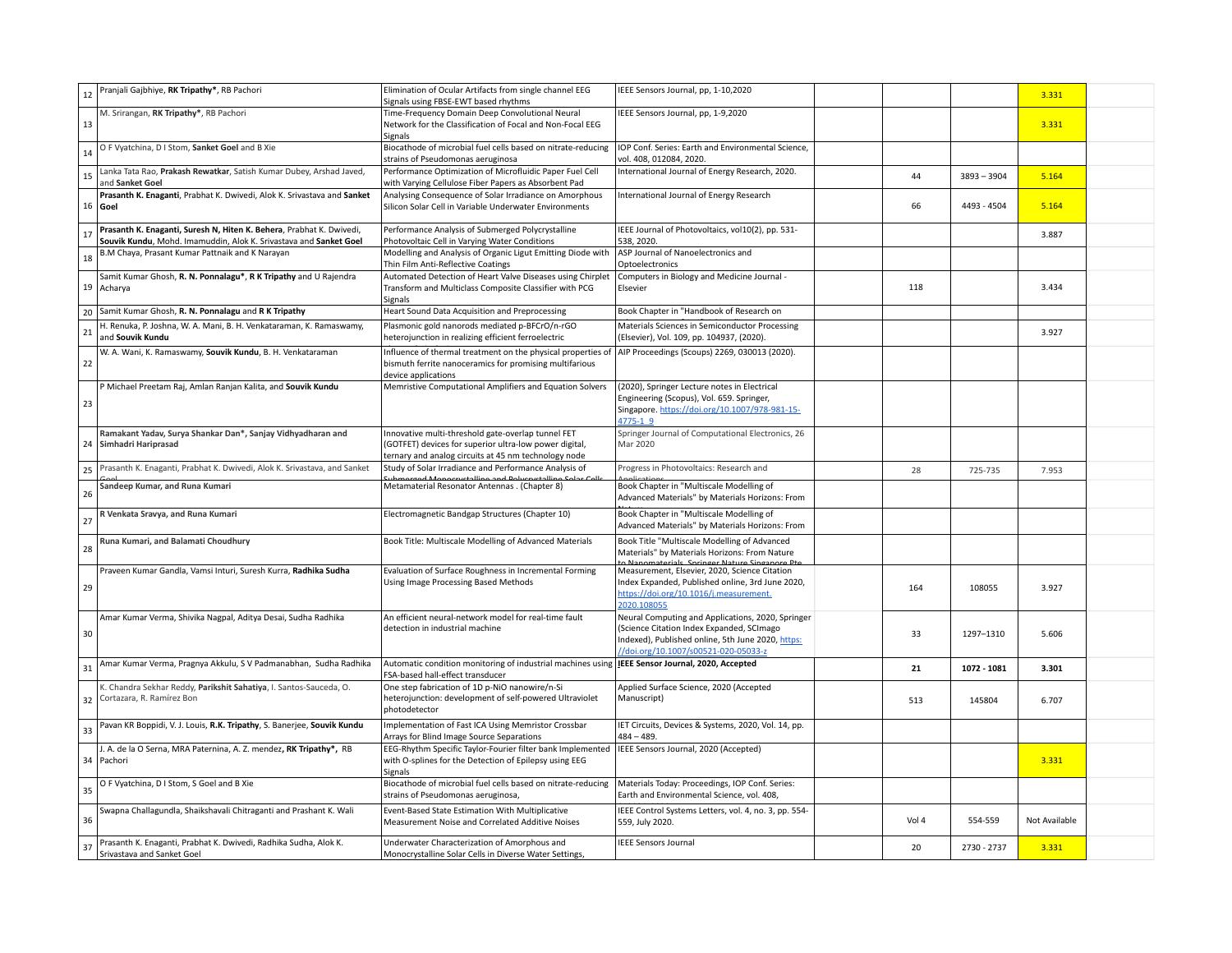| 38 | Avinash Kothuru, C. Hanumanth Rao, Puneeth S B, Mary Salve,<br>Khairunnisa Amreen and Sanket Goel                                                                                                                                                                                                                                                            | Laser-Induced Flexible Electronics for Resistive, Capacitive<br>and Electrochemical Sensing Applications                                                   | <b>IEEE Sensors Journal</b>                                                                                                                                       | 20             | 7392 - 7399 | 3.331 |  |
|----|--------------------------------------------------------------------------------------------------------------------------------------------------------------------------------------------------------------------------------------------------------------------------------------------------------------------------------------------------------------|------------------------------------------------------------------------------------------------------------------------------------------------------------|-------------------------------------------------------------------------------------------------------------------------------------------------------------------|----------------|-------------|-------|--|
|    | Aditya Japa, Manoj Kumar Majumder, Subhendu K. Sahoo, Ramesh Vaddi                                                                                                                                                                                                                                                                                           |                                                                                                                                                            | Accepted in International Journal of Circuit Theory                                                                                                               |                |             |       |  |
| 39 |                                                                                                                                                                                                                                                                                                                                                              | Tunnel FET-based ultralow-power and hardware-s                                                                                                             | and Applications.                                                                                                                                                 |                |             |       |  |
| 40 | Ganesh Kumar Ganjikunta; Subhendu Kumar Sahoo                                                                                                                                                                                                                                                                                                                | Power-Efficient Compensation Circuit for Fixed-Width<br><b>Multipliers</b>                                                                                 | Accepted in IET Circuits, Devices & Systems.                                                                                                                      |                |             |       |  |
| 41 | Ganesh Kumar Ganjikunta; Subhendu Kumar Sahoo                                                                                                                                                                                                                                                                                                                | An Area and Power-Efficient Variable-Length Fast Fourier<br>Transform for MR-OFDM Physical Layer of IEEE 802.15.4-g                                        | Accepted in IET Computers & Digital Techniques.                                                                                                                   |                |             |       |  |
| 42 | Venkatarao Selameni, Nikita Nerurkar and Parikshit Sahatiya                                                                                                                                                                                                                                                                                                  | Large area Deposition of MoSe2 on paper as a flexible<br><b>Infrared Photodetector</b>                                                                     | <b>IEEE Sensors Letters (Accepted)</b>                                                                                                                            | $\overline{a}$ | $1 - 4$     | 3.331 |  |
| 43 | A. Hazra, A. Jan, Souvik Kundu, Pavan KR Boppidi, and S. Gangopadhyay                                                                                                                                                                                                                                                                                        | Optimized resistive switching in TiO2 nanotubes by<br>modulation of oxygen vacancy through chemical reduction                                              | IEEE Transactions on Electron Devices (IEEE-TED)<br>Vol. 67, pp. 2197 - 2204, (2020).                                                                             |                |             | 2.917 |  |
| 44 | Sanjay Vidhyadharan, Surya Shankar Dan, Ramakant Yadav & Simhadri<br>Hariprasad                                                                                                                                                                                                                                                                              | A novel ultra-low-power gate overlap tunnel FET (GOTFET)<br>dynamic adder                                                                                  | Taylor & Francis: International Journal of<br>Electronics<br>$10.1090$ (0000 THETA COCOO)                                                                         |                |             |       |  |
| 45 | S. Saravanan, T.V. Kalyan and M.B. Srinivas (with IBM Researchers in US)                                                                                                                                                                                                                                                                                     | Temperature-Aware Adaptations for Read Reliability in STT-<br>MRAM Memory Subsystem                                                                        | IEEE Transactions on Computer-Aided Design of<br>Integrated Circuits and Systems (To Appear)                                                                      |                |             |       |  |
| 46 | Amar Kumar Verma, P Spandana, S V Padmanabhan, S Radhika                                                                                                                                                                                                                                                                                                     | Quantitative Modeling and Simulation for Stator Inter-turn<br>Fault Detection in Industrial Machine                                                        | Book chapter, Springer Nature, Chapter 10, https:<br>//doi.org/10.1007/978-981-15-1084-7 10                                                                       |                |             |       |  |
| 47 | SK Ghosh, RK Tripathy*, MRA Paternina, JG Arrieta, AZ Mendez, GR<br>Naik                                                                                                                                                                                                                                                                                     | Detection of Atrial Fibrillation from Single Lead ECG Signal<br>using Multirate Cosine Filter bank and Deep Neural Network                                 | Journal of Medical Systems, Springer (Accepted,<br>In press, 2020) 10.1007/s10916-020-01565-y                                                                     |                |             |       |  |
| 48 | RK Tripathy*, Pranjali Gajbhiye, UR Acharya                                                                                                                                                                                                                                                                                                                  | Automated sleep apnea detection from Cardio-pulmonary<br>signal using Bivariate Fast and Adaptive EMD and Cross<br>Time-Frequency Analysis                 | Computers in Biology and Medicine, Elsevier,<br>10.1016/j.compbiomed.2020.103769                                                                                  |                |             |       |  |
| 49 | Puneeth S B, Nikhil Munigela, Puranam Sai Akhil and Sanket Goel                                                                                                                                                                                                                                                                                              | Automated Mini-platform with 3D Printed Paper Microstrips<br>for Image Processing based Viscosity Measurement of<br><b>Biological Samples</b>              | IEEE Transactions on Electron Devices                                                                                                                             | 67             | 2559 - 2565 | 2.917 |  |
|    | Mary Salve, Aurnab Mandal, Khairunnisa Amreen, Prasant Kumar<br>50 Pattnaik and Sanket Goel                                                                                                                                                                                                                                                                  | Greenly Synthesized Silver Nanoparticle for Supercapacitor<br>and Electrochemical Sensing applications in a 3D Printed<br>Microfluidic Platform            | Microchemical Journal                                                                                                                                             | 157            | 104973      | 4.821 |  |
| 51 | Puneeth SB, Hithesh HL and Sanket Goel                                                                                                                                                                                                                                                                                                                       | ElectroMicrofluidic Viscometer with Integrated<br>Microcontroller and Pumping-System for Point-of-Care<br><b>Biosensing Applications,</b>                  | <b>IEEE Instrumentation and Measurement Magazine</b>                                                                                                              | 24             | 23-28       | 1.505 |  |
| 52 | Manoranjan Kumar, Shwetha M., Gowthami D., Rakshith K.B., Narayan K.,<br>Prasant Kumar Pattnaik, "Analysis of integrated optical device with<br>microfluidic channel for sensing application," Proc. SPIE 11364,<br>Integrated Photonics Platforms: Fundamental Research, Manufacturing<br>and Applications, 113641R (2 April 2020); doi: 10.1117/12.2555850 | Analysis of integrated optical device with microfluidic<br>channel for sensing application                                                                 | Proc. SPIE 11364, Integrated Photonics Platforms:<br>Fundamental Research, Manufacturing and<br>Applications, 113641R (2 April 2020); doi: 10.1117<br>/12.2555850 |                |             |       |  |
| 53 | Dipankar Nath, Sarala Kallepalli, Lanka Tata Rao, Satish K Dubey, Arshad<br>Javed and Sanket Goel                                                                                                                                                                                                                                                            | Microfluidic Paper Microbial Fuel Cell Powered by<br>Shewanella putrefaciens in IoT Cloud Framework                                                        | International Journal of Hydrogen Energy                                                                                                                          | 46             | 3230-3239   | 5.816 |  |
| 54 | C. Santhi Durganjali, Sameer Bethanabhotla, Satwik Kasina, Sudha<br>Radhika                                                                                                                                                                                                                                                                                  | Recent Developments and Future Advancements in Solar<br>Panels Technology: A Review                                                                        | Journal of Physics: Conference Series, Scopus<br>Indexed, doi:10.1088/1742-6596/1495/1/012018<br>ISSN: 17426588, 17426596                                         | 1459           | 12018       |       |  |
| 55 | Venkatarao Selameni, Amogh BS and Parikshit Sahatiya                                                                                                                                                                                                                                                                                                         | Highly Air Stabilized Black Phosphorous on disposable paper<br>substrate as a tunnelling effect based highly sensitive<br>piezoresistive strain sensor     | Medical Devices and Sensors (Accepted) - Wiley                                                                                                                    | $\overline{3}$ | e10099      |       |  |
| 56 | Siddharth, Pranjali Gajbhiye, RK Tripathy*, RB Pachori                                                                                                                                                                                                                                                                                                       | EEG based Detection of Focal Seizure Area using FBSE-EWT<br>rhythm and SAE-SVM Network                                                                     | IEEE Sensors Journal, 2020 (accepted)                                                                                                                             |                |             | 3.331 |  |
| 57 | Sahil Jain, Rohan panda, RK Tripathy*                                                                                                                                                                                                                                                                                                                        | Multivariate Sliding Mode Singular Spectrum Analysis for<br>the Decomposition of Multisensor Time series                                                   | IEEE Sensors Letters (accepted)                                                                                                                                   |                |             | 3.331 |  |
|    | Pavan KR Boppidi, B. Suresh, P. Biswas, D. Mullarkey, PMP Raj, I. V.<br>58 Shevts, Souvik Kundu                                                                                                                                                                                                                                                              | Efficient Resistive Switching and Spike Rate Dependent<br>Plasticity in a New CuCrO2 Memristor for Plausible<br>Neuromorphic Systems                       | IEEE Transactions on Electron Devices (IEEE-TED),<br>2020, Vol. 67, pp. 3451 - 3458.                                                                              |                |             | 2.917 |  |
| 59 | KG Sankalp, Venkatarao Selamneni and Parikshit Sahatiya                                                                                                                                                                                                                                                                                                      | Water Dissolvable MoS2 Quantum Dots/ PVA film as an<br><b>Active Material for Destructible Memristor</b>                                                   | RSC New Journal of Chemistry (Accepted<br>Manuscript)                                                                                                             | 44             | 11941-11948 | 3.288 |  |
| 60 | Himali Singh, RK Tripathy, RB Pachori                                                                                                                                                                                                                                                                                                                        | Detection of sleep apnea from heart beat interval and ECG<br>derived respiration signals using sliding mode singular<br>spectrum analysis                  | Digital Signal Processing Journal, Elsevier, 2020                                                                                                                 |                |             |       |  |
|    | Pavan KR Boppidi, P. Joshna, D. Som, H. Renuka, P. Biswas, D.<br>61 Bhattacharyya, S. Kanungo, S. Banerjee, and Souvik Kundu                                                                                                                                                                                                                                 | Understanding The Efficacy of Cu in Creating Oxygen<br>Vacancies and Temperature Dependent Electrical Transport<br>in Solution Processed Cu:ZnO Thin Films | Materials Science in Semiconductor Processing,<br>Elsevier, 2020, Vol. 120, pp. 105311.                                                                           |                |             |       |  |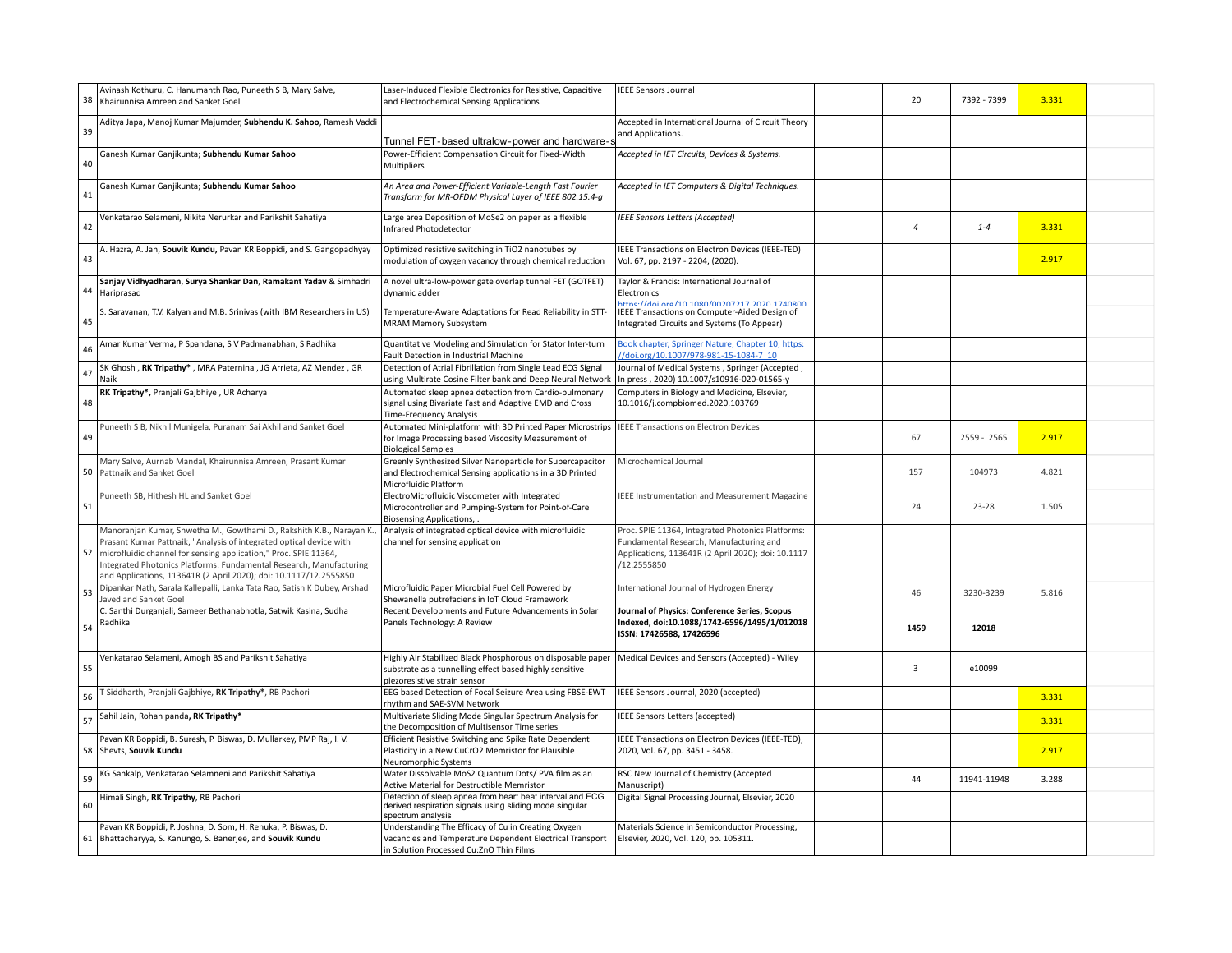| 62 | Balasubramainan M, Naayan K and Prasant Kumar Pattnaik                                                       | Novel High-Resolution Lateral Dual-Axis Quad-beam Optical<br>MEMS Accelerometer using Waveguide Bragg Gratings                                                             | <b>MDPI Journal of Photonics</b>                                            | 7(3)         | 49            | 2.676 |  |
|----|--------------------------------------------------------------------------------------------------------------|----------------------------------------------------------------------------------------------------------------------------------------------------------------------------|-----------------------------------------------------------------------------|--------------|---------------|-------|--|
| 63 | Sangam Srikanth, Sohan Dudala, Sushil Raut, Satish Kumar Dubey, Idaku<br>Ishii, Arshad Javed and Sanket Goel | Optimization and Characterization of Direct UV Laser<br>Writing System for Microscale Applications                                                                         | Journal of Micromechanics and Microengineering.                             | 30           | 95003         | 1.881 |  |
| 64 | icro                                                                                                         | Modified Graphite Paper Based Miniaturized<br>Electrochemically Optimized Hydrazine Sensing Platform                                                                       | ECS Journal of Solid State Science and Technology.                          |              |               | 2.07  |  |
|    | Jaligam Murali Mohan, Khairunnisa Amreen, Arshad Javed, Satish Kumar<br>65 Dubey and Sanket Goel             | Highly Selective Electrochemical Sensing of Dopamine,<br>Xanthine, Ascorbic acid and Uric acid using a Carbon Fiber<br>Paper                                               | IEEE Sensors Journal.                                                       | 20           | 11707 - 11712 | 3.331 |  |
|    | Jaligam Murali Mohan, Khairunnisa Amreen, Arshad Javed, Satish Kumar<br>66 Dubey and Sanket Goel             | Miniaturized Electrochemical Platform with Ink-jetted<br>Electrodes for Multiplexed and Interference Mitigated<br><b>Biochemical Sensing</b>                               | Applied Nanoscience.                                                        | 10           | 3745-3755     | 3.674 |  |
|    | Lanka Tata Rao, Prakash Rewatkar, Satish Kumar Dubey, Arshad Javed<br>67 and Sanket Goel                     | Automated Pencil Graphite Formation Platform to Realize<br>Uniform and Reproducible Graphite Electrodes on Paper for<br>Microfluidic Fuel Cells                            | <b>Scientific Reports</b>                                                   | 10           | 11675         | 4.379 |  |
| 68 | Jayapiriya U S, Prakash Rewatkar and Sanket Goel                                                             | Miniaturized Polymeric Enzymatic Biofuel Cell with<br>Integrated Microfluidic Device and Enhanced Laser Ablated<br><b>Bioelectrodes</b>                                    | nternational Journal of Hydrogen Energy.                                    | 46           | 3183-3192     | 5.816 |  |
|    | Madhusudan B. Kulkarni, Yashas, Prasanth K Enaganti, Khairunnisa<br>69 Amreen and Sanket Goel                | IoT Enabled Portable Thermal Management System with<br>Microfluidic Platform to Synthesize MnO2 Nanoparticles for<br><b>Electrochemical Sensing</b>                        | Nanotechnology                                                              | 31           | 425504        | 3.874 |  |
| 70 | W. A. Wani, Souvik Kundu, K. Ramaswamy, B. H. Venkataraman,                                                  | Structural, morphological, optical and dielectric<br>investigations in Cobalt doped Bismuth Ferrite<br>nanoceramics prepared using the sol-gel citrate precursor<br>method | Journal of Alloys and Compounds (Elsevier), Vol.<br>846, pp. 156334 (2020). |              |               |       |  |
|    | H. Renuka, P. Joshna, B. H. Venkataraman, K. Ramaswamy, and Souvik<br>71 Kundu                               | Understanding the efficacy of electron and hole transport<br>layers in realizing efficient chromium doped BiFeO3<br>ferroelectric photovoltaic devices                     | Solar Energy (Elsevier), 2020, Vol. 207, pp. 767 -<br>776.                  |              |               | 5.742 |  |
| 72 | Venkatarao S, Sankalp KG and Parikshit Sahatiya                                                              | All MoS2 based 2D/0D localized unipolar heterojunctions as<br>a flexible broadband (UV-vis-NIR) photodetector                                                              | RSC - Journal of Materials Chemistry C                                      | 8            | 11593-11602   | 7.059 |  |
| 73 | Mary Salve, Khairunnisa Amreen, Prasant Pattnaik, and Sanket Goel                                            | Miniaturized Platform with Nanocomposite Optimized<br>Pencil Electrodes for Selective Non-Interfering<br><b>Electrochemical Sensing</b>                                    | IEEE Transactions on Nanotechnology.                                        | 19           | 575-578       | 2.57  |  |
| 74 | Madhavi Bandapati, Sanket Goel and Balaji Krishnamurthy                                                      | Graphite electrodes as bioanodes for enzymatic glucose<br>biofuel cell                                                                                                     | Journal of Electrochemical Science and<br>Engineering.                      |              |               |       |  |
| 75 | Prakash Rewatkar, Avinash Kothuru and Sanket Goel                                                            | Laser-induced Flexible Graphene Bioelectrodes for                                                                                                                          | IEEE 13th International Conference on                                       |              |               |       |  |
| 76 | Sandeep Kumar, and Runa Kumari                                                                               | Composite Right/Left-Handed Ultra-Wideband                                                                                                                                 | Microwave and Optical Technology Letters,                                   |              |               |       |  |
|    | 77 Prakash Rewatkar, Jayapiriya U S, Sanket Goel                                                             | Optimized Shelf-stacked Paper Origami based Glucose                                                                                                                        | $\frac{10 \text{ m}}{20200}$<br>ACS Sustainable Chemistry & Engineering     | 8            | 12313-12320   | 8.198 |  |
| 78 | Rohan Panda, Sahil Jain, RK Tripathy, UR Acharya                                                             | Detection of Shockable Ventricular Arrhythmias from ECG<br>signal using FFREWT filter bank and Deep Convolutional<br>Neural Network                                        | Computers in Biology and Medicine, Elsevier,<br>2020                        |              |               |       |  |
| 79 | Rohan Panda, Sahil Jain, RK Tripathy, RR Sharma, RB Pachori                                                  | Sliding Mode Singular Spectrum Analysis for the Elimination<br>of Cross-terms in Wigner-Ville Distribution                                                                 | Circuits, Systems & Signal Processing, Springer,<br>2020 (accepted)         |              |               |       |  |
| 80 | Sharvani Gadgil and Chetan Kumar Vudadha                                                                     | Design of CNTFET-based Ternary ALU using 2:1 Multiplexer<br>based approach                                                                                                 | IEEE TRANSACTIONS ON NANOTECHNOLOGY                                         | 19           | 661-671       | 2.57  |  |
| 81 | Prasanth Kumar Enaganti and Sanket Goel                                                                      | Study of Submerged Mono-and Poly-Crystalline Silicon Solar<br>Cells with Split Spectral ranges using Optical Filters                                                       | ECS Journal of Solid State Science and Technology,<br>vol. 9, 075005, 2020. | 9            | 75005         | 2.07  |  |
| 82 | Jayapiriya U S and Sanket Goel                                                                               | Flexible and Optimized Carbon Paste Electrodes for Direct<br>Electron Transfer based Glucose Biofuel cell fed by various<br>Physiological Fluids                           | <b>Applied Nanoscience</b>                                                  | 10           | 4315-4324     | 3.674 |  |
| 83 | Avinash Kothuru and Sanket Goel                                                                              | Laser Induced Graphene on Phenolic Resin and Alcohol<br>Composite Sheet for Flexible Electronics Applications                                                              | Flexible and Printed Electronics                                            | 5            | 42001         | 3.588 |  |
| 84 | Prakash Rewatkar and Sanket Goel                                                                             | Realization of Optimized Wax Laminated Microfluidic Paper-<br>based Analytical Devices                                                                                     | ECS Journal of Solid State Science and Technology                           | $\mathbf{q}$ | 115025        | 2.07  |  |
| 85 | Jayapiriya U S and Sanket Goel                                                                               | Surface Modified 3D printed Carbon Bioelectrodes for<br>Glucose/O2 Enzymatic Biofuel Cell: Comparison and<br>Optimization                                                  | Sustainable Energy Technologies and Assessments                             | 42           | 100811        | 5.353 |  |
| 86 | Avinash Kothuru, Khairunnisa Amreen and Sanket Goel                                                          | Electro-Microfluidic Device on Multi-Layered Laser-Induced<br>Polyamide Substrate for Diverse Electrochemical<br>Applications                                              | <b>IEEE Transactions on Electron Devices</b>                                | 67           | 5097 - 5103   | 2.917 |  |
|    | Mary Salve, Aurnab Mandal, Khairunnisa Amreen, BVVSN Prabhaka Rao,<br>87 Prasant Kumar Pattnaik, Sanket Goel | Portable 3D printed Electrochemiluminescence Platform<br>with Pencil Graphite Electrodes for Point of Care<br>multiplexed analysis with Smartphone based Read-out          | IEEE Transactions on Instrumentation and<br>Measurement (accepted)          |              |               | 4.016 |  |
|    | Radha Bharadwaj, Venkatarao Selamneni, Uttam Thakur, Parikshit<br>88 Sahatiya* and Arnab Hazra*              | Detection and discrimination of volatile organic compounds<br>by noble metals nanoparticle functionalized MoS2 coated<br>biodegradable paper sensors                       | RSC - New Journal of Chemistry (accepted)                                   | 44           | 16613-16625   | 3.288 |  |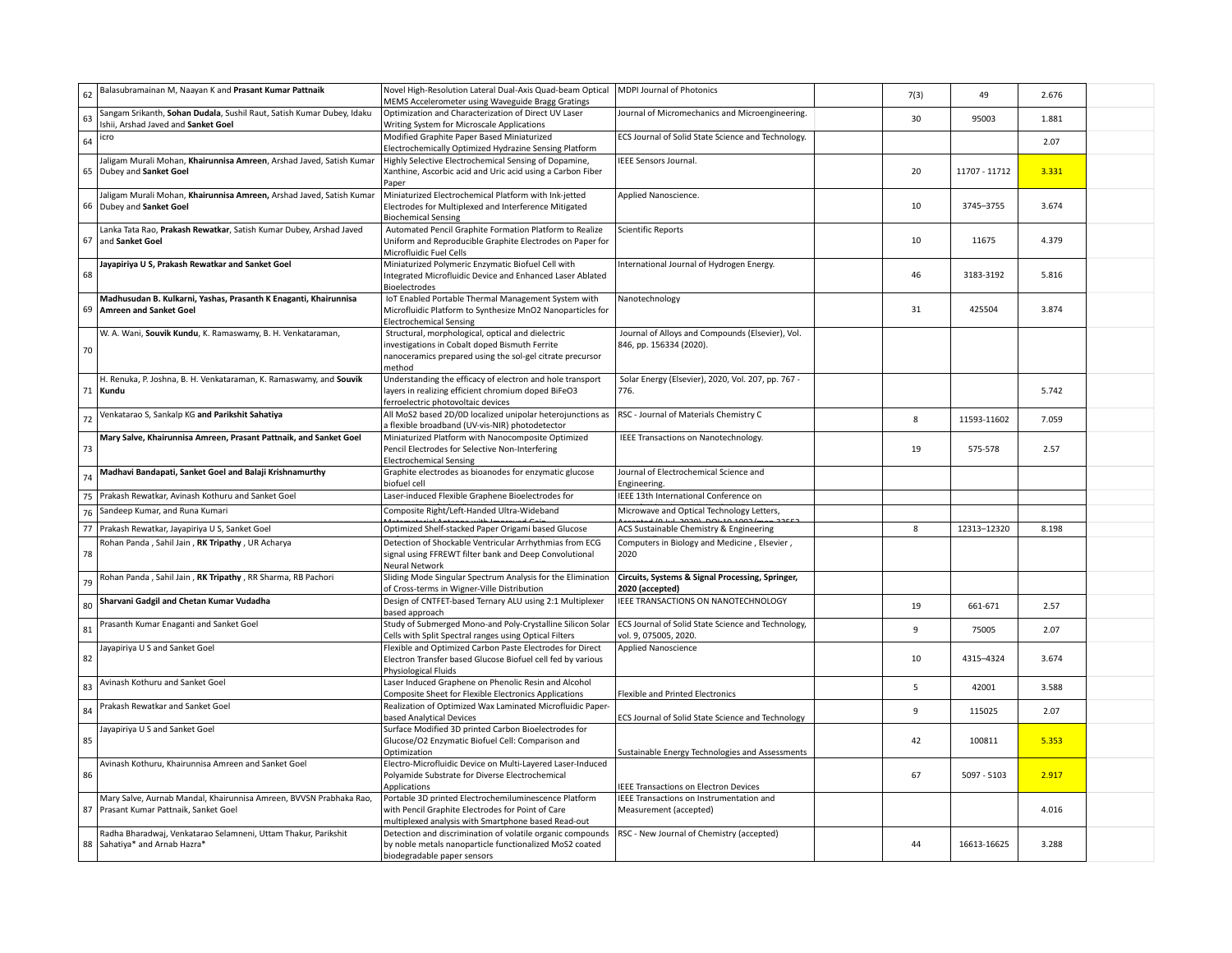| 89  | Venkatarao Selemneni, Khush Gohel, Naveen Bokka, Somya Sharma and<br>Parikshit Sahatiya                                                             | MoS2 based Multifunctional sensor for both Chemical and<br>Physical Stimuli and their Classification using Machine<br>Learning Algorithms                                                                                                                                        | IEEE Sensors Journal, 2020 (accepted)                                                                                 | 21    | 3694-3701   | 3.331         |  |
|-----|-----------------------------------------------------------------------------------------------------------------------------------------------------|----------------------------------------------------------------------------------------------------------------------------------------------------------------------------------------------------------------------------------------------------------------------------------|-----------------------------------------------------------------------------------------------------------------------|-------|-------------|---------------|--|
| 90  | Jayapiriya U S and Sanket Goel                                                                                                                      | Completely Additive Manufactured and Reusable<br>Microfluidic Device As Enzymatic Glucose Biofuel Cell                                                                                                                                                                           | 2020 IEEE 20th International Conference on<br>Nanotechnology (IEEE-NANO), Montreal, QC,<br>Canada, pp. 150-154, 2020. |       |             |               |  |
| 91  | P. M. Raj, A. Subramaniam, Souvik Kundu                                                                                                             | Memristor BJT pair based low complex circuits for portable<br>electronics                                                                                                                                                                                                        | Analog Integrated Circuits and Signal Processing<br>(Springer Nature), Accepted, In-press, 2020                       |       |             |               |  |
| 92  | Rajagopalan.V, Erik. P. Pioro                                                                                                                       | 2-Deoxy-2-[18F]fluoro-d-glucose positron emission<br>tomography, cortical thickness and white matter graph<br>network abnormalities in brains of patients with<br>amyotrophic lateral sclerosis and frontotemporal dementia<br>suggest early neuronopathy rather than axonopathy | European Journal of Neurology, 2020, 27 (10),<br>1904-1912                                                            |       |             |               |  |
| 93  | Rajagopalan.V, Erik. P. Pioro                                                                                                                       | Degeneration of grey and white matter differs between<br>hypometabolic and hypermetabolic brain regions in a<br>patient with ALS-FTD: A longitudinal MRI-PET multimodal<br>study                                                                                                 | Amyotroph Lateral Scler Frontotemporal Degener<br>2020 Sep 12;1-6.                                                    |       |             |               |  |
| 94  | Naveen Bokka, Venkatarao Selamneni and Parikshit Sahatiya                                                                                           | Water Destructible SnS2 QDs/PVA Film Based Transient<br>Multifunctional Sensor and Machine Learning Assisted<br>Stimulus Identification for Non-Invasive Personal Care<br>Diagnostics                                                                                            | RSC- Material Advances                                                                                                | $1\,$ | 2818-2830   |               |  |
| 95  | Abhijeet Bhattacharyya, RK Tripathy, L. garg, RB Pachori                                                                                            | A novel multivariate-multiscale approach for computing EEG   IEEE Sensors Journal, 2020 (accepted)<br>spectral and temporal complexity for human emotion<br>recognition                                                                                                          |                                                                                                                       |       |             | 3.331         |  |
| 96  | RK Tripathy*, SK Ghosh, Pranjali Gajbhiye, UR Acharya                                                                                               | Development of automated sleep stages classification<br>system using multivariate projection-based fixed boundary<br>empirical wavelet transform and entropy features extracted<br>from multichannel EEG signals                                                                 | Entropy, MDPI Journal, 2020. (Accepted)                                                                               |       |             |               |  |
| 97  | Leelasree, Venkatarao Selamneni, T Akshaya, Parikshit Sahatiya and<br>Himanshu Aggarwal                                                             | MOF based Flexible, Low-Cost Chemiresistive Device as a<br>Respiration Sensor for Sleep Apnea Diagnostics                                                                                                                                                                        | Journal of Materials Chemistry B (Accepted)                                                                           | 8     | 10182-10189 | 6.331         |  |
| 98  | Venkatarao Selemneni, Aditya Kunchur and Parikshit Sahatiya                                                                                         | Large-area, Flexible SnS/paper based Piezoresistive Pressure<br>Sensor for Artificial Electronic Skin Application                                                                                                                                                                | IEEE Sensors Journal (Accepted)                                                                                       | 21    | 5143-5150   | 3.331         |  |
|     | Sabyasachi Banerjee, Nakka Lok Abhishikth, Subhajit Karmakar, Deepak<br>99 Kumar, Shreeya Rane, Sanket Goel, Abul Azad and Dibakar Roy<br>Chowdhury | Modulating Extraordinary Terahertz Transmissions in<br>Multilayer Plasmonic Metasurfaces                                                                                                                                                                                         | Journal of Optics                                                                                                     | 22    | 125101      | 2.516         |  |
|     | Mary Salve, Aurnab Mandal, Khairunnisa Amreen, BVVSN Prabhakar<br>100 Rao, Prasant Kumar Pattnaik, Sanket Goel                                      | Portable 3D printed Electrochemiluminescence Platform<br>with Pencil Graphite Electrodes for Point of Care<br>Biochemical Analysis with Smartphone based Read-out                                                                                                                | IEEE Transactions on Instrumentation and<br>Measurements                                                              | 70    | 9501710     | 4.016         |  |
| 101 | Lanka Tata Rao, Satish Kumar Dubey, Arshad Javed, and Sanket Goel                                                                                   | Development of Membraneless Paper-Pencil Microfluidic<br>Hydrazine Fuel Cell                                                                                                                                                                                                     | Electroanalysis                                                                                                       | 32    | 2581-2588   | 3.223         |  |
|     | Hanumanth Rao C., Avinash Kothuru, Amrendra Pratap Singh, BKSVL<br>102 Varaprasad and Sanket Goel                                                   | Plasma Treatment and Copper Metallization for Reliable<br>Plated-Through-Holes in Microwave PCBs for Space<br><b>Electronic Packaging</b>                                                                                                                                        | IEEE Transactions on Device and Materials<br>Reliability                                                              | 10    | 1921 - 1928 | 1.761         |  |
|     | Prasanth K. Enaganti, Prabhat K. Dwivedi, Alok K. Srivastava, and Sanket<br>103 Goel                                                                | Analysis of Submerged Amorphous, Mono-and Poly-<br>crystalline Silicon Solar cells using Halogen Lamp and<br>Comparison with Xenon Solar Simulator                                                                                                                               | Solar Energy                                                                                                          | 211   | 744-752     | 5.742         |  |
| 104 | Mary Salve, Khairunnisa Amreen, P. Rajurkar, P. K. Pattnaik, and Sanket<br>Goel                                                                     | Miniaturized Disposable Buckypaper-Polymer Substrate<br>Based Electrochemical Purine Sensing Platform                                                                                                                                                                            | ECS Journal of Solid State Science and Technology                                                                     | 9     | 101009      | 2.07          |  |
| 105 | Khairunnisa Amreen, Mary Salve and Sanket Goel                                                                                                      | Crude black pepper phytochemical 3D Printed Cell based<br>Miniaturized Hydrazine Electrochemical Sensing Platform                                                                                                                                                                | Journal of Electroanalytical Chemistry                                                                                | 880   | 114761      | 4.464         |  |
| 106 | W. A. Wani, Souvik Kundu, K. Ramaswamy, and B. H. Venkataraman                                                                                      | Optimizing Phase Formation of BiFeO3 and Mn-doped<br>BiFeO3 Nanoceramics via thermal treatment using Citrate<br>Precursor Method                                                                                                                                                 | SN Applied Sciences (Springer Nature), Accepted<br>(In-press).                                                        |       |             |               |  |
| 107 | S. Challagundla, S. Chitraganti and P. K. Wali,                                                                                                     | An Efficient Event-Based State Estimator for Linear Discrete-<br>Time System with Multiplicative Measurement Noise                                                                                                                                                               | IEEE Control System Letters (Accepted)                                                                                | Vol 5 | 1315 - 1320 | Not Available |  |
| 108 | Venkatarao Selamneni, Aastha Dave, Pedja Mihailovic, Saroj Mondal<br>and Parikshit Sahatiya                                                         | Large Area Pressure Sensor for Smart Floor Applications - An<br>Occupancy Limiting Technology to Combat Social Distancing                                                                                                                                                        | IEEE Consumer Electronics Magazine (Accepted)                                                                         | 10    | 98-103      | 3.975         |  |
| 109 | Manish Bhaiyya, Prakash Rewatkar, Mary Salve, Prasant Kumar<br>Pattnaik, and Sanket Goel                                                            | Miniaturized Electrochemiluminescence Platform with<br>Laser-Induced Graphene Electrodes for Multiple Biosensing                                                                                                                                                                 | <b>IEEE Transactions of NanoBioscience</b>                                                                            | 20    | $79 - 85$   | 2.935         |  |
| 110 | Venkatarao Selamneni, Sankalp K G, Nikita Nerurkar, T Akshaya and<br>Parikshit Sahatiya                                                             | Facile Fabrication of MoSe2 on Paper based<br>Electromechanical Piezoresistive Pressure Strain Sensor                                                                                                                                                                            | IEEE Transactions on Instrumentation and<br>Measurements                                                              | 70    | $1 - 8$     | 4.016         |  |
| 111 | Lanka Tata Rao, Arshad Javed, Satish Kumar Dubey and Sanket Goel                                                                                    | Parametric Performance Investigation on Membraneless<br>Microfluidic Paper Fuel Cell with Graphite Composed Pencil<br><b>Stoke Electrodes</b>                                                                                                                                    | International Journal of Precision Engineering and<br>Manufacturing                                                   | 22    | $177 - 187$ | 2.106         |  |
| 112 | Madhusudan Kulkarni and Sanket Goel                                                                                                                 | Microfluidic Devices for Synthesizing Nanomaterials-A<br>Review                                                                                                                                                                                                                  | Nano Express                                                                                                          | 1     | 32004       |               |  |
| 113 | Lanka Tata Rao, Satish Kumar Dubey, Arshad Javed and Sanket Goel                                                                                    | Metal-free Al-Air Microfluidic Paper Fuel Cell to Power<br>Portable Electronic Devices                                                                                                                                                                                           | International Journal of Energy Research                                                                              | 45    | 7070-7081   | 5.164         |  |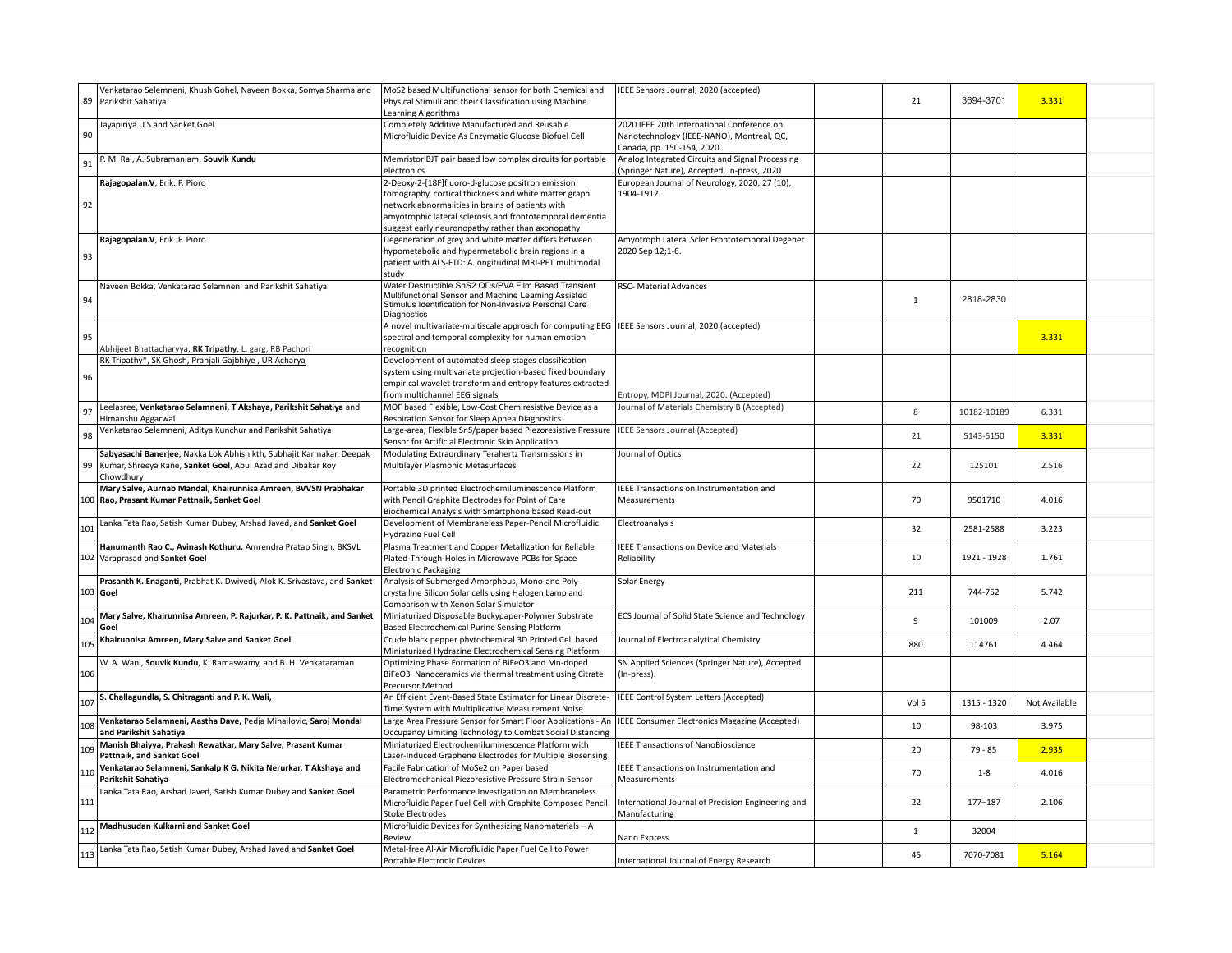| 114            | Soumi Saha, Rohan Roy, and Subhradeep Pal                                         | A 35 Gb/s Junction-less Dual Parallel Mach-Zehnder<br>Modulator for Short Reach Interconnect                                                                   | Microsystem Technologies, 2021, DOI: 10.1007<br>/s00542-020-05171-3(0123456789().,-volV)<br>(0123456789().,- volV)                                                                                                  |    |             | 2.276 |  |
|----------------|-----------------------------------------------------------------------------------|----------------------------------------------------------------------------------------------------------------------------------------------------------------|---------------------------------------------------------------------------------------------------------------------------------------------------------------------------------------------------------------------|----|-------------|-------|--|
| 115            | Lanka Tata Rao, Satish Kumar Dubey, Arshad Javed, and Sanket Goel                 | Optimization and Characterization of Laser-Induced<br>Graphene Electrodes for Chemical Fuel Cell to Realize a<br>Microfluidic Platform                         | IEEE Xplore (15th IEEE NEMS 2020, San Diego), pp.<br>31-35, 2020.                                                                                                                                                   |    |             |       |  |
| 116            | Madhusudan Kulkarni and Sanket Goel                                               | Advances in Continuous-Flow based Microfluidic PCR<br>Devices - A Review                                                                                       | Engineering Research Express (Accepted)                                                                                                                                                                             |    |             |       |  |
| 117            | Prakash Rewatkar and Sanket Goel                                                  | Microfluidic Enzymatic Glucose Biofuel Cell with MWCNT<br>patterned Printed Circuit Board Electrodes                                                           | IEEE Xplore (15th IEEE NEMS 2020, San Diego), pp.<br>26-30, 2020.                                                                                                                                                   |    |             |       |  |
| 118            | Nawin Ra, Ankur Bhattacharjee                                                     | An extensive study and analysis of system modelling and<br>interfacing of Vanadium Redox Flow Battery                                                          | Energy Technology, Wiley, (Accepted, In press),<br>Nov. 2020, DOI: 10.1002/ente.202000708                                                                                                                           | 9  | $1 - 18$    | 3.631 |  |
| 119            | Ankur Bhattacharjee, Rakesh Kumar Mohanty, Aritra Ghosh                           | Design of an optimized thermal management system for Li-<br>ion batteries under different discharging conditions                                               | Energies, Vol. 13(21), 5695, Oct. 2020, https://doi.<br>org/10.3390/en13215695                                                                                                                                      | 13 | $1 - 21$    | 3.004 |  |
|                | Hiranmay Samanta, Ankur Bhattacharjee*, Moumita Pramanik, Abhijit                 | Internet of Things based Smart Energy Management in a                                                                                                          | Journal of Energy Storage, Elsevier, Vol. 32, Page                                                                                                                                                                  |    |             |       |  |
|                | 120 Das, Konika Das Bhattacharya, Hiranmay Saha                                   | Vanadium Redox Flow Battery storage integrated Bio-Solar<br>Microgrid                                                                                          | 101967, Oct. 2020, https://doi.org/10.1016/j.est.<br>2020.101967                                                                                                                                                    | 32 | 101967      | 6.583 |  |
| 121            | Arun Mohan, and Saroj Mondal                                                      | An Impedance Matching Strategy for Micro-Scale RF Energy<br><b>Harvesting Systems</b>                                                                          | IEEE Transactions on Circuits and Systems II:<br>Express Briefs, DOI 10.1109/TCSII.2020.3036850                                                                                                                     | 68 | 1458 - 1462 | 3.292 |  |
| 122            | Krishnan S. Rengarajan, Saroj Mondal, Ravindra Kapre                              | Challenges to adopting adiabatic circuits for systems-on-a-<br>chip                                                                                            | IET Circuits, Devices & Systems (Accepted)                                                                                                                                                                          | 15 | 581-593     | 1.297 |  |
|                |                                                                                   |                                                                                                                                                                | Electric Power Components and Systems                                                                                                                                                                               |    |             |       |  |
| 123            |                                                                                   | Optimal Protection Coordination of Nonstandard                                                                                                                 | (Taylor&Francis), Vol. 48, issue. 12-13, November                                                                                                                                                                   |    |             |       |  |
|                | STP Srinivas, K Shanti Swarup                                                     | Overcurrent Relays Using Hybrid QCQP Method                                                                                                                    | 2020.                                                                                                                                                                                                               |    |             |       |  |
| 124            | Vishnu Charan T., Alivelu Manga Parimi, Chandram Karri,                           | Installation cost estimation of IPFC for Power Loss<br>Reduction in Transmission lines using Firefly Algorithm                                                 | <b>WSEAS Transactions on Power Systems, ISSN / E-</b><br>ISSN: 1790-5060 / 2224-350X, Volume 15, 2020,<br>Art. #24, pp. 206-213                                                                                     |    |             |       |  |
| 125            | Vishnu Charan T., Alivelu Manga Parimi, Chandram Karri,                           | Interline Power Flow Controller with Control strategy to<br>limit Fault Current in Electrical Distribution System                                              | <b>WSEAS Transactions on Power Systems, ISSN / E-</b><br>ISSN: 1790-5060 / 2224-350X, Volume 15, 2020,<br>Art. #15, pp. 120-126                                                                                     |    |             |       |  |
|                | 126 L Renuka, Alivelu M Parimi, P Shambhu Prasad                                  | Microgrid Power System Control Designs, CRC press                                                                                                              | Sept. 2020 Accepted                                                                                                                                                                                                 |    |             |       |  |
|                |                                                                                   |                                                                                                                                                                | DEC 2020, Biomed research International,                                                                                                                                                                            |    |             |       |  |
| 127            | Samit Kumar Ghosh, R N Ponnalagu, Rajesh Kumar Tripathy and<br>U Rajendra Acharya | Deep layer Kernel Sparse Representation Network for the Volume 2020   Article ID 8843963   https://doi.<br>the Time-Frequency Representation of PCG Recordings | HIndawi publishers,<br>org/10.1155/2020/8843963                                                                                                                                                                     |    | $1 - 20$    | 2.583 |  |
|                | 128 Amit K. Panda, R. Palisetty and K. C. Ray                                     | High-Speed Area-Efficient VLSI Architecture of Three-<br>Operand Binary Adder                                                                                  | IEEE Transactions on Circuits and Systems I:<br>Regular Papers, vol. 67, no. 11, pp. 3944-3953,<br>Nov. 2020, doi: 10.1109/TCSI.2020.3016275.                                                                       | 67 | 3944-3953   | 3.605 |  |
|                |                                                                                   |                                                                                                                                                                |                                                                                                                                                                                                                     |    |             |       |  |
|                |                                                                                   |                                                                                                                                                                |                                                                                                                                                                                                                     |    |             |       |  |
|                |                                                                                   |                                                                                                                                                                |                                                                                                                                                                                                                     |    |             |       |  |
|                |                                                                                   |                                                                                                                                                                |                                                                                                                                                                                                                     |    |             |       |  |
|                |                                                                                   | <b>Year 2019</b>                                                                                                                                               |                                                                                                                                                                                                                     |    |             |       |  |
|                | <b>Puneeth S B and Sanket Goel</b>                                                | <b>Amperometric Automation and Optimization Paper</b>                                                                                                          | IEEE Sensors Letters, vol. 3(3), pp. 1-4                                                                                                                                                                            |    |             |       |  |
|                |                                                                                   | Microfluidic Viscometer                                                                                                                                        |                                                                                                                                                                                                                     |    |             | 3.331 |  |
|                | RK Tripathy, A Bhataacharyya, RB Pachori                                          | A Novel Approach for Detection of Myocardial Infarction<br><b>from ECG signals of Multiple Electrodes</b>                                                      | IEEE Sensors Journal, vol. 19, pp. 4509 - 4517                                                                                                                                                                      |    |             | 3.331 |  |
|                | P. Veda Bhanu, Pranav Venkatesh Kulkarni, Soumya J                                | Butterfly-Fat-Tree Topology based Fault-Tolerant Network-<br>on-Chip Design using Particle Swarm Optimization                                                  | accepted for publication in Journal of Experimental<br>& Theoretical Artificial Intelligence                                                                                                                        |    |             |       |  |
|                | P. Veda Bhanu, Pranav Venkatesh Kulkarni, U. Anil Kumar, J. Soumya                | Butterfly-Fat-Tree Topology-Based Fault-Tolerant Network-<br>on-Chip Design Using Particle Swarm Optimization                                                  | <b>Book title: Harmony Search and Nature Inspired</b><br><b>Optimization Algorithms, Book Series: Advances in</b><br>ntelligent and Soft Computing Volume: 741                                                      |    |             |       |  |
| 5              | Monil Shah, Mohit upadhyay, P. Veda Bhanu, J. Soumya, Linga Reddy<br>Cenkeramaddi | A Novel Fault-Tolerant Routing Algorithm for Mesh-of-Tree<br><b>Based Network-on-Chips</b>                                                                     | <b>Book title: VLSI Design and Test, Book Series:</b><br><b>Communications in Computer and Information</b><br>Science, Volume: 892, Publisher: Springer Nature<br>Singapore Pte Ltd., Book ISBN: 978-981-13-5949-1, |    |             |       |  |
|                |                                                                                   |                                                                                                                                                                | Book ID: 479122_1_En, Chapter 38                                                                                                                                                                                    |    |             |       |  |
|                | RK Tripathy, Mario R. A. Paternina, Juan G. Arrieta, Alejandro Zamora-M           | <b>Automated Detection of Congestive Heart Failure from</b>                                                                                                    | <b>Computer Methods and Programs in Biomedicine</b>                                                                                                                                                                 |    |             |       |  |
| 6 <sup>1</sup> | endez, and Ganesh R. Naik                                                         | Electrocardiogram Signal using Stockwell Transform and<br><b>Hybrid Classification Scheme</b>                                                                  | (Elsevier), vol. 173, pp. 53-65                                                                                                                                                                                     |    |             |       |  |
| $\overline{7}$ | Viswabhargav Ch.S.S.S, RK Tripathy, U R Acharya                                   | <b>Automated Detection of Sleep Apnea using Sparse Residual</b>                                                                                                | <b>Computers in Biology and Medicine, Elsevier, 2019</b>                                                                                                                                                            |    |             |       |  |
|                |                                                                                   | <b>Entropy Features with Various Dictionaries extracted From</b><br>Heart rate and EDR signals                                                                 |                                                                                                                                                                                                                     |    |             |       |  |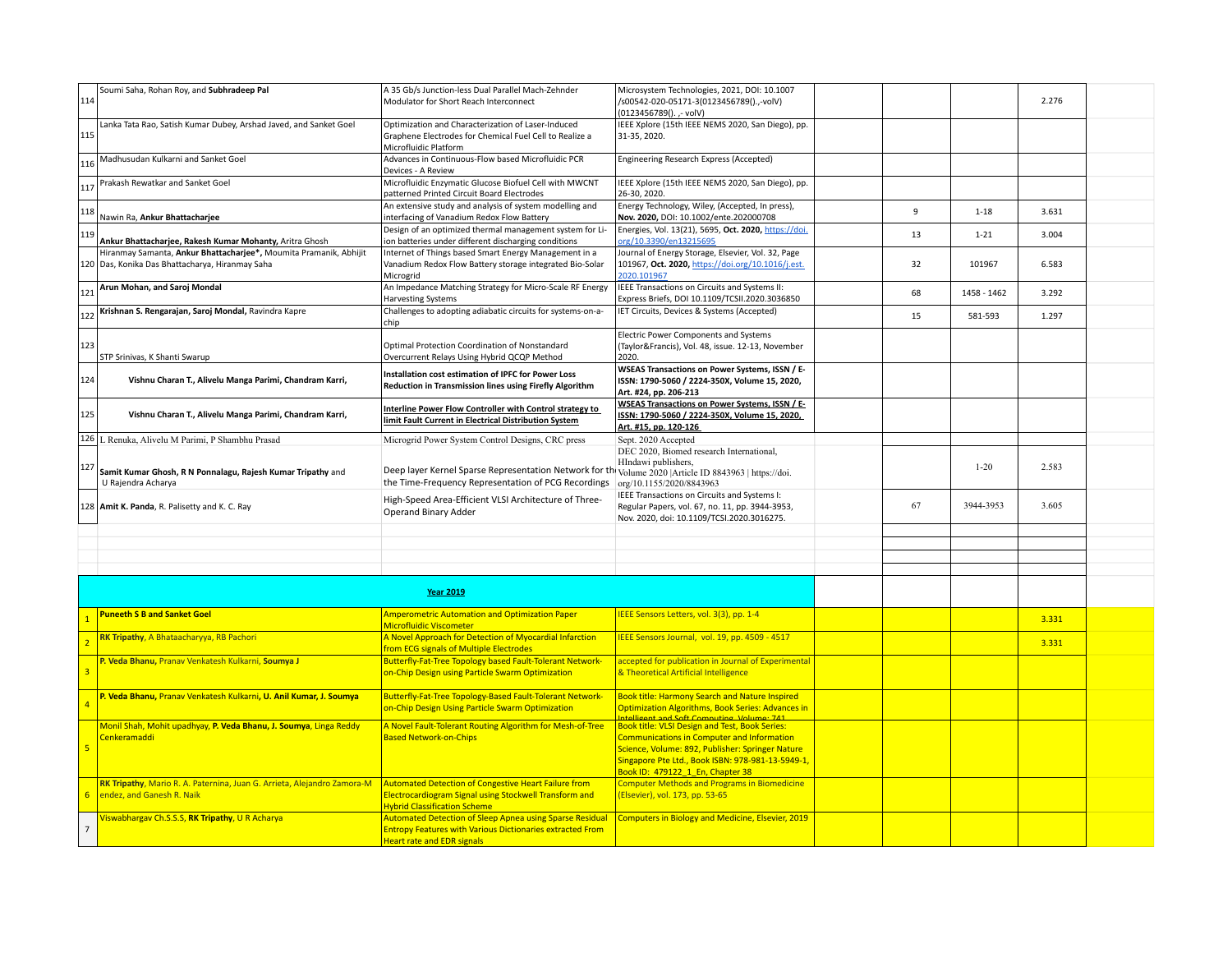| $\boldsymbol{8}$ | Haroon Khan, Chul Min Kim, Sung Yeol Kim, Sanket Goel, Prabhat K.<br>Dwivedi, Ashutosh Sharma, Young Ho Kim, Gyuman Kim                          | Fabrication of an Enzymatic Biofuel Cell with Electrodes on<br>Both Sides of a Microfluidic Channel                                                                | International Journal of Precision Engineering and<br>Manufacturing-Green Technology (Springer), vol.          |     |             |       |  |
|------------------|--------------------------------------------------------------------------------------------------------------------------------------------------|--------------------------------------------------------------------------------------------------------------------------------------------------------------------|----------------------------------------------------------------------------------------------------------------|-----|-------------|-------|--|
| 9                | Madhavi Bandapati, Balaji Krishnamurthy and Sanket Goel                                                                                          | Fully Assembled Membraneless Glucose Biofuel Cell With<br>MWCNT Modified Pencil Graphite Leads as Novel<br>Bioelectrodes                                           | IEEE Transactions for Nanobioscience, vol.18(2),<br>pp. 170-175                                                |     |             | 2.935 |  |
| 10               | Chaitali Mankar, Prakash Rewatkar, Mayuri Dhone, Suresh Balpande,<br>Jayu Kalambe, Rajesh Pande, Sanket Goel                                     | Paper based Microfluidic Microbial Fuel Cell to Harvest<br>Energy from Urine                                                                                       | Sensors Letters, vol. 17, pp. 69-74                                                                            |     |             |       |  |
| 11               | <b>Puneeth S B and Sanket Goel,</b>                                                                                                              | 3D Printed Microfluidic Paper-based Analytical Device with<br><b>Integrated Screen-printed Electrodes for Automated</b><br><b>Viscosity Measurements</b>           | IEEE Transactions on Electron Devices, vol. 66(7),<br>pp. 3196-3201                                            |     |             | 2.917 |  |
| 12               | Sandeep Kumar, and Runa Kumari                                                                                                                   | <b>Composite Right/Left-Handed Wideband Metamaterial</b><br>Antenna Loaded with SRRs and CSRRs to Improve Gain and<br><b>Efficiency</b>                            | <b>IET Microwave, Antennas and Propagation, vol. 13</b><br>(9), pp. 1467 - 1474                                |     |             |       |  |
| 13               | Runa Kumari and Santanu Kumar Behera                                                                                                             | Capacitive coupled Frequency Independent Dielectric<br><b>Resonator Antenna Array for X-band Applications</b>                                                      | <b>IETE Journal of Research (TIJR), Taylor &amp; Francis</b>                                                   |     |             |       |  |
| 14               | Swapna Challagundla, Shaikshavali Chitraganti, Samir Aberkane                                                                                    | Event-based state estimation under the presence of<br>multiplicative measurement noise                                                                             | IEEE Control System Letters, vol. 3(3), 625 - 630                                                              |     |             |       |  |
| 15               | Himabindu.T, A.V.Ravi Teja,G.Bhuvaneswari,Bhim Singh                                                                                             | Performance Enhancement in a Multilevel Inverter Fed<br>Induction Motor Drive by Optimal Voltage Vector Selection                                                  | International Journal of Power Electronics and<br>Drive System, vol. 10(2), pp. 801~812                        |     |             |       |  |
| 16               | Sandeep Kumar, and Runa Kumari                                                                                                                   | Bandwidth Enhanced CPW-Fed CRLH Antenna Loaded with<br><b>Resonating Rings</b>                                                                                     | <b>IET Microwave, Antennas and Propagation,</b>                                                                |     |             |       |  |
| 17               | <b>Puneeth S B, Sai Akhil Puranam and Sanket Goel</b>                                                                                            | 3D Printed Integrated and Automated Electro-Microfluidic<br><b>Viscometer for Biochemical Applications</b>                                                         | <b>IEEE Transactions on Instrumentation &amp;</b><br>Measurement, vol. 68(7), pp. 2648 - 2655                  |     |             |       |  |
| 18               | Madhavi Bandapati, Sanket Goel and Balaji Krishnamurthy                                                                                          | Platinum Utilization in Proton Exchange Membrane Fuel Cell<br>and Direct Methanol Fuel Cell: A Review                                                              | Journal of Electrochemical Science and Engineering                                                             |     |             |       |  |
| 19               | Dipankar Nath, Pichkari Sai Kiran, Prakash Rewatkar, Balaji<br><b>Krishnamurthy, P. Sankar Ganesh and Sanket Goel</b>                            | Escherichia coli fed Paper based Microfluidic Microbial Fuel<br><b>Cell with MWCNT Composed Bucky Paper Bioelectrodes</b>                                          | IEEE Transactions on NanoBioscience, vol. 18, no.<br>3, pp. 510-515                                            |     |             | 2.935 |  |
| 20               | <b>Prakash Rewatkar and Sanket Goel</b>                                                                                                          | <b>Next Generation 3D Printed Membraneless Microfluidic</b><br><b>Enzymatic biofuel Cell: Cost-effective and Rapid Approach</b>                                    | <b>Accepted for publication with IEEE Transactions on</b><br>Electron Devices, 2019 [Early access available].  |     |             | 2.917 |  |
| 21               | Puneeth S B, Mary Salve, Akshatha R and Sanket Goel,                                                                                             | <b>Realization of Microfluidic Paper-based Analytical Devices</b><br>using a 3D printer: Characterization and Optimization                                         | <b>Accepted for publication with IEEE Transactions on</b><br>Device and Materials Reliability, 2019 [Early     |     |             |       |  |
|                  |                                                                                                                                                  |                                                                                                                                                                    | access1                                                                                                        |     |             |       |  |
| 22               | Prakash Rewatkar and Sanket Goel,                                                                                                                | Microfluidic Paper based Biofuel Cell to Harvest Energy from<br>various Beverages                                                                                  | Accepted for publication with Journal of<br>Electrochemical Science and Engineering                            |     |             |       |  |
| 23               | G O Zhdanova, E Yu Konovalova, M Yu Tolstoy, A V Kashevsky, L Barbora,<br><sup>2</sup> Goswami, S Goel, V A Fialkow, A B Kupchinsky and D I Stom | Comparative Analysis of Electrogenic Activity of Complex<br>Microbial Preparations in Microbial Fuel Cells                                                         | IOP Conference Series: Earth and Environmental<br>Science, vol. 272, 032161                                    |     |             |       |  |
| 23               | Karumbaiah N.Chappandaa, ArnaudChaixcSandeep G.SuryabBasem A.<br>MoosacNiveen M.KhashabcKhaled N.Salama                                          | Trianglamine hydrochloride crystals for a highly sensitive<br>and selective humidity sensor                                                                        | Sensors and Actuators B: Chemical, 1 September<br>2019,                                                        | 294 | Pages 40-47 | 7.46  |  |
| 24               | <b>Jenkateswaran Rajagopalan and Erik P.Pioro</b>                                                                                                | Longitudinal 18F-FDG PET and MRI Reveal Evolving Imaging<br>Pathology That Corresponds to Disease Progression in a<br><b>Patient With ALS-FTD</b>                  | Frontiers in Neurology Front. Neurol., 19 March<br>2019   https://doi.org/10.3389/fneur.2019.00234             |     |             |       |  |
| 25               | <b>Jenkateswaran Rajagopalan and Erik P.Pioro</b>                                                                                                | <b>Unbiased MRI Analyses Identify Micropathologic Differences</b><br>Between Upper Motor Neuron-Predominant ALS<br><b>Phenotypes</b>                               | Frontiers in Neuroscience Front. Neurosci., 12 July<br>2019   https://doi.org/10.3389/fnins.2019.00704         |     |             |       |  |
| 26               | Pranjali Gajbhiye, RK Tripathy, A Bhatacharyya, RB Pachori                                                                                       | Novel Approaches for the removal of motion artifacts from<br><b>EEG recordings</b>                                                                                 | <b>IEEE Sensors Journal, 2019 (Accepted)</b>                                                                   |     |             | 3.331 |  |
| 27               | RK Tripathy, A Bhataacharyya, RB Pachori                                                                                                         | Localization of Myocardial Infarction from Multi-Lead ECG<br><b>Signals using Multiscale Analysis and Convolutional Neural</b><br><b>Network</b>                   | <b>EEE Sensors Journal, 2019 (accepted)</b>                                                                    |     |             | 3.331 |  |
| 28               | /enkatarao Selamneni, Priyash Barya, Nirmit Deshpande and Parikshit<br><b>Sahativa</b>                                                           | Low-cost, disposable, flexible and smartphone enabled<br>pressure sensor for monitoring drug dosage in smart                                                       | <b>EEE Sensors Journal, 2019 (Accepted)</b>                                                                    | 19  | 11255-11261 | 3.331 |  |
| 29               | P. Joshna, S.R.G, P. M. P. Raj, B.V.V.S.N.P. Rao, P. Sahatiya, Souvik Kundu                                                                      | Plasmonic Ag nanoparticles arbitrated enhanced<br>photodetection in p-NiO/n-rGO heterojunction for future                                                          | Nanotechnology (IOP, UK), Vol. 30, pp. 365201.                                                                 |     |             |       |  |
| 30               | Pavan KR Boppidi, B Suresh, BVVSNP Rao, S Banerjee, Souvik Kundu                                                                                 | Realizing spike-timing dependent plasticity learning rule in<br>Pt/Cu:ZnO/Nb:STO memristors for implementing single                                                | Journal of Micromechanics and Microengineering<br>IOP, UK), Vol. 29, pp. 085006                                |     |             |       |  |
| 31               | Fatahaga Sarkar, Ankur Bhattacharjee*, Hiranmay Samanta, Konika<br>Bhattacharya, Hiranmay Saha (*Corresponding author)                           | Optimal design and implementation of Solar PV-Wind-<br>Biogas-VRFB storage integrated smart hybrid microgrid for<br>ensuring zero loss of power supply probability | <b>Energy Conversion and Management, Elsevier,</b><br>2019, https://doi.org/10.1016/j.enconman.<br>2019.04.025 | 191 | 102-118     | 9.709 |  |
| 32               | Lanka Tata Rao, Sanket Goel, Satish Kumar Dubey and Arshad Javed                                                                                 | Performance Investigation of T-Shaped Micromixer with<br><b>Different Obstacles</b>                                                                                | Journal of Physics: Conference Series, vol. 1276(1),<br>2019                                                   |     |             |       |  |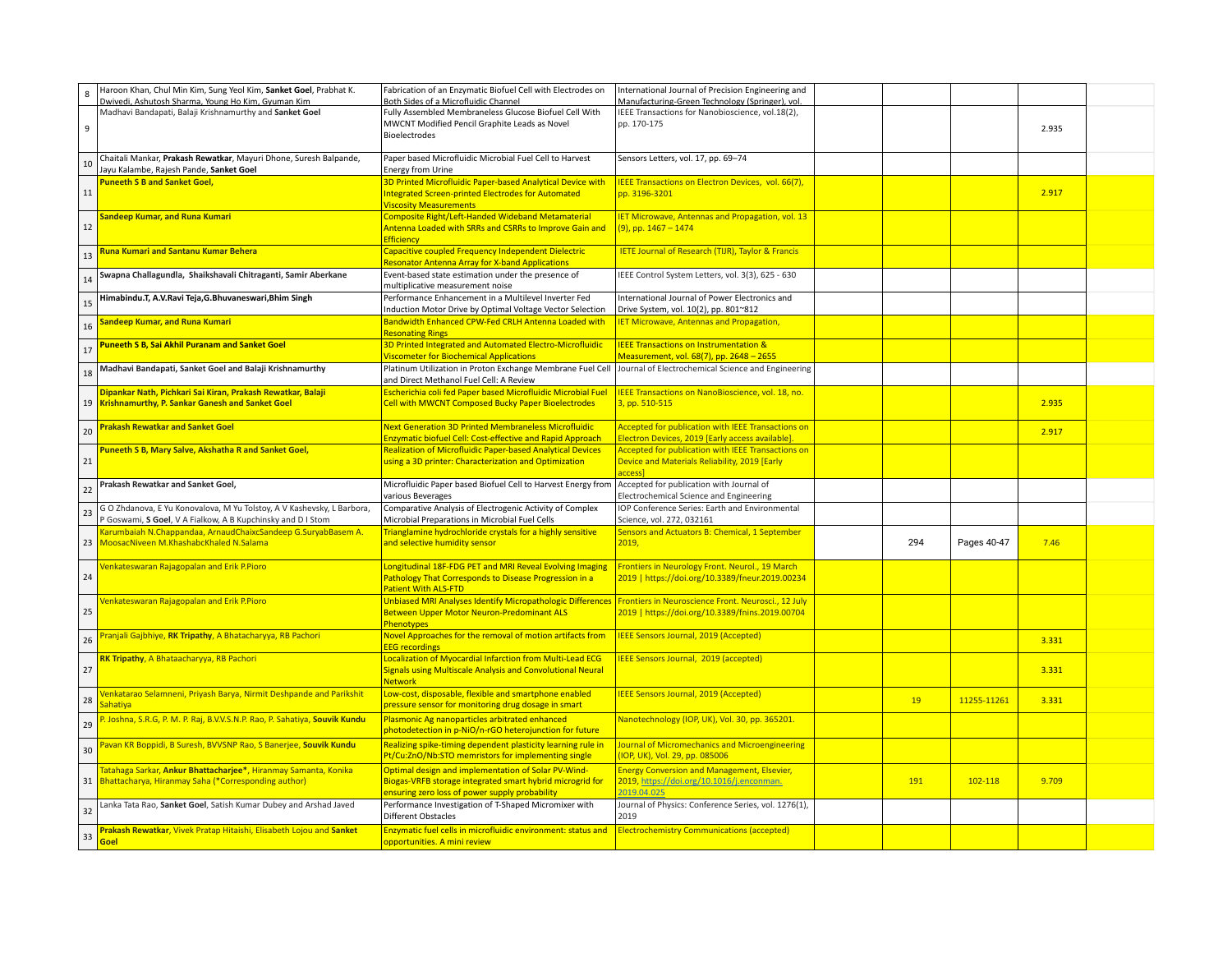| 34 | Sohan Dudala, Satish K Dubey and Sanket Goel                                                                                     | <b>Fully Integrated, Automated and Smartphone enabled</b><br>Point-of-Source Portable Platform with Microfluidic Device   | <b>IEEE Transactions on Biomedical Circuits and</b><br>Systems (accepted)                |               |             |       |  |
|----|----------------------------------------------------------------------------------------------------------------------------------|---------------------------------------------------------------------------------------------------------------------------|------------------------------------------------------------------------------------------|---------------|-------------|-------|--|
| 35 | Sabyasachi Banerjee, C.S. Amith, Deepak Kumar, Ganesh Damarla, Anil                                                              | Ultra-thin subwavelength film sensing through the                                                                         | Optics Communications, vol. 453, 12436                                                   |               |             |       |  |
|    | umar Chaudhary, Sanket Goel, Bishnu P. Pal, and Dibakar Roy                                                                      | excitation of dark modes in terahertz metasurfaces                                                                        |                                                                                          |               |             |       |  |
|    | 36 <b>Prakash Rewatkar and Sanket Goel</b>                                                                                       | 3D Printed Bioelectrodes for Enzymatic Biofuel cell: Simple,                                                              | Accepted for publication with IEEE Transactions on                                       |               |             | 2.935 |  |
|    | 37 T. Siddharth, RK Tripathy, Ram Bilas Pachori                                                                                  | Detection of Focal and Non-focal Seizures from EEG Signals                                                                | <b>IEEE Sensors Journal, 2019 (Accepted)</b>                                             |               |             | 3.331 |  |
|    | 38 P MichaelPreetamRaj, Srinivasan M.P, Souvik Kundu                                                                             | <b>Alternative Approaches to ProgramMemristorand Reduce</b>                                                               | <b>IETE Journal of Research (Taylor &amp; Francis, UK) Vol.</b>                          |               |             |       |  |
| 39 | P MichaelPreetamRaj, Jeffry V., S. K. Chatterjee, S. Kanungo, and Souvik                                                         | FerroelectricMemristiveNetworks for Dimensionality                                                                        | Integrated Ferroelectrics (Taylor & Francis, UK),                                        |               |             |       |  |
| 40 | <sup>2</sup> MichaelPreetamRaj, V. J. Louis, V. Aditya, Souvik Kundu                                                             | A Simple Design of Memristive Counters and their<br><b>Applications in Automatic Irrigation System</b>                    | <b>IET Circuits, Devices &amp; Systems (IET, UK), 2019, Vol.</b><br>14, pp. 35-40.       |               |             |       |  |
|    | Anwarhussaini SD, H. Battula, Pavan KR Boppidi, Souvik Kundu, C.<br>Chakraborty, J. Subbalakshmi,                                | Photophysical, electrochemical and flexible organic resistive<br>switching memory device application of a small molecule: | Organic Electronics, Elsevier, Vol. 76, pp. 105457                                       |               |             |       |  |
| 41 |                                                                                                                                  | 7,7-bis(hydroxyethylpiperazino) dicyanoquinodimethane                                                                     |                                                                                          |               |             |       |  |
|    |                                                                                                                                  |                                                                                                                           |                                                                                          |               |             |       |  |
|    |                                                                                                                                  |                                                                                                                           |                                                                                          |               |             |       |  |
|    | Hari Priya, T, Alivelu M. Parimi                                                                                                 | Energy Management System for PV-Wind and Battery-Fed<br>DC Microgrid Using Fuzzy-Based Proportional Integral              | Book Chapter:Applications of Computing,<br>Automation and Wireless Systems in Electrical |               |             |       |  |
| 42 |                                                                                                                                  | Controller                                                                                                                | Engineering. Lecture Notes in Electrical                                                 |               |             |       |  |
|    |                                                                                                                                  |                                                                                                                           | Engineering, vol 553. Springer, Singapore, June 1st                                      |               |             |       |  |
|    |                                                                                                                                  |                                                                                                                           | 2019, pp 1201-1211                                                                       |               |             |       |  |
|    | Ahmad Waseem, Souvik Kundu, Kannan Ramaswamy, H. V.                                                                              | Influence of transition metal ion doping on structural and                                                                | IEEE Explore (Accepted, Scopus Indexed)                                                  |               |             |       |  |
|    | 43 Balasubramanian                                                                                                               | dielectric properties of sol - gel synthesized bismuth ferrite                                                            |                                                                                          |               |             |       |  |
|    | Pavan KR Boppidi, S. Siddhartha Raman, Renuka H, and Souvik Kundu                                                                | nanoceramics<br>Pt/Cu:ZnO/Nb:STO Memristive Dual Port For Cache Memory                                                    | AIP Proceedings (Accepted, Scopus Indexed)                                               |               |             |       |  |
| 44 |                                                                                                                                  | <b>Applications</b>                                                                                                       |                                                                                          |               |             |       |  |
|    | innakota Sarath Sankar, Basudev Majumder, and Runa Kumari                                                                        | Dual Polarized High Gain Resonant Cavity Antenna for RF                                                                   | International Journal of RF and Microwave                                                |               |             |       |  |
| 45 |                                                                                                                                  | <b>Energy Harvesting</b>                                                                                                  | Computer-Aided Engineering (Wiley).DOI:10.1002<br>mmce.22003                             |               |             |       |  |
|    | <b>Prakash Rewatkar and Sanket Goel</b>                                                                                          | Miniaturized Additively Manufactured co-laminar                                                                           | International Journal of Hydrogen Energy                                                 |               |             |       |  |
| 46 |                                                                                                                                  | <b>Microfluidic Glucose Biofuel Cell with Optimized Grade</b><br>Pencil Bioelectrodes                                     |                                                                                          |               |             |       |  |
|    | Samit Kumar Ghosh, R. K.Tripathy, R. N. Ponnalagu and R. B. Pachori                                                              | Automated Detection of Heart Valve Disorders from PCG                                                                     | <b>IEEE Sensors Letters</b>                                                              |               |             |       |  |
| 47 |                                                                                                                                  | Signal using Time-Frequency Magnitude and Phase Features                                                                  | DOI: 10.1109/LSENS.2019.2949170                                                          | Vol.3. no. 12 | $1 - 4$     | 3.331 |  |
|    |                                                                                                                                  |                                                                                                                           |                                                                                          |               |             |       |  |
|    | P Joshna, A. Hazra, K. N Chappanda, P. K. Pattnaik and Souvik Kundu                                                              | Fast Response of UV Photodetector Based on Ag                                                                             | Semiconductor Science and Technology (IOP, UK),                                          |               |             |       |  |
| 48 |                                                                                                                                  | Nanoparticles Embedded Uniform TiO2 Nanotubes Array                                                                       | Vol. 35, pp. 015001.                                                                     |               |             |       |  |
| 49 | KN Chappanda, AZ Hajjaj, NM Batra, MAA Hafiz, P Costa, MI Younis                                                                 | Miniature pressure sensor based on suspended MWCNT                                                                        | Sensors and Actuators A: Physical 292, 11-16                                             |               |             |       |  |
|    | Sandeep G. Surya, Sreenu Banoth, Sanjit M. Majhi, Yogeshwar D. More,                                                             | Silver Nanoparticles anchored UiO-66 (Zr) Metal-Organic                                                                   | <b>CrystEnggComm</b>                                                                     |               |             |       |  |
| 50 | Mani Teja, Karumbaiah. N. Chappanda                                                                                              | Framework (MOF) based Capacitive H2S Gas Sensor                                                                           |                                                                                          | 21            | 7303-7312   | 3.545 |  |
|    | <b>Veeresh Babu and M.B Srinivas</b>                                                                                             | A 7-cell, Stackable, Li-Ion Monitoring and Active/Passive                                                                 | <b>EEE Transactions on Industrial Informatics</b>                                        |               |             |       |  |
|    |                                                                                                                                  | Balancing IC with in-built Cell Balancing Switches for Electric                                                           | (accepted)                                                                               |               |             |       |  |
| 51 |                                                                                                                                  | and Hybrid Vehicles                                                                                                       |                                                                                          |               |             |       |  |
|    |                                                                                                                                  |                                                                                                                           |                                                                                          |               |             |       |  |
|    | Sanjay Vidhyadharan, Ramakant, Simhadri Hariprasad and Surya S. Dan                                                              | A Nanoscale Gate Overlap Tunnel FET (GOTFET) Based<br><b>Improved Double Tail Dynamic Comparator for</b>                  | <b>Analog Integrated Circuits and Signal Processing</b>                                  |               |             |       |  |
| 52 |                                                                                                                                  | <b>Ultra-Low-Power VLSI Applications</b>                                                                                  |                                                                                          |               |             |       |  |
|    | Sanjay Vidhyadharan, Ramakant Yadav, Simhadri Hariprasad and Surya                                                               | An Advanced Adiabatic Logic Using Gate Overlap Tunnel FET                                                                 | <b>Analog Integrated Circuits and Signal Processing</b>                                  |               |             |       |  |
|    | 53 Shankar Dan                                                                                                                   | (GOTFET) Devices For Ultra-Low Power VLSI Sensor                                                                          |                                                                                          |               |             |       |  |
|    |                                                                                                                                  | <b>Applications</b>                                                                                                       |                                                                                          |               |             |       |  |
| 54 | Prasanth K. Enaganti, Prabhat K. Dwivedi, Radhika Sudha, Alok K.<br><b>Srivastava and Sanket Goel</b>                            | <b>Underwater Characterization of Amorphous and</b><br><b>Monocrystalline Solar Cells in Diverse Water Settings</b>       | Accepted for publication with IEEE Sensors Journal                                       |               |             | 3.331 |  |
|    | S. Surya, S. Majhi, D. Agarwal, A. A. Lahcen, S. Yuvaraja, K. N. Chappanda,                                                      | A label-free aptasensor FET based on Au nanoparticles                                                                     | J. Mater. Chem. B                                                                        |               |             |       |  |
| 55 | K. N. Salama,                                                                                                                    | decorated Co3O4 nanorods and SWCNTs layer for detection                                                                   |                                                                                          |               |             |       |  |
|    |                                                                                                                                  | of cardiac Troponin T protein                                                                                             |                                                                                          |               |             |       |  |
|    | Sarda Sharma; Sankalp Koduvayur Ganeshan; Prasant K Pattnaik, Sayan                                                              | Laser induced flexible graphene electrodes for                                                                            | <b>Elsevier Materials Letter</b>                                                         |               |             |       |  |
|    | 56 Kanungo, Karumbaiah N. Chappanda                                                                                              | electrochemical sensing of hydrazine                                                                                      |                                                                                          | 262           | 127150      | 3.423 |  |
|    | Amit Ranjan Azad and Akhilesh Mohan                                                                                              | Compact bandpass filter with wide-stopband using                                                                          | International Journal of Microwave and Wireless                                          |               |             |       |  |
| 57 |                                                                                                                                  | substrate integrated waveguide cavities and short-circuited                                                               | <b>Technologies</b>                                                                      |               |             |       |  |
|    |                                                                                                                                  | coplanar line                                                                                                             |                                                                                          |               |             |       |  |
|    | Venkatarao Selamneni and Parikshit Sahatiya                                                                                      | Bolometric effect enhanced ultrafast graphene based Do-it-                                                                | <b>IEEE Sensors Journal (Accepted)</b>                                                   |               |             |       |  |
| 58 |                                                                                                                                  | yourself (DIY) based respiration sensor for personal                                                                      |                                                                                          | 19            | 11255-11261 | 3.331 |  |
| 59 | Tunnel FET Ambipolarity based Energy Efficient and Robust True Random  IET Circuits, Devices & Systems 13, no. 5 (2019): 689-695 | healthcare monitoring                                                                                                     | Aditya Japa, Manoj Kumar, Majumder, Subhendu                                             |               |             |       |  |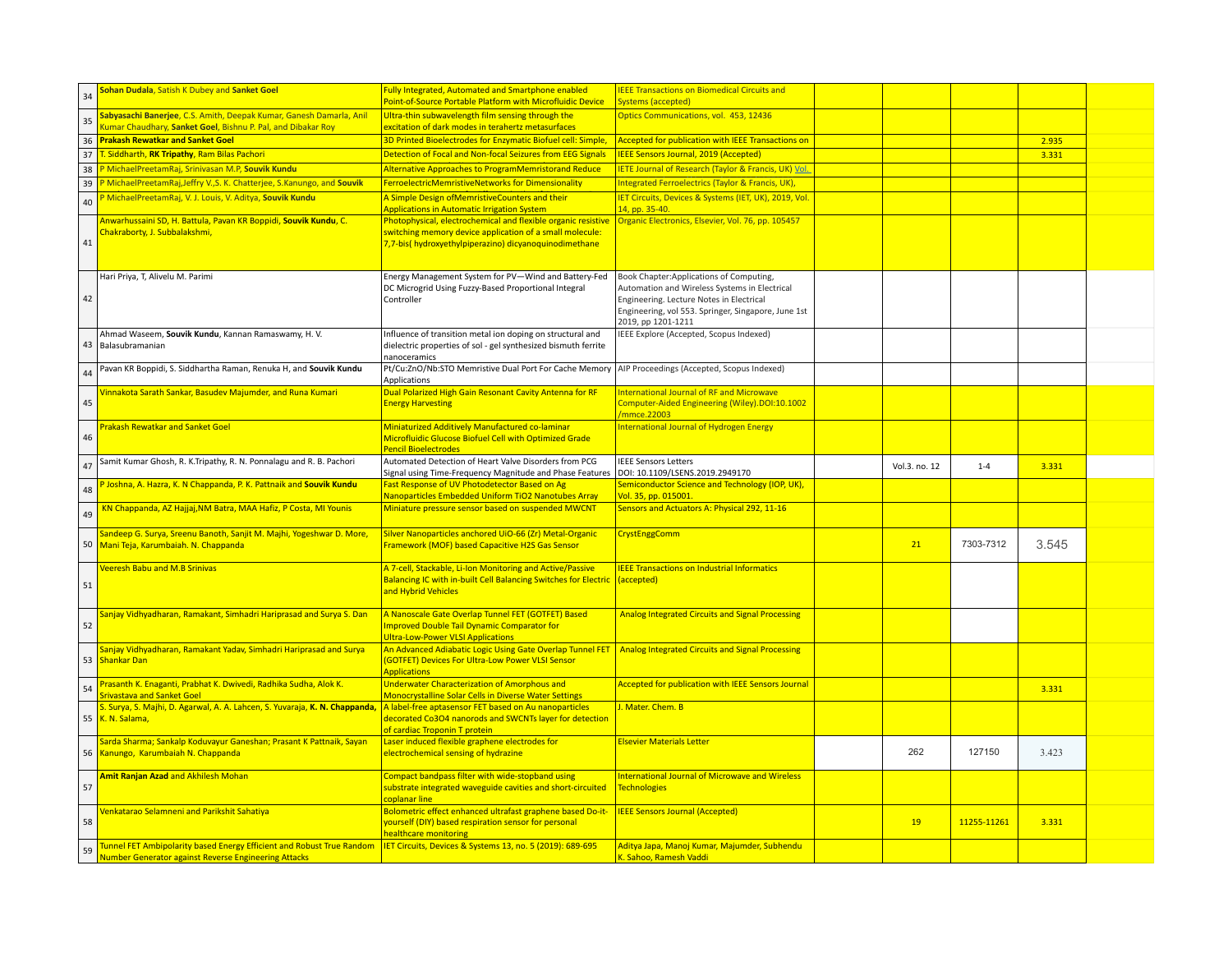| 60             | Multichannel Filters for Wireless Networks: Lookup-Table-Based Efficient   IEEE Consumer Electronics Magazine Vol_No 8 P_Page 49<br>mplementation |                                                                                                                                                                       | Sahoo S.K, Meher P.K, Ganesh Ganjikunta G.                                                                                                                             |    |           |       |  |
|----------------|---------------------------------------------------------------------------------------------------------------------------------------------------|-----------------------------------------------------------------------------------------------------------------------------------------------------------------------|------------------------------------------------------------------------------------------------------------------------------------------------------------------------|----|-----------|-------|--|
|                | 61 50 Years of FFT Algorithms and Applications                                                                                                    | <b>Circuits, Systems, and Signal Processing</b>                                                                                                                       | Kumar G.G, Sahoo S.K, Meher P.K.                                                                                                                                       |    |           |       |  |
| 62             | Verma AK, Radhika S, Padmanabhan S                                                                                                                | Wavelet based fault detection and diagnosis using online<br>MCSA of stator winding faults due to insulation failure in<br>industrial induction machine                | IEEE Explore (Scopus Indexed) pp 204-208 DOI:<br>10.1109/RAICS.2018.8635058                                                                                            |    |           |       |  |
| 63             | Vamsi I V, Abhinav N, Verma AK, Radhika S                                                                                                         | Random forest based real time fault monitoring system for<br>industries.                                                                                              | IEEE Explore (Scopus Indexed) pp 1-6 DOI:<br>10.1109/CCAA.2018.8777673                                                                                                 |    |           |       |  |
| 64             | <b>Sandeep Kumar, and Runa Kumari</b>                                                                                                             | Bandwidth and gain-enhanced composite right/left-handed<br>antenna for ultra-wideband applications                                                                    | <b>International Journal of RF and Microwave</b><br>Computer-Aided Engineering (Wiley)                                                                                 |    |           |       |  |
| 65             | C. Santhi Durganjali, Sudha Radhika                                                                                                               | PV cell performance with varying temperature levels                                                                                                                   | IEEE Xplore (scopus Indexed) pp 1-5 DOI:10.1109<br>/GCAT47503.2019.8978302 https://doi.org/10.<br>1109/GCAT47503.2019.8978302                                          |    |           |       |  |
| 66             |                                                                                                                                                   |                                                                                                                                                                       |                                                                                                                                                                        |    |           |       |  |
|                |                                                                                                                                                   |                                                                                                                                                                       |                                                                                                                                                                        |    |           |       |  |
| $\overline{1}$ | M. T. L. Gayatri, Alivelu M. Parimi                                                                                                               | A Review of Reactive Power Compensation Techniques in<br>Microgrids                                                                                                   | Renewable & Sustainable Energy Reviews, Elsevier,<br>Volume 81                                                                                                         |    |           |       |  |
| $\overline{2}$ | Ramakant, Sanjay Vidhyadharan, Gangishetty Akhilesh, Vaibhav Gupta,<br>Anand Ravi and Surya Shankar Dan                                           | Part I: Optimization of the Tunnel FET Device Structure for<br>Achieving Circuit Performance Better Than the Current<br>Standard 45 nm CMOS Technology                | Book title: The Physics of Semiconductor Devices<br>Publisher: Springer Nature Switzerland AG 2018<br>Book ISBN: 978-3-319-97603-7<br>Book ID: 454074 1 En Chapter 96  |    |           |       |  |
| $\overline{3}$ | Sanjay Vidhyadharan, Ramakant, Gangishetty Akhilesh, Vaibhav Gupta,<br>Anand Ravi and Surya Shankar Dan                                           | Part II: Benchmarking the Performance of Optimized TFET-<br>Based Circuits with the Standard45 nm CMOS Technology<br>using Device & Circuit Co-Simulation Methodology | Book title: The Physics of Semiconductor Devices<br>Publisher: Springer Nature Switzerland AG 2018<br>Book ISBN: 978-3-319-97603-7<br>Book ID: 454074 1 En Chapter 102 |    |           |       |  |
| $\sqrt{4}$     | Mithun Mondal and G.B. Kumbhar                                                                                                                    | Generalized Analytical Formulae to Compute Electrical<br>Characteristics of a Homogenous Ladder Network of the<br><b>Transformer Winding</b>                          | International Journal of Circuit Theory &<br>Applications                                                                                                              |    |           |       |  |
|                | Chetan Vudadha, Srinivasan Rajagopalan, Aditya Dusi, Sai Phaneendra<br>5 P, M.B. Srinivas,                                                        | "Encoder-based Optimization of CNFET-based Ternary Logic<br>Circuits" DOI: 10.1109/TNANO.2018.2800015                                                                 | IEEE Transactions on Nanotechnology, vol. 17, no.<br>2, pp. 299-310, March 2018.                                                                                       | 17 | 299-310   | 2.57  |  |
| $\overline{6}$ | Chetan Vudadha, Sai Phaneendra P and MB Srinivas.                                                                                                 | "Energy Efficient Design of CNFET-based Multi-Digit Ternary<br>Adders" DOI: https://doi.org/10.1016/j.mejo.2018.02.004                                                | Microelectronics Journal (Elsevier), vol. 75, pp. 75-<br>86, May 2018                                                                                                  | 15 | 75-86     | 1.605 |  |
| $\overline{7}$ | Syed Ershad Ahmed, Santhosh and MB Srinivas                                                                                                       | Improved designs of digit-by-digit decimal multiplier<br>https://doi.org/10.1016/j.vlsi.2017.12.001                                                                   | Selected for publication in Integration Journal<br>(Elsevier) (In Press)                                                                                               |    |           |       |  |
| $\,$ 8         | Syed Ershad Ahmed and MB Srinivas                                                                                                                 | An Improved Logarithmic Multiplier for Media Processing<br>https://doi.org/10.1007/s1126                                                                              | Selected for publication in Journal of Signal<br>Processing System (Springer) (In Press)                                                                               |    |           |       |  |
| $\,9$          | <b>Sanket Goel</b>                                                                                                                                | From waste to watts in micro-devices: Review on<br>development of Membranedand Membraneless Microfluidic 2018<br>Microbial Fuel Cell                                  | Applied Materials Today. Vol. 11, pp. 270-279,                                                                                                                         |    |           |       |  |
|                | Yogesh Jain, P. K. Sharma, Harish Dixit, Aviraj Jadhav, Mark Goniche,<br>10 Julien Hillairet                                                      | RF Design of Passive Active Multijunction (PAM) Launcher<br>for LHCD System of ADITYA-Upgrade Tokamak                                                                 | Fusion Engineering and Design (In Press)                                                                                                                               |    |           |       |  |
| 11             | Chetan Vudadha and MB Srinivas.                                                                                                                   | "Design of High Speed and Power Efficient Ternary Prefix<br>Adders using CNFETs" DOI: 10.1109/TNANO.2018.2832649                                                      | IEEE Transactions on Nanotechnology, vol. 17, no.<br>4, pp. 772-782, July 2018.                                                                                        | 17 | 772-782   | 2.57  |  |
|                |                                                                                                                                                   |                                                                                                                                                                       |                                                                                                                                                                        |    |           |       |  |
| 12             | Chetan Vudadha, Ajay Surya K, Saurabh Agrawal and M B Srinivas                                                                                    | Synthesis of Ternary Logic Circuits using 2:1 Multiplexers                                                                                                            | IEEE Transactions on Circuits and Systems I:<br>Regular Papers, vol. 65, no. 12, pp. 4313-4325,                                                                        | 65 | 4313-4325 | 3.605 |  |
| 13             | Prakash Rewatkar, Madhavi Bandapati and Sanket Goel                                                                                               | Optimized Bucky paper based Anode and Cathode Using<br>Biocompatible Redox Mediator for Enzymatic Biofuel Cells                                                       | IEEE Sensors Journal, Vol. 18. No. 13, pp. 5395-<br>5401                                                                                                               |    |           | 3.331 |  |
| 14             | Prakash Rewatkar and Sanket Goel                                                                                                                  | Paper based Membraneless Co-Laminar Microfluidic<br>Glucose biofuel cell with MWCNT fed Bucky Paper<br><b>Bioelectrodes</b>                                           | IEEE Transaction of Nanobioscience, vol. 17(4), pp.<br>374-379                                                                                                         |    |           | 2.935 |  |
| 15             | Hari Priya and Alivelu M Parimi                                                                                                                   | Hybrid Controller Topology for Large Solar PV Installations in<br>High Voltage DC grid Connected Applications                                                         | Accepted for publication with Electrical<br><b>Engineering Springer Journal</b>                                                                                        |    |           |       |  |
| 16             | Hari Priya and Alivelu M Parimi                                                                                                                   | Performance Analyses of PMSG based WECS using Hybrid<br>Controller in DC Grid Connected Applications                                                                  | International Journal of Pure and Applied<br>Mathematics, Vol. 118, Issue 17                                                                                           |    |           |       |  |
| 17             | Shewata M, Nk.K Reddy, Prasant Kumar Pattnaik and K. Narayan<br>Manu Gupta, Prabhakara Rao and R. Venkateswaran                                   | Design and analysis of silicon ring resonator for bio-sensing<br>application<br>Glioma grade classification using wavelet transform-local                             | Proceedings of SPIE, Vol 10690, SPIE Optical Design<br>and Engineering VII, 106902R, doi: 10.1117/12.<br>2313477<br>Journal of Experimental & Theoretical Artificial   |    |           |       |  |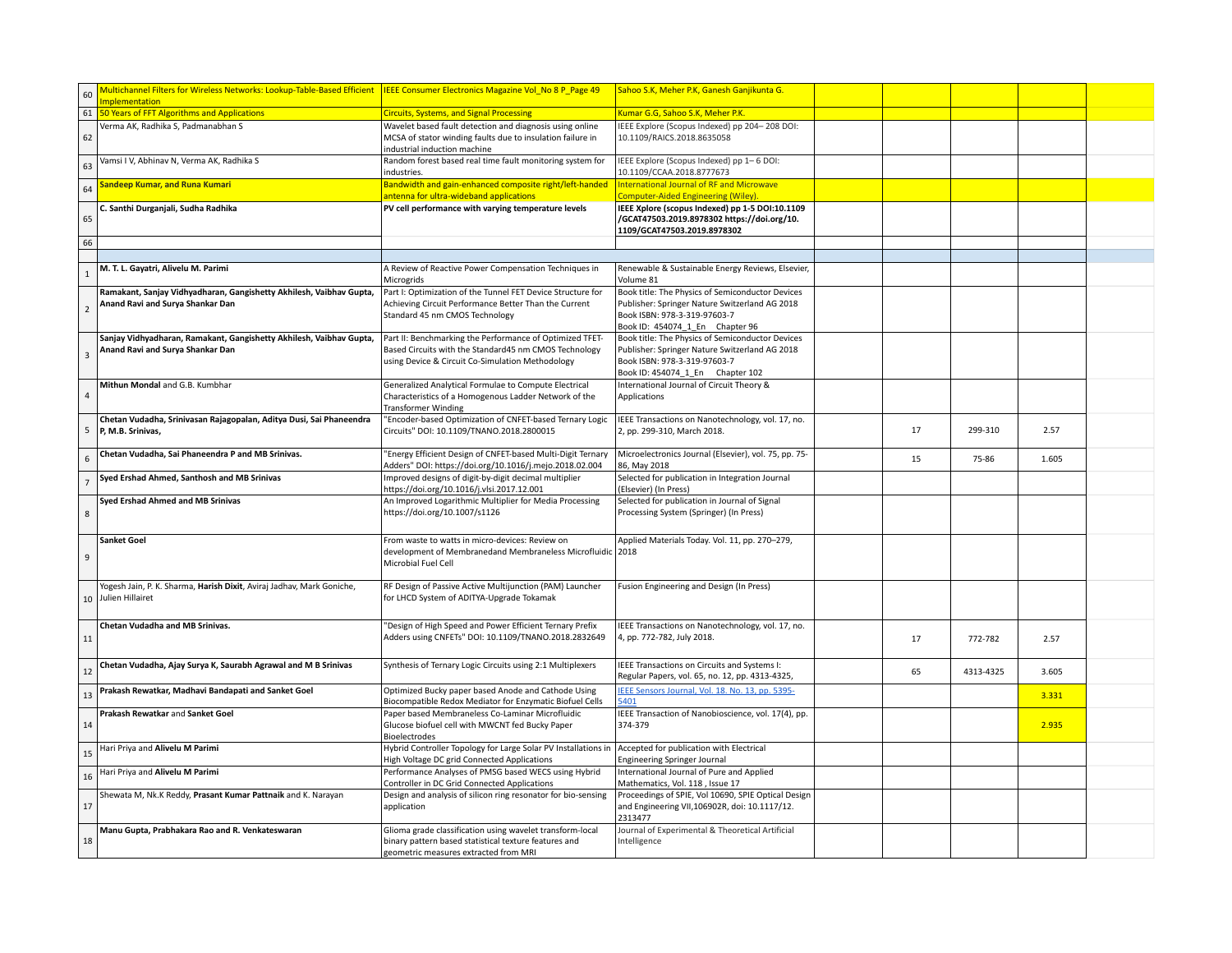| 19                      | D. Guillen, M R. Arrieta Paternina, JO Bezar, RK Tripathy, AZ Mendez, RT<br>Olvera, ES Tellez                                                       | Fault Detection and Classification in Transmission Lines<br>using PSD Index                                                                                                    | IET Generation Transmission and Distribution,<br>(Early access)                                         |  |       |  |
|-------------------------|-----------------------------------------------------------------------------------------------------------------------------------------------------|--------------------------------------------------------------------------------------------------------------------------------------------------------------------------------|---------------------------------------------------------------------------------------------------------|--|-------|--|
| 20                      | LM Satapathy, RK Tripathy, P Das                                                                                                                    | A Combination of Variational Mode Decomposition and<br>Histogram Equalization for Image Enhancement                                                                            | National Academy Science Letters, Springer, doi:<br>10.1007/s40009-018-0742-y                           |  |       |  |
| 21                      | P. Veda Bhanu, Pranav Venkatesh Kulkarni, Soumya J                                                                                                  | Fault-Tolerant Network-on-Chip Design with Flexible Spare<br>Core Placement                                                                                                    | Accepted for publication in ACM Journal on<br><b>Emerging Technologies in Computing</b>                 |  |       |  |
| 22                      | MRA Paternina, RK Tripathy, AZ Mendez, Daniel Dotta                                                                                                 | Identification of Electromechanical Modes using Variational<br>Mode Decomposition                                                                                              | Electric Power System Research, Elsevier<br>Accepted)                                                   |  |       |  |
| 23                      | Madhavi Bandapati, Prakash Rewatkar and Balaji Krishnamurthy and<br><b>Sanket Goel</b>                                                              | Functionalized and Enhanced HB Pencil Graphite as<br>Bioanode for Glucose - O2 Biofuel Cell                                                                                    | IEEE Sensors Journal, vol. 19 (3), pp. 802-811                                                          |  | 3.331 |  |
| 24                      | HP Tripathy, Priyabrata Pattanaik, SK Kamilla, DK Mishra, RK Tripathy                                                                               | A Model based Approach to Validate the Aluminium Nitride<br>Material based Ultrasonic MEMS Transceiver for<br><b>Temperature Sensing</b>                                       | <b>IET Micro and Nano Letters (Accepted)</b>                                                            |  |       |  |
| 25                      | Sravan K. Vittapu, Sumit K. Chatterjee                                                                                                              | Complexity reduction for HEVC encoder using multiplication<br>free one-bit transformation                                                                                      | J. Electron. Imaging 27(6), pp. 56-64                                                                   |  |       |  |
| 26                      | Gorbunova Yu.O., Tsyrenov V.Zh., Zhdanova G.O., Stom D.I., Chroni M.E.,<br>Tolstoy M.Yu., Ryabchikova I.A., Fialkov V.A., Kupchinskiy A.B., Goel S. | Clostridium acetobutylicum as a Bioagent in Biofuel Cells                                                                                                                      | The Bulletin of Irkutsk State University. Series<br>Biology. Ecology, vol. 24, pp. 16-24                |  |       |  |
| 27                      | PMP Raj, A Kalita, MK Hudait, S Priya, Souvik Kundu                                                                                                 | Nonlinear DC equivalent circuits for ferroelectric memristor<br>and Its FSM application                                                                                        | Integrated Ferroelectrics (Taylor & Francis, UK),<br>Vol. 192, pp. 16-27                                |  |       |  |
| 28                      | P Michael Preetam Raj, A. Subramanian, S. Banerjee, S. Priya, and Souvik<br><b>Kundu</b>                                                            | <b>Programming of Memristive Artificial Synaptic Crossbar</b><br><b>Network Using PWM Techniques</b>                                                                           | <b>Iournal of Circuits, Systems, and Computers (World</b><br>Scientific), Vol. 28 PP. S0218126619502013 |  |       |  |
| 29                      | Pavan KR Boppidi, P. M. P. Raj, S. Challagulla, S.R.G, S. Roy, S. Banerjee,<br>Souvik Kundu                                                         | Unveiling the dual role of chemically synthesized copper<br>doped zinc oxide for resistive switching applications                                                              | Journal of Applied Physics (AIP), Vol. 124 PP.<br>14901.                                                |  |       |  |
| 30                      | Shaikshavali Chitraganti and Samir Aberkane                                                                                                         | Stochastic H infinity control of state-dependent jump linear<br>systems with state-dependent noise                                                                             | IET Control Theory & Applications (Accepted)                                                            |  |       |  |
| 31                      | K Chappanda, M Tchalala, O Shekhah, S Surya, M Eddaoudi, K Salama                                                                                   | A Comparative Study of Interdigitated Electrode and Quartz<br>Crystal Microbalance Transduction Techniques for Metal-<br>Organic Framework-Based Acetone Sensors               | Sensors 18 (11), 3898                                                                                   |  |       |  |
| 32                      | Sudha Radhika ; Yukio Tamura ; Masahiro Matsui                                                                                                      | Determination of Degree of Damage on Building Roofs Due<br>to Wind Disaster from Close Range Remote Sensing Images<br><b>Using Texture Wavelet Analysis</b>                    | IEEE Xplore (Scopus Indexed) pp 3366-3369 DOI:<br>10.1109/IGARSS.2018.8519282                           |  |       |  |
| 33                      |                                                                                                                                                     |                                                                                                                                                                                |                                                                                                         |  |       |  |
|                         |                                                                                                                                                     |                                                                                                                                                                                |                                                                                                         |  |       |  |
|                         |                                                                                                                                                     |                                                                                                                                                                                | Brain Disord Ther 2017, 6:229)                                                                          |  |       |  |
| $\mathbf{1}$            | Rajagopalan V, Zhiguo Jiang, Jelena Stojanovic-Radic, Guang H Yue, Erik P<br>Pioro, Glenn R Wylie, and Abhijit Das                                  | A Basic Introduction to Diffusion Tensor Imaging<br>Mathematics and Image Processing Steps                                                                                     |                                                                                                         |  |       |  |
| $\overline{2}$          | M. Meeker, Souvik Kundu, D. Maurya, M. G. Kang, A. Sosa, R. H.<br>Rathsara, M. Clavel, S. Gollapudi, M. K. Hudait, S. Priya, and G.                 | The permittivity and refractive index mesurements of doped<br>barium titanate (BTBCN), https://www.sciencedirect.                                                              | Optical Materials, Elsevier, Vol. 73, 2017, pp. 793-<br>798, IF: 2.41                                   |  |       |  |
| $\overline{\mathbf{3}}$ | Khodaparast<br>Rajagopalan V, Erik P. Pioro                                                                                                         | com/science/article/pii/S0925346717306018<br>Differential involvement of corticospinal tract fibers in ALS<br>phenotypes: A diffusion tensor tractography and imaging<br>study | Neuroimage Clinical, Volume 14, 2017, Pages 574-<br>579                                                 |  |       |  |
| $\overline{4}$          | Manu Gupta, Venkateswaran Rajagopalan, Erik P. Pioro, B. V. V. S. N.<br>Prabhakar Rao                                                               | Volumetric analysis of MR images for glioma classification<br>and their effect on brain tissues                                                                                | Signal, Image and Video Processing 2017 pp 1-9<br>(eprint) Springer                                     |  |       |  |
| 5                       | S. Chitraganti, R. Toth, N. Meskin, J. Mohammadpour                                                                                                 | Stochastic model predictive tracking of piecewise constant<br>references for LPV Systems                                                                                       | IET Control Theory & Applications, in press                                                             |  |       |  |
| 6                       | A. V. Pavan Kumar, Alivelu M. Parimi, K. Uma Rao                                                                                                    | Performance analysis of FLC controlled PV-Wind hybrid<br>power system for dc load with real-time data in Matlab,<br>Simulink                                                   | Journal of Electrical and Electronics Engineering                                                       |  |       |  |
| $\overline{7}$          | Venkateswaran PS, Santosh Dubey, Abhishek Sharma, Ajay Agarwal and<br><b>Sanket Goel</b>                                                            | Stereolithographic 3D Printed Microfluidic viscometer for<br>Rapid Detection of Automobile Fuel Adulteration                                                                   | Accepted for Publication with Sensor Letters                                                            |  |       |  |
| 8                       | Madhavi Bandapati, Prabhat K. Dwivedi, Balaji Krishnamurthy, Young Ho<br>Kim, Gyu Man Kim and Sanket Goel                                           | Screening various pencil leads coated with MWCNT and<br>PANI as Enzymatic Biofuel Cell Biocathode                                                                              | International Journal of Hyderogen Energy                                                               |  |       |  |
| 9                       | Soham Jariwala, Rohit Nagpal, Saksham Phul, Sanket Goel and Balaji<br>Krishnamurthy                                                                 | Modeling the performance of an enzymatic glucose fuel cell                                                                                                                     | Vol. 801, pp. 354-359, Journal of Electroanalytical<br>Chemistry                                        |  |       |  |
| 10                      | Soumya J, Niranjan Babu K, Santanu Chattopadhyay                                                                                                    | Multi-Application Mapping onto a Switch based<br>Reconfigurable Network-on-Chip Architecture,                                                                                  | Journal of Circuits, Systems and Computers (JCSC),<br>Accepted (2017)                                   |  |       |  |
|                         | S. K. Sahoo, A. Gangishetty, R. Sahoo and M. Muglikar                                                                                               | High Performance Ternary Adder using CNTFET                                                                                                                                    | IEEE Transactions on Nanotechnology, Vol. 99, pp.<br>$1 - 1$                                            |  |       |  |
| 11                      |                                                                                                                                                     |                                                                                                                                                                                |                                                                                                         |  |       |  |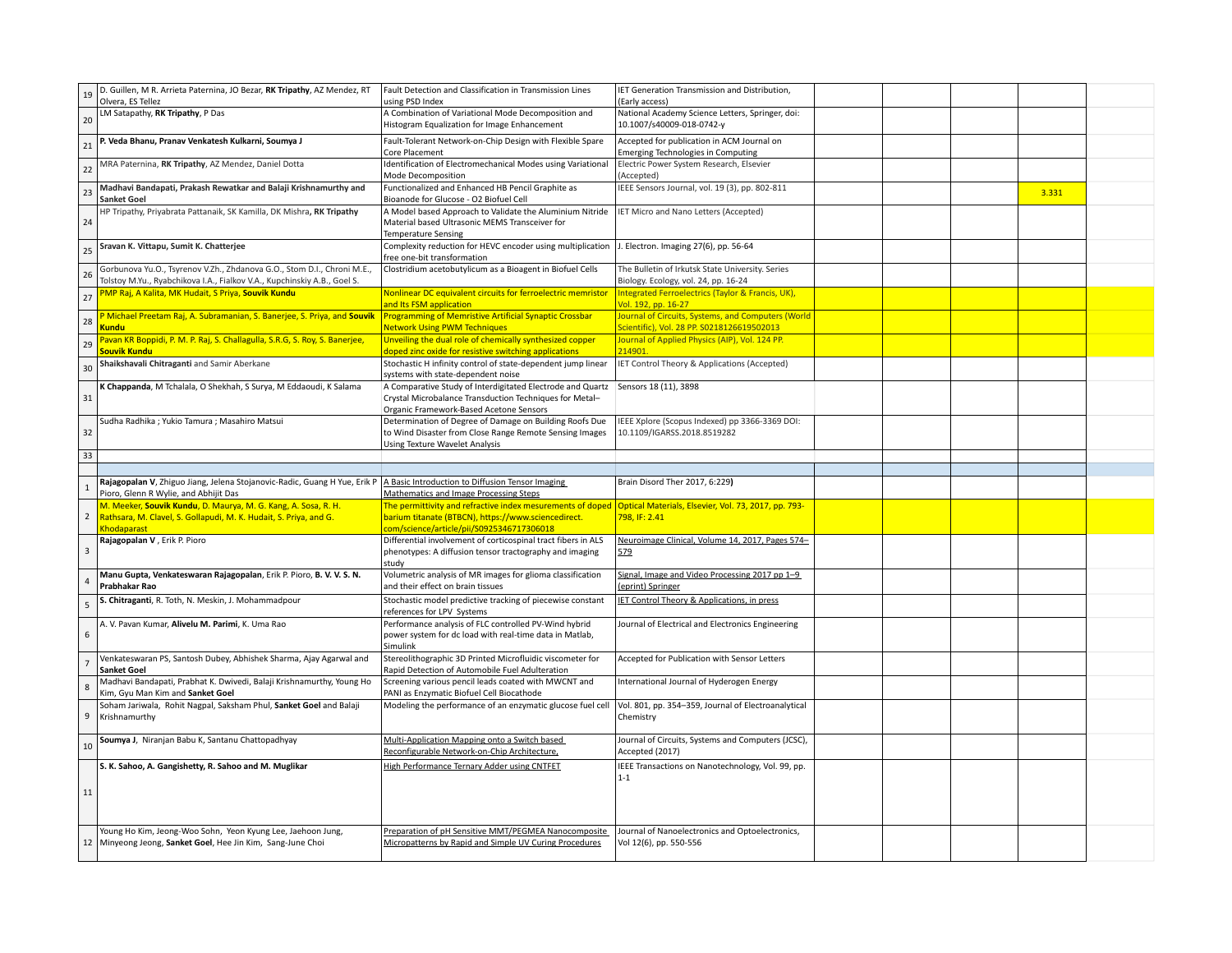| 13                      | Ganesh Kumar Ganjikunta and Subhendu Kumar Sahoo                                                                                   | An area-efficient and low-power 64-point pipeline Fast<br>Fourier Transform for OFDM applications                                                                                                            | Integration, the VLSI Journal, Vol. 57, pp. 125-131.                                                                                                |  |       |  |
|-------------------------|------------------------------------------------------------------------------------------------------------------------------------|--------------------------------------------------------------------------------------------------------------------------------------------------------------------------------------------------------------|-----------------------------------------------------------------------------------------------------------------------------------------------------|--|-------|--|
| 14                      | Kotha Srinivasa Reddy and Subhendu Kumar Sahoo                                                                                     | An approach for fixed coefficient RNS-based FIR filter                                                                                                                                                       | International Journal of Electronics, Vol. 104 (8)                                                                                                  |  |       |  |
| 15                      | Sudarsana Reddy Kadiri and B. Yegnanarayana                                                                                        | Epoch extraction from emotional speech using single<br>frequency filtering approach                                                                                                                          | Speech Communication 86, 52-63                                                                                                                      |  |       |  |
| 16                      | Makkena, Goutham, and M. B. Srinivas                                                                                               | Nonlinear Sequence Transformation-Based Continuous-<br>Time Wavelet Filter Approximation.                                                                                                                    | Circuits, Systems, and Signal Processing<br>e-copy available at<br>https://doi.org/10.1007/s00034-017-0591-9                                        |  |       |  |
| 17                      | Sheela kumari R, Venkateswaran Rajagopalan, Anuvitha C, Tinu<br>Varghese, Luduan Zhang, Guang H Yue, P.S. Mathuranath, C.Kesavadas | Quantitative analysis of grey matter degeneration in FTD<br>patients using fractal dimension analysis                                                                                                        | Brain Imaging Behav. 2017 Oct 30. doi: 10.1007<br>/s11682-017-9784-x. [Epub ahead of print]                                                         |  |       |  |
| 18                      | Ramchandra Nittala, Alivelu M.Parimi, K. Uma Rao                                                                                   | Experimental Prototype Model of IDVR for Bidirectional<br><b>Voltage Compensation</b>                                                                                                                        | 1) International Journal of Power Electronics and<br>Drive Systems, Accepted in Dec. 2017.                                                          |  |       |  |
| 19                      | A. V. Pavan Kumar, Alivelu M. Parimi, K. Uma Rao                                                                                   | Tie-Line Frequency Bias Control of Two-Area PV-Wind<br>hybrid power system                                                                                                                                   | UPB Scientific Bulletin, Series C: ELECTRICAL<br>ENGINEERING AND COMPUTER SCIENCE, ISSN<br>2286-3540, accepted 2017                                 |  |       |  |
| 20                      | Ramchandra Nittala, Alivelu M.Parimi, K. Uma Rao                                                                                   | A Real Time Implementation Of Interline Dynamic Voltage<br>Restorer For Improvement Of Power Quality                                                                                                         | Accepted in International Journal of Power<br>Electronics, Inderscience Publishers Ltd, Oct 2017                                                    |  |       |  |
| 21                      | M. T. L. Gayatri, Alivelu M. Parimi                                                                                                | A Review of Reactive Power Compensation Techniques in<br>Microgrids                                                                                                                                          | Renewable & Sustainable Energy Reviews, Elsevier,<br>V. 81, August, 2017                                                                            |  |       |  |
| 22                      | Ramchandra Nittala, Alivelu M.Parimi, K. Uma Rao                                                                                   | Application of PST Source based DC Link Restoration for<br><b>IDVR</b>                                                                                                                                       | International Journal of Electrical and Computer<br>Engineering, Vol. 7, No. 3, 2017, ISSN: 2088-8708, a<br>SCOPUS indexed Journal, UGC Listed 2928 |  |       |  |
| 23                      | A. V. Pavan Kumar, Alivelu M. Parimi, K. Uma Rao                                                                                   | Digital Simulation of Voltage Regulated Inverter for FLC<br>Controlled Autonomous PV-Wind Hybrid Power System                                                                                                | Journal of Electrical Engineering, ISSN: 1582-4594.<br>(accepted for publication)                                                                   |  |       |  |
| 24                      | A. V. Pavan Kumar, Alivelu M. Parimi, K. Uma Rao                                                                                   | Solar Illumination And Wind Speed Prediction: The Relative<br>Prospects and Potential outcomes                                                                                                               | Journal of Electrical Engineering, ISSN: 1582-4594<br>Vol. 17, issue.1, no.35, pp 1-8, 2017                                                         |  |       |  |
| 25                      |                                                                                                                                    |                                                                                                                                                                                                              |                                                                                                                                                     |  |       |  |
|                         |                                                                                                                                    |                                                                                                                                                                                                              |                                                                                                                                                     |  |       |  |
|                         |                                                                                                                                    | Year 2016                                                                                                                                                                                                    |                                                                                                                                                     |  |       |  |
| $\,$ 1                  | Sankara Rao Gollu, Ramakant Sharma, G. Srinivas, Souvik Kundu, Dipti<br><b>Gupta</b>                                               | Incorporation of silver and gold nanostructures for<br>performance improvement in P3HT: PCBM inverted solar<br>cell with rGO/ZnO nanocomposite as an electron transport                                      | Organic Electronics, Vol. 29, pp. 79-87, IF: 3.39                                                                                                   |  |       |  |
| $\overline{2}$          | Venkateswaran PS, Abhishek Sharma, Ajay Agarwal and Sanket Goel                                                                    | laver<br>Rapid and Automated Measurement of Milk Adulteration<br>using a 3D Printed Optofluidic MicroViscometer (OMV),                                                                                       | IEEE Sensors, Vol. 16(9), pp. 3000-3007                                                                                                             |  | 3.331 |  |
| $\overline{\mathbf{3}}$ | Apurva Kumari, Subhendu Kumar Sahoo                                                                                                | Real time image and video deweathering: The future<br>prospects and possibilities                                                                                                                            | Optik - International Journal for Light and Electron<br>Optics, Vol. 127(2), pp. 829-839                                                            |  |       |  |
| $\overline{4}$          | V. Neeharika and P. K. Pattnaik                                                                                                    | <b>Optical MEMS Pressure Sensors Incorporating Dual</b><br>Waveguide Bragg Gratings on Diaphragms                                                                                                            | IEEE Sensors Journal, Vol. 16(3), pp. 681-687                                                                                                       |  | 3.331 |  |
| 5                       | Ravi Shankar Prasada and B. Yegnanarayana                                                                                          | Determination of glottal open regions by exploiting changes                                                                                                                                                  | The Journal of the Acoustical Society of America,                                                                                                   |  |       |  |
| 6                       | A Kartik, Venkateswaran PS and Sanket Goel                                                                                         | in the vocal tract system characteristics<br>Decentralized Distributed Generation in India: A Review                                                                                                         | Vol. 140, pp. 666-677<br>Journal of Renewable and Sustainable Energy<br>(AIP), Vol. 8(025905)                                                       |  |       |  |
| $\overline{7}$          | Sandeep Dsouza, Soumya J, Santanu Chattopadhyay                                                                                    | Integrated Mapping and Synthesis Techniques for Network-<br>on-Chip Topologies with Express Channels<br>Integrated Mapping and Synthesis Techniques for Network-<br>on-Chip Topologies with Express Channels | ACM Transactions on Architecture and Code<br>Optimization, (TACO) 12, 4, Article 40 (2016)                                                          |  |       |  |
|                         |                                                                                                                                    | <b>Year 2015</b>                                                                                                                                                                                             |                                                                                                                                                     |  |       |  |
| 1                       | Kotha Srinivasa Reddya, Subhendu Kumar Sahoo                                                                                       | An approach for FIR filter coefficient optimization using<br>differential evolution algorithm                                                                                                                | AEU - International Journal of Electronics and<br>Communications, Volume 69, Issue 1, Pages 101-<br>108                                             |  |       |  |
| $\overline{2}$          | Rajagopalan V, Pioro EP                                                                                                            | Disparate voxel based morphometry (VBM) results between<br>SPM and FSL softwares in ALS patients with frontotemporal<br>dementia: which VBM results to consider?                                             | BMC Neurology, 15(1):274                                                                                                                            |  |       |  |
| $\overline{\mathbf{3}}$ | Soumya J., K. Naveen Kumar, Santanu Chattopadhyay,                                                                                 | Integrated Core Selection and Mapping for Mesh based<br>Network-on-Chip Design with Irregular Core Sizes                                                                                                     | Journal of Systems Architecture, 61, 9, 410-422                                                                                                     |  |       |  |
|                         |                                                                                                                                    | Year 2014 and before                                                                                                                                                                                         |                                                                                                                                                     |  |       |  |
| 1                       | Genova HM, Rajagopalan V, Nancy Chiaravalloti, Binder A, Deluca J,<br>Jeannie Lengenfelder<br>Rajagopalan V, Erik P. Pioro         | Facial Affect Recognition Linked to Damage in Specific White Social Neuroscience, 10(1):27-34<br>Matter Tracts in Traumatic Brain Injury<br>Comparing brain structural MRI and metabolic FDG-PET             | Journal of Neurology, Neurosurgery and                                                                                                              |  |       |  |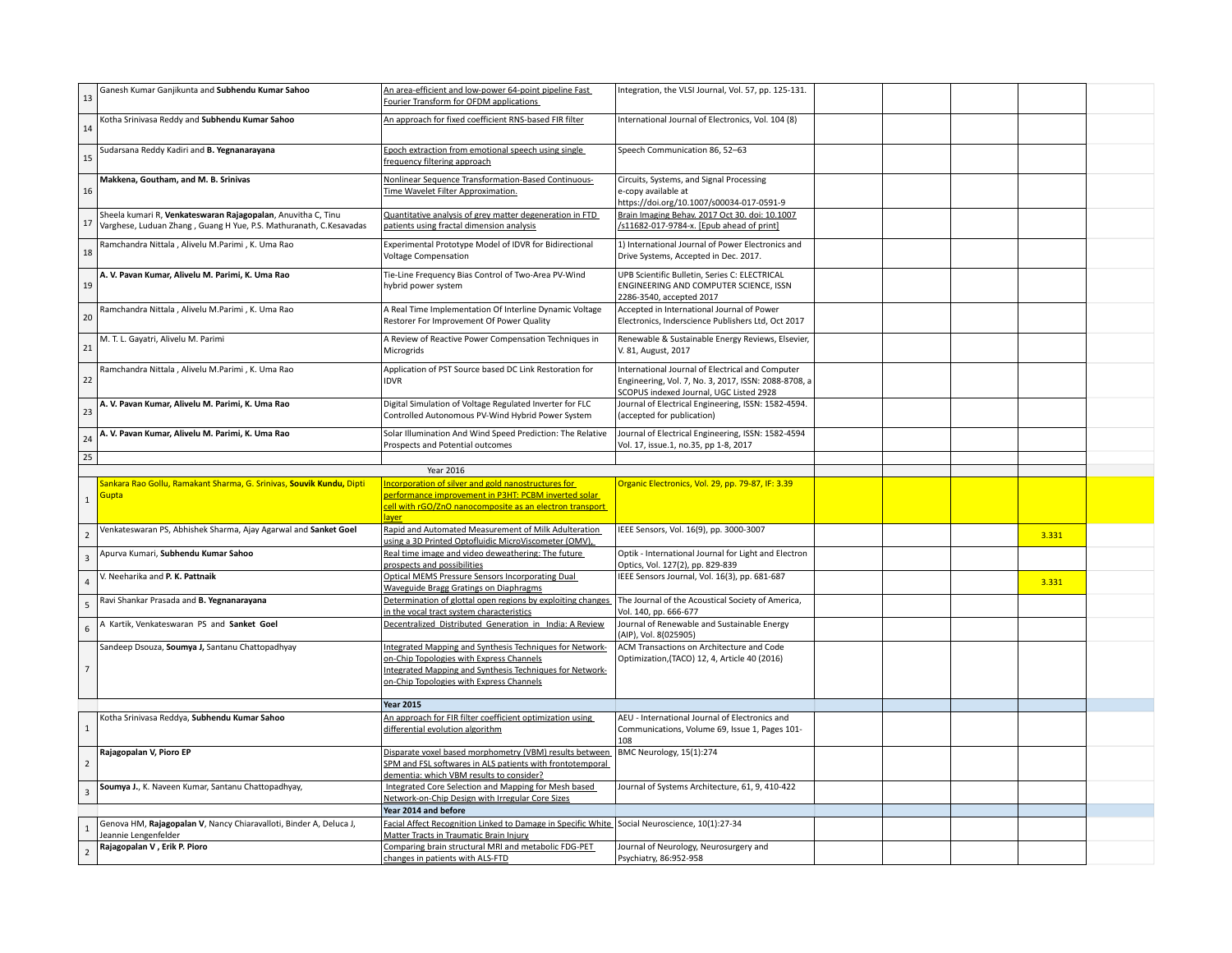| Cai B, Allexandre D, Rajagopalan V, Jiang Z, Siemionow V, Ranganathan VK, Davis MP, Walsh D, Dai K, Yue GH | Evidence of Significant Central Fatigue in Patients with<br>Cancer-Related Fatigue during Repetitive Elbow Flexions till | PLoS One, 22;9(12):e115370                                                              |  |  |
|------------------------------------------------------------------------------------------------------------|--------------------------------------------------------------------------------------------------------------------------|-----------------------------------------------------------------------------------------|--|--|
|                                                                                                            | Perceived Exhaustion<br>A Fast Final Adder for A 54-bit Parallel Multiplier for DSP<br>Application                       | International Journal of Electronics (Taylor &<br>Francis), ol. 98(12), Pages 1625-1638 |  |  |
| 4 Subhendu Kumar Sahoo, Chandra Shekhar<br>5 S. K. Sahoo, Anu Gupta, Abhijit R. Asati and Chandra Shekhar  | A Novel Redundant Binary Number to Natural Binary<br>Number Converter                                                    | Journal of Signal Processing Systems (Springer),<br>Vol. 59(3), pp 297-307              |  |  |
|                                                                                                            |                                                                                                                          |                                                                                         |  |  |
|                                                                                                            |                                                                                                                          |                                                                                         |  |  |
|                                                                                                            |                                                                                                                          |                                                                                         |  |  |
|                                                                                                            |                                                                                                                          |                                                                                         |  |  |
|                                                                                                            |                                                                                                                          |                                                                                         |  |  |
|                                                                                                            |                                                                                                                          |                                                                                         |  |  |
|                                                                                                            |                                                                                                                          |                                                                                         |  |  |
|                                                                                                            |                                                                                                                          |                                                                                         |  |  |
|                                                                                                            |                                                                                                                          |                                                                                         |  |  |
|                                                                                                            |                                                                                                                          |                                                                                         |  |  |
|                                                                                                            |                                                                                                                          |                                                                                         |  |  |
|                                                                                                            |                                                                                                                          |                                                                                         |  |  |
|                                                                                                            |                                                                                                                          |                                                                                         |  |  |
|                                                                                                            |                                                                                                                          |                                                                                         |  |  |
|                                                                                                            |                                                                                                                          |                                                                                         |  |  |
|                                                                                                            |                                                                                                                          |                                                                                         |  |  |
|                                                                                                            |                                                                                                                          |                                                                                         |  |  |
|                                                                                                            |                                                                                                                          |                                                                                         |  |  |
|                                                                                                            |                                                                                                                          |                                                                                         |  |  |
|                                                                                                            |                                                                                                                          |                                                                                         |  |  |
|                                                                                                            |                                                                                                                          |                                                                                         |  |  |
|                                                                                                            |                                                                                                                          |                                                                                         |  |  |
|                                                                                                            |                                                                                                                          |                                                                                         |  |  |
|                                                                                                            |                                                                                                                          |                                                                                         |  |  |
|                                                                                                            |                                                                                                                          |                                                                                         |  |  |
|                                                                                                            |                                                                                                                          |                                                                                         |  |  |
|                                                                                                            |                                                                                                                          |                                                                                         |  |  |
|                                                                                                            |                                                                                                                          |                                                                                         |  |  |
|                                                                                                            |                                                                                                                          |                                                                                         |  |  |
|                                                                                                            |                                                                                                                          |                                                                                         |  |  |
|                                                                                                            |                                                                                                                          |                                                                                         |  |  |
|                                                                                                            |                                                                                                                          |                                                                                         |  |  |
|                                                                                                            |                                                                                                                          |                                                                                         |  |  |
|                                                                                                            |                                                                                                                          |                                                                                         |  |  |
|                                                                                                            |                                                                                                                          |                                                                                         |  |  |
|                                                                                                            |                                                                                                                          |                                                                                         |  |  |
|                                                                                                            |                                                                                                                          |                                                                                         |  |  |
|                                                                                                            |                                                                                                                          |                                                                                         |  |  |
|                                                                                                            |                                                                                                                          |                                                                                         |  |  |
|                                                                                                            |                                                                                                                          |                                                                                         |  |  |
|                                                                                                            |                                                                                                                          |                                                                                         |  |  |
|                                                                                                            |                                                                                                                          |                                                                                         |  |  |
|                                                                                                            |                                                                                                                          |                                                                                         |  |  |
|                                                                                                            |                                                                                                                          |                                                                                         |  |  |
|                                                                                                            |                                                                                                                          |                                                                                         |  |  |
|                                                                                                            |                                                                                                                          |                                                                                         |  |  |
|                                                                                                            |                                                                                                                          |                                                                                         |  |  |
|                                                                                                            |                                                                                                                          |                                                                                         |  |  |
|                                                                                                            |                                                                                                                          |                                                                                         |  |  |
|                                                                                                            |                                                                                                                          |                                                                                         |  |  |